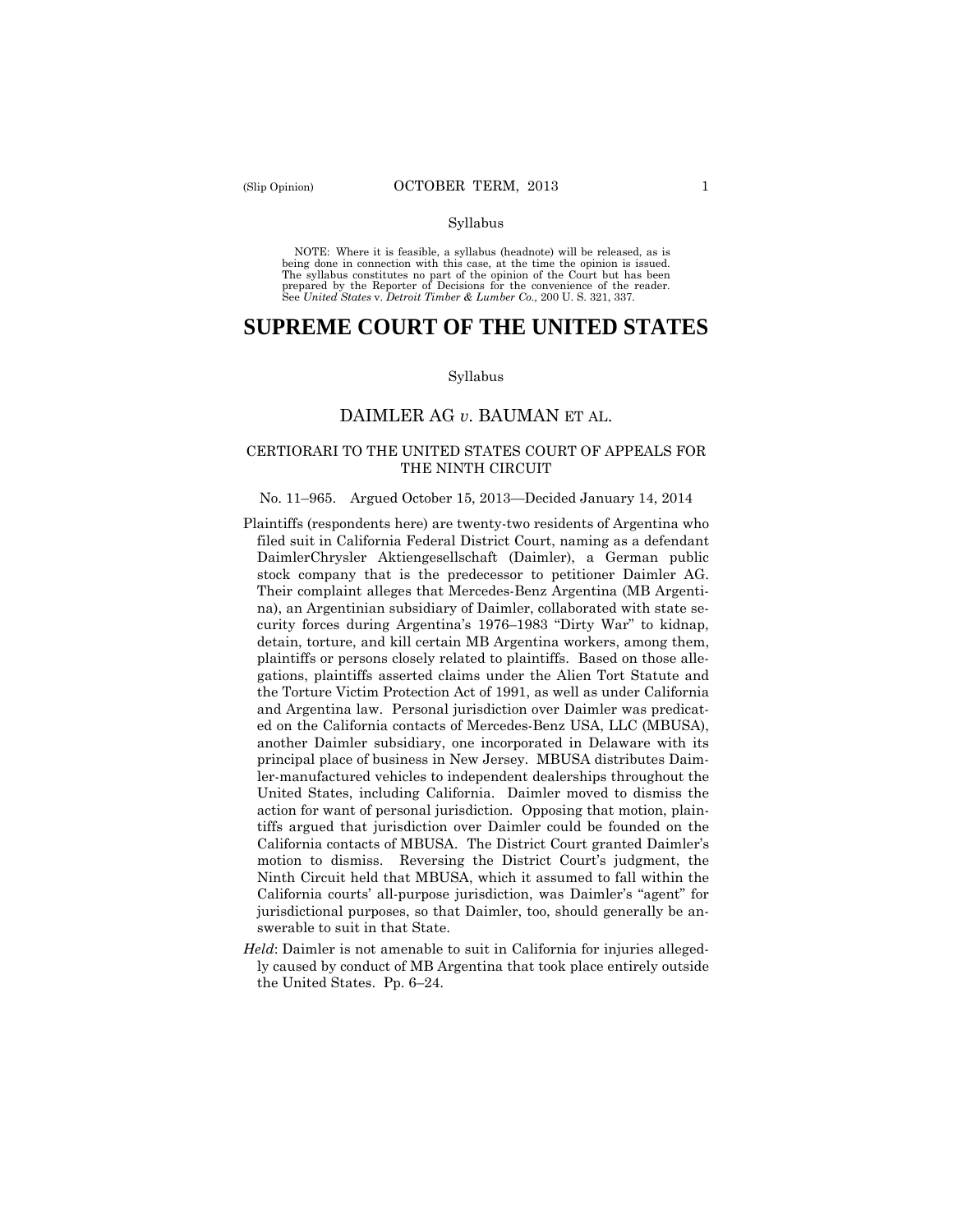#### Syllabus

(a) California's long-arm statute allows the exercise of personal jurisdiction to the full extent permissible under the U. S. Constitution. Thus, the inquiry here is whether the Ninth Circuit's holding comports with the limits imposed by federal due process. See Fed. Rule Civ. Proc.  $4(k)(1)(A)$ . P. 6.

(b) For a time, this Court held that a tribunal's jurisdiction over persons was necessarily limited by the geographic bounds of the forum. See *Pennoyer* v. *Neff*, 95 U. S. 714. That rigidly territorial focus eventually yielded to a less wooden understanding, exemplified by the Court's pathmarking decision in *International Shoe Co.* v. *Washington*, 326 U. S. 310. *International Shoe* presaged the recognition of two personal jurisdiction categories: One category, today called "specific jurisdiction," see *Goodyear Dunlop Tires Operations, S. A.* v. *Brown*, 564 U.S. \_\_, \_\_, encompasses cases in which the suit "arise[s] out of or relate[s] to the defendant's contacts with the forum," *Helicopteros Nacionales de Colombia, S. A.* v. *Hall*, 466 U. S. 408, 414, n. 8. *International Shoe* distinguished exercises of specific, case-based jurisdiction from a category today known as "general jurisdiction," exercisable when a foreign corporation's "continuous corporate operations within a state [are] so substantial and of such a nature as to justify suit against it on causes of action arising from dealings entirely distinct from those activities." 326 U. S., at 318.

 Since *International Shoe*, "specific jurisdiction has become the centerpiece of modern jurisdiction theory." *Goodyear*, 564 U. S., at \_\_\_. This Court's general jurisdiction opinions, in contrast, have been few. See *Perkins* v. *Benguet Consol. Mining Co.,* 342 U. S. 437, *Helicopteros,* 466 U. S., at 416, and *Goodyear*, 564 U. S., at \_\_\_. As is evident from these post-*International Shoe* decisions, while specific jurisdiction has been cut loose from *Pennoyer*'s sway, general jurisdiction has not been stretched beyond limits traditionally recognized. Pp. 6–14.

(c) Even assuming, for purposes of this decision, that MBUSA qualifies as at home in California, Daimler's affiliations with California are not sufficient to subject it to the general jurisdiction of that State's courts. Pp. 14–23.

(1) Whatever role agency theory might play in the context of general jurisdiction, the Court of Appeals' analysis in this case cannot be sustained. The Ninth Circuit's agency determination rested primarily on its observation that MBUSA's services were "important" to Daimler, as gauged by Daimler's hypothetical readiness to perform those services itself if MBUSA did not exist. But if "importan[ce]" in this sense were sufficient to justify jurisdictional attribution, foreign corporations would be amenable to suit on any or all claims wherever they have an in-state subsidiary or affiliate, an outcome that would sweep beyond even the "sprawling view of general jurisdiction" re-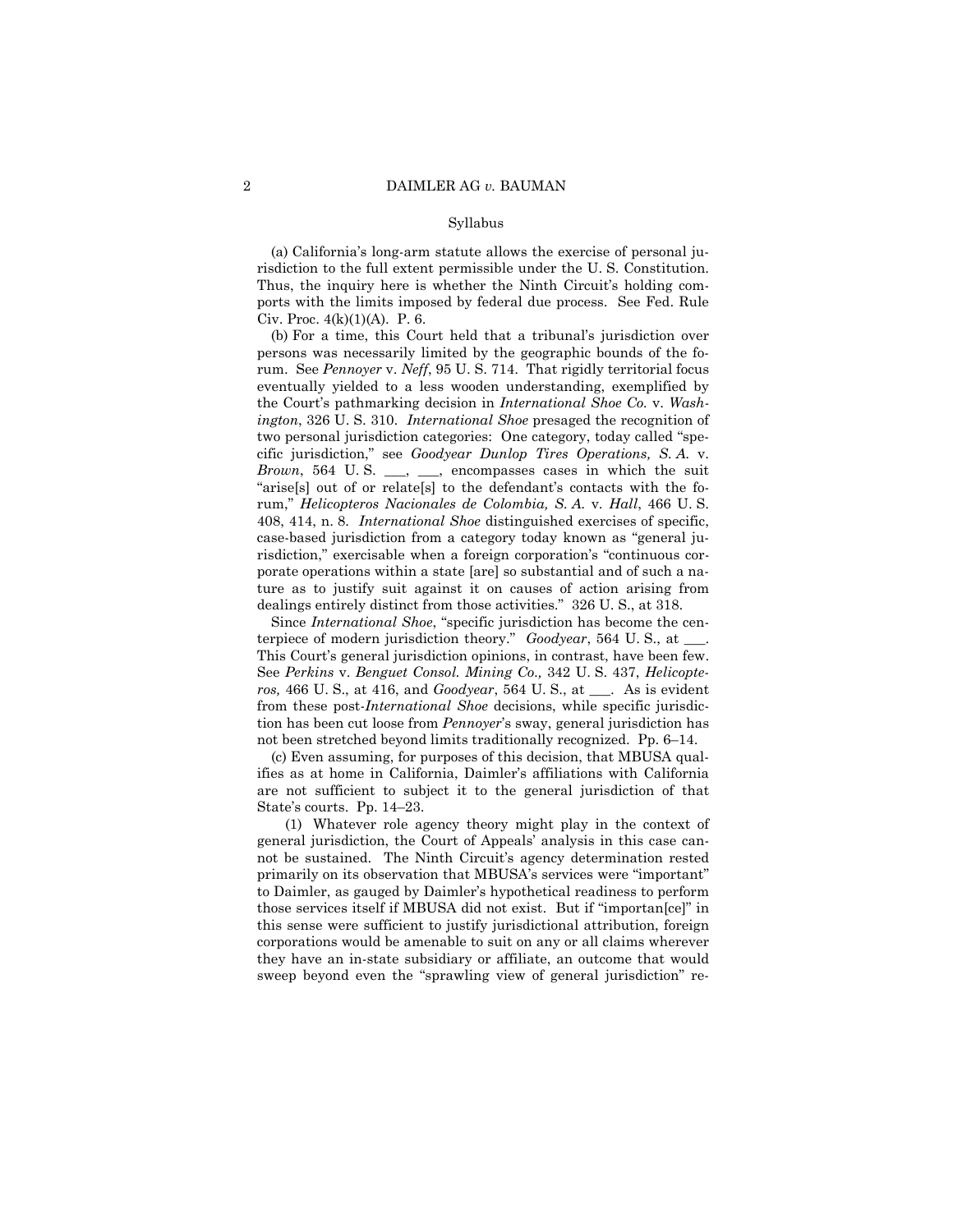#### Syllabus

jected in *Goodyear*. 564 U. S., at \_\_\_. Pp. 15–17.

 state [are] so substantial and of such a nature as to justify suit . . . on tivities." *Id.,* at 318. Accordingly, the proper inquiry, this Court has (2) Even assuming that MBUSA is at home in California and that MBUSA's contacts are imputable to Daimler, there would still be no basis to subject Daimler to general jurisdiction in California. The paradigm all-purpose forums for general jurisdiction are a corporation's place of incorporation and principal place of business. *Goodyear,* 564 U. S., at \_\_\_. Plaintiffs' reasoning, however, would reach well beyond these exemplar bases to approve the exercise of general jurisdiction in every State in which a corporation "engages in a substantial, continuous, and systematic course of business." Brief for Respondents 16–17, and nn. 7–8. The words "continuous and systematic," plaintiffs and the Court of Appeals overlooked, were used in *International Shoe* to describe situations in which the exercise of *specific* jurisdiction would be appropriate. See 326 U. S., at 317. With respect to all-purpose jurisdiction, *International Shoe* spoke instead of "instances in which the continuous corporate operations within a causes of action arising from dealings entirely distinct from those acexplained, is whether a foreign corporation's "affiliations with the State are so 'continuous and systematic' as to render [it] essentially at home in the forum State." *Goodyear,* 564 U. S., at \_\_\_.

Neither Daimler nor MBUSA is incorporated in California, nor does either entity have its principal place of business there. If Daimler's California activities sufficed to allow adjudication of this Argentina-rooted case in California, the same global reach would presumably be available in every other State in which MBUSA's sales are sizable. No decision of this Court sanctions a view of general jurisdiction so grasping. The Ninth Circuit, therefore, had no warrant to conclude that Daimler, even with MBUSA's contacts attributed to it, was at home in California, and hence subject to suit there on claims by foreign plaintiffs having nothing to do with anything that occurred or had its principal impact in California. Pp. 18–21.

(3) Finally, the transnational context of this dispute bears attention. This Court's recent precedents have rendered infirm plaintiffs' Alien Tort Statute and Torture Victim Protection Act claims. See *Kiobel* v. *Royal Dutch Petroleum Co.*, 569 U. S. \_\_\_, \_\_\_, and *Mohamad*  v. *Palestinian Authority*, 566 U. S. \_\_\_, \_\_\_. The Ninth Circuit, moreover, paid little heed to the risks to international comity posed by its expansive view of general jurisdiction. Pp. 22–23.

#### 644 F. 3d 909, reversed.

 C. J., and SCALIA, KENNEDY, THOMAS, BREYER, ALITO, and KAGAN, JJ., GINSBURG, J., delivered the opinion of the Court, in which ROBERTS, joined. SOTOMAYOR, J., filed an opinion concurring in the judgment.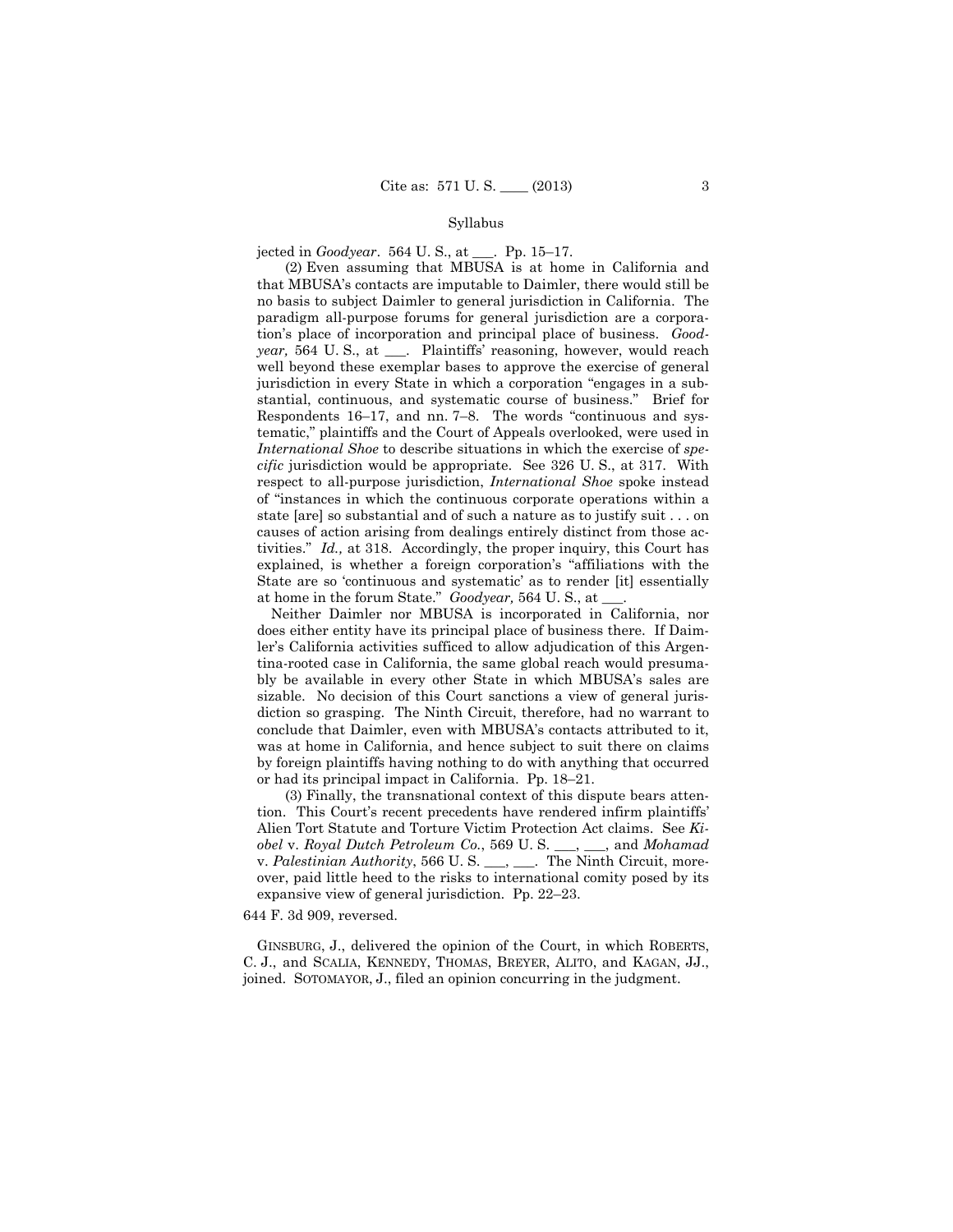preliminary print of the United States Reports. Readers are requested to notify the Reporter of Decisions, Supreme Court of the United States, Wash- ington, D. C. 20543, of any typographical or other formal errors, in order that corrections may be made before the preliminary print goes to press. NOTICE: This opinion is subject to formal revision before publication in the

## $\frac{1}{2}$  ,  $\frac{1}{2}$  ,  $\frac{1}{2}$  ,  $\frac{1}{2}$  ,  $\frac{1}{2}$  ,  $\frac{1}{2}$  ,  $\frac{1}{2}$ **SUPREME COURT OF THE UNITED STATES**

#### $\frac{1}{2}$  ,  $\frac{1}{2}$  ,  $\frac{1}{2}$  ,  $\frac{1}{2}$  ,  $\frac{1}{2}$  ,  $\frac{1}{2}$ No. 11–965

## DAIMLER AG, PETITIONER *v.* BARBARA BAUMAN ET AL.

## ON WRIT OF CERTIORARI TO THE UNITED STATES COURT OF APPEALS FOR THE NINTH CIRCUIT

#### [January 14, 2014]

## JUSTICE GINSBURG delivered the opinion of the Court.

 filed a complaint in the United States District Court for the This case concerns the authority of a court in the United States to entertain a claim brought by foreign plaintiffs against a foreign defendant based on events occurring entirely outside the United States. The litigation commenced in 2004, when twenty-two Argentinian residents<sup>1</sup> Northern District of California against DaimlerChrysler Aktiengesellschaft (Daimler),2 a German public stock company, headquartered in Stuttgart, that manufactures Mercedes-Benz vehicles in Germany. The complaint alleged that during Argentina's 1976–1983 "Dirty War," Daimler's Argentinian subsidiary, Mercedes-Benz Argentina (MB Argentina) collaborated with state security forces to kidnap, detain, torture, and kill certain MB

<sup>1</sup>One plaintiff is a resident of Argentina and a citizen of Chile; all other plaintiffs are residents and citizens of Argentina. 2Daimler was restructured in 2007 and is now known as Daimler AG.

No party contends that any postsuit corporate reorganization bears on our disposition of this case. This opinion refers to members of the Daimler corporate family by the names current at the time plaintiffs filed suit.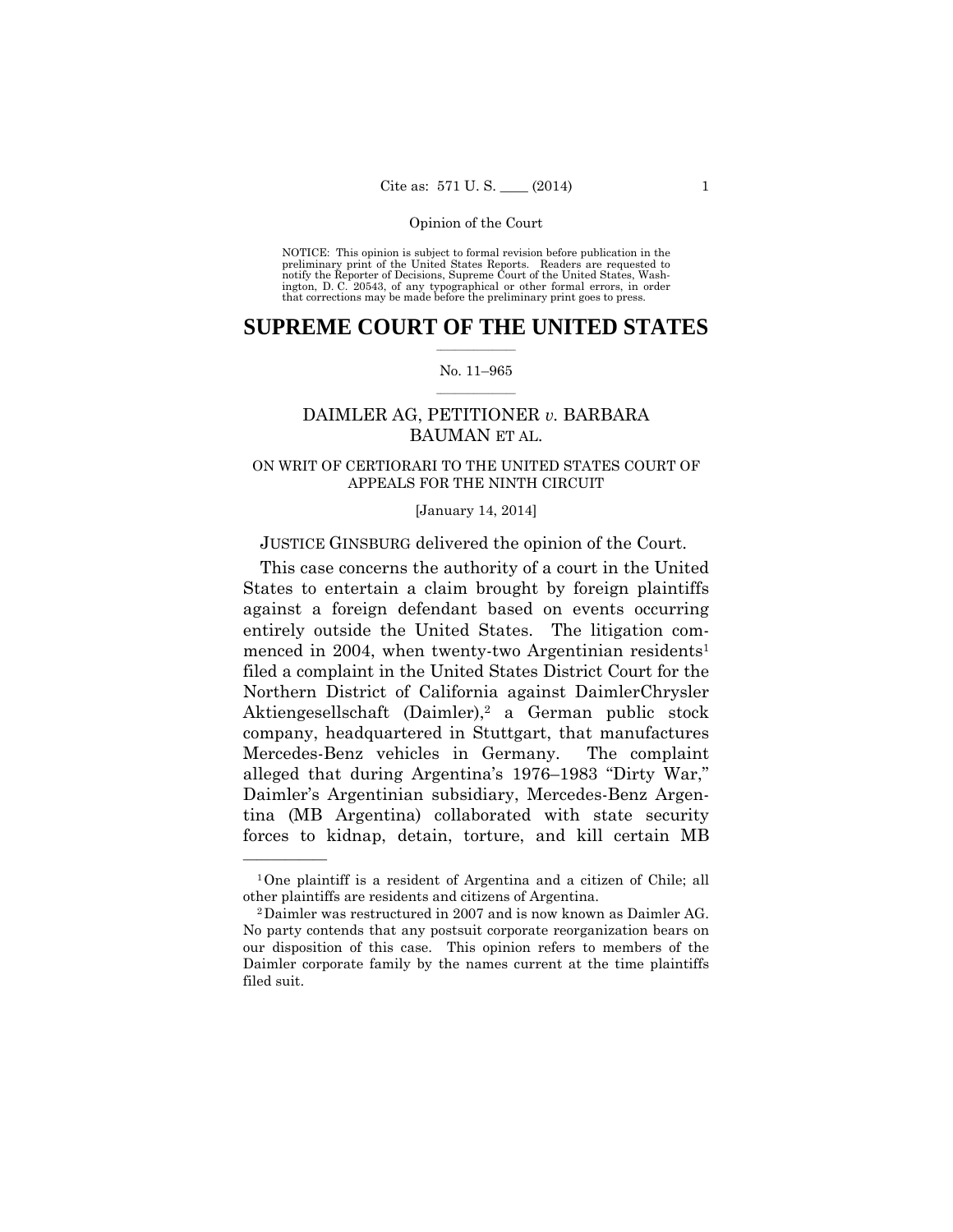Argentina workers, among them, plaintiffs or persons closely related to plaintiffs. Damages for the alleged human-rights violations were sought from Daimler under the laws of the United States, California, and Argentina. Jurisdiction over the lawsuit was predicated on the California contacts of Mercedes-Benz USA, LLC (MBUSA), a subsidiary of Daimler incorporated in Delaware with its principal place of business in New Jersey. MBUSA distributes Daimler-manufactured vehicles to independent dealerships throughout the United States, including California.

The question presented is whether the Due Process Clause of the Fourteenth Amendment precludes the District Court from exercising jurisdiction over Daimler in this case, given the absence of any California connection to the atrocities, perpetrators, or victims described in the complaint. Plaintiffs invoked the court's general or allpurpose jurisdiction. California, they urge, is a place where Daimler may be sued on any and all claims against it, wherever in the world the claims may arise. For example, as plaintiffs' counsel affirmed, under the proffered jurisdictional theory, if a Daimler-manufactured vehicle overturned in Poland, injuring a Polish driver and passenger, the injured parties could maintain a design defect suit in California. See Tr. of Oral Arg. 28–29. Exercises of personal jurisdiction so exorbitant, we hold, are barred by due process constraints on the assertion of adjudicatory authority.

In *Goodyear Dunlop Tires Operations, S. A.* v. *Brown*, 564 U.S.  $\qquad$  (2011), we addressed the distinction between general or all-purpose jurisdiction, and specific or conductlinked jurisdiction. As to the former, we held that a court may assert jurisdiction over a foreign corporation "to hear any and all claims against [it]" only when the corporation's affiliations with the State in which suit is brought are so constant and pervasive "as to render [it] essentially at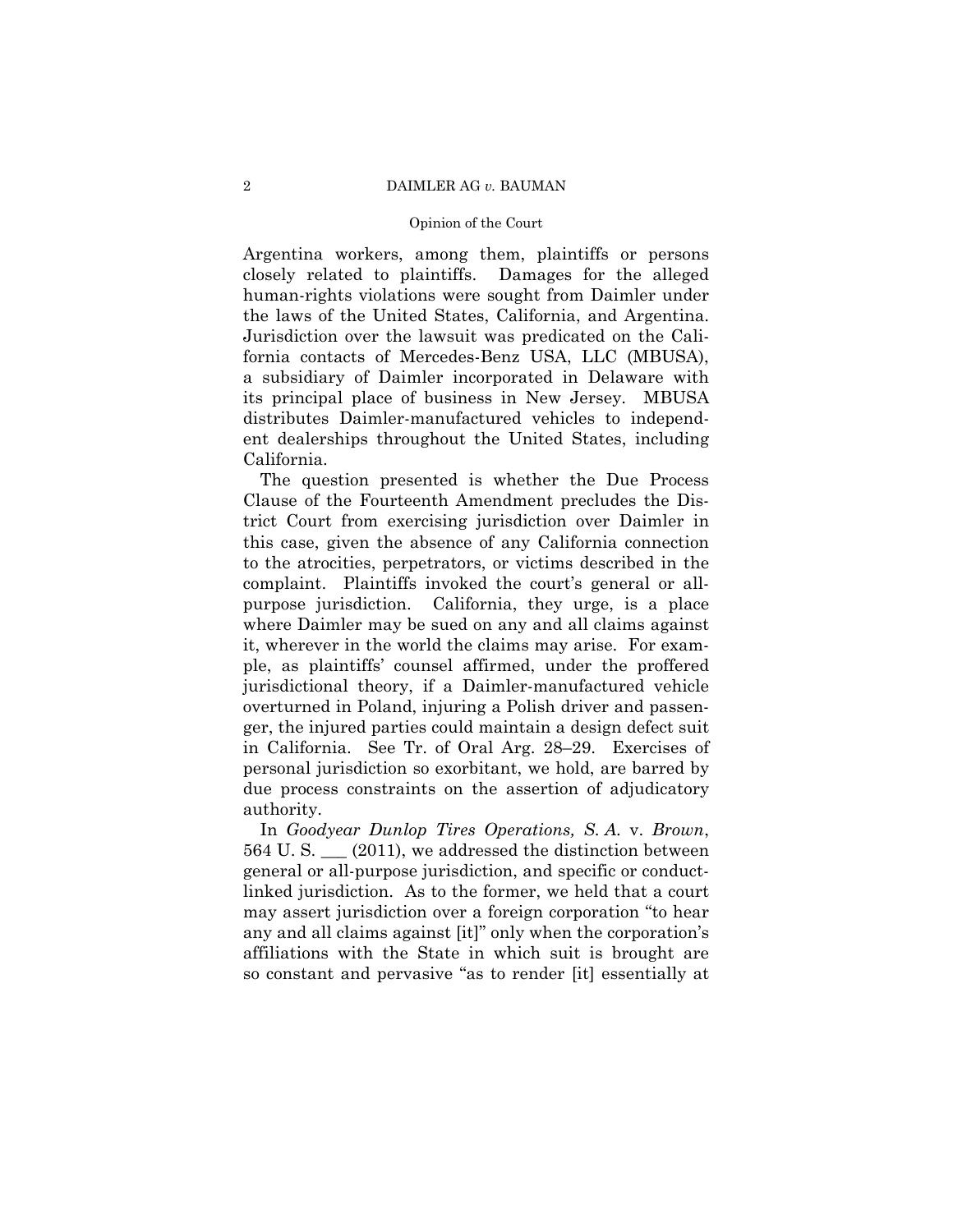home in the forum State." *Id.*, at \_\_\_ (slip op., at 2). Instructed by *Goodyear*, we conclude Daimler is not "at home" in California, and cannot be sued there for injuries plaintiffs attribute to MB Argentina's conduct in Argentina.

I

In 2004, plaintiffs (respondents here) filed suit in the United States District Court for the Northern District of California, alleging that MB Argentina collaborated with Argentinian state security forces to kidnap, detain, torture, and kill plaintiffs and their relatives during the military dictatorship in place there from 1976 through 1983, a period known as Argentina's "Dirty War." Based on those allegations, plaintiffs asserted claims under the Alien Tort Statute, 28 U. S. C. §1350, and the Torture Victim Protection Act of 1991, 106 Stat. 73, note following 28 U. S. C. §1350, as well as claims for wrongful death and intentional infliction of emotional distress under the laws of California and Argentina. The incidents recounted in the complaint center on MB Argentina's plant in Gonzalez Catan, Argentina; no part of MB Argentina's alleged collaboration with Argentinian authorities took place in California or anywhere else in the United States.

Plaintiffs' operative complaint names only one corporate defendant: Daimler, the petitioner here. Plaintiffs seek to hold Daimler vicariously liable for MB Argentina's alleged malfeasance. Daimler is a German *Aktiengesellschaft* (public stock company) that manufactures Mercedes-Benz vehicles in Germany and has its headquarters in Stuttgart. At times relevant to this case, MB Argentina was a subsidiary wholly owned by Daimler's predecessor in interest.

Daimler moved to dismiss the action for want of personal jurisdiction. Opposing the motion, plaintiffs submitted declarations and exhibits purporting to demonstrate the presence of Daimler itself in California. Alternatively,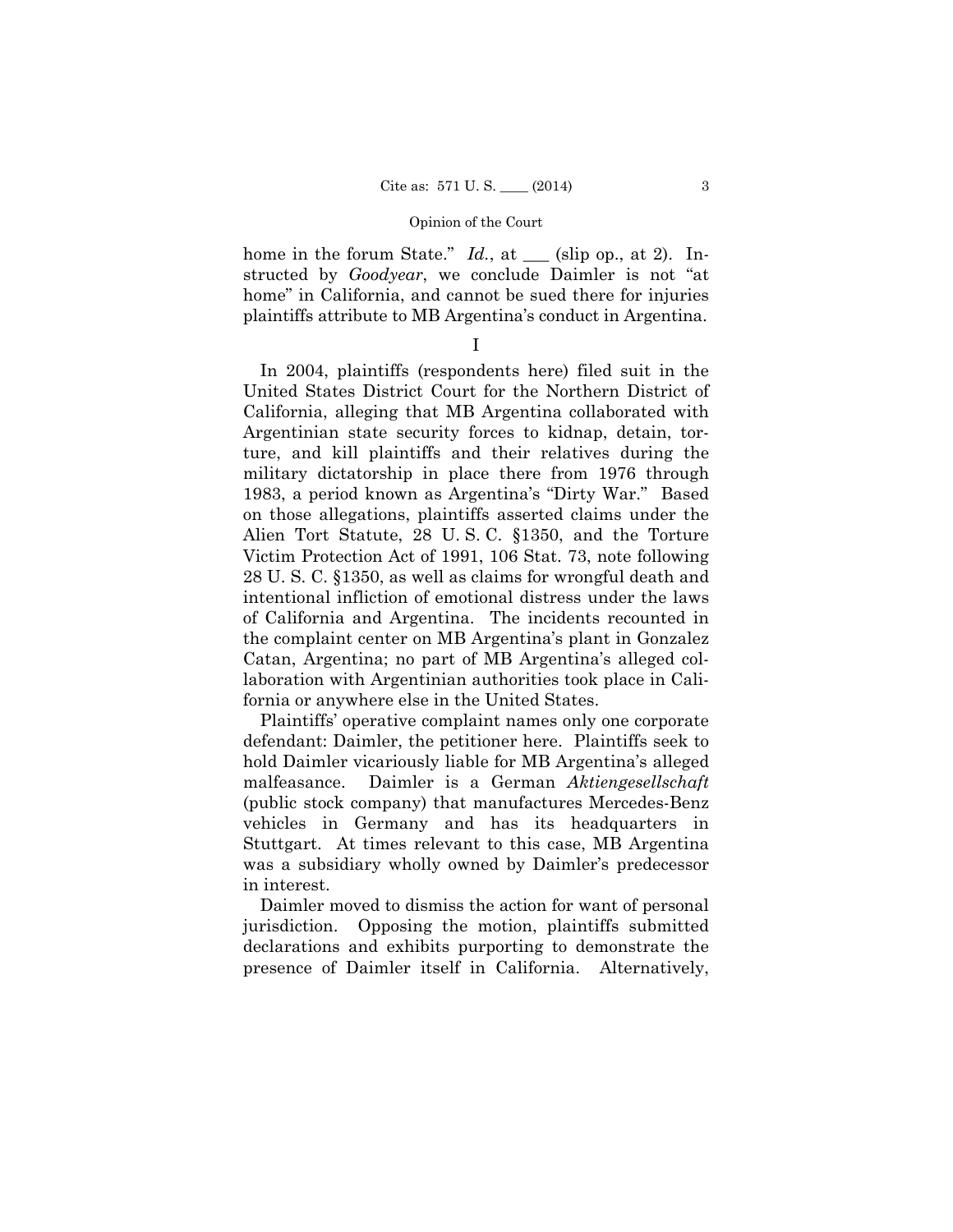plaintiffs maintained that jurisdiction over Daimler could be founded on the California contacts of MBUSA, a distinct corporate entity that, according to plaintiffs, should be treated as Daimler's agent for jurisdictional purposes.

MBUSA, an indirect subsidiary of Daimler, is a Delaware limited liability corporation.3 MBUSA serves as Daimler's exclusive importer and distributor in the United States, purchasing Mercedes-Benz automobiles from Daimler in Germany, then importing those vehicles, and ultimately distributing them to independent dealerships located throughout the Nation. Although MBUSA's principal place of business is in New Jersey, MBUSA has multiple California-based facilities, including a regional office in Costa Mesa, a Vehicle Preparation Center in Carson, and a Classic Center in Irvine. According to the record developed below, MBUSA is the largest supplier of luxury vehicles to the California market. In particular, over 10% of all sales of new vehicles in the United States take place in California, and MBUSA's California sales account for 2.4% of Daimler's worldwide sales.

The relationship between Daimler and MBUSA is delineated in a General Distributor Agreement, which sets forth requirements for MBUSA's distribution of Mercedes-Benz vehicles in the United States. That agreement established MBUSA as an "independent contracto[r]" that "buy[s] and sell[s] [vehicles] . . . as an independent business for [its] own account." App. 179a. The agreement "does not make [MBUSA] . . . a general or special agent, partner, joint venturer or employee of DAIMLERCHRYSLER or any DaimlerChrysler Group Company"; MBUSA "ha[s] no authority to make binding obligations for or act on behalf of DAIMLERCHRYSLER or any DaimlerChrysler Group Company." *Ibid.* 

 3At times relevant to this suit, MBUSA was wholly owned by Daimler-Chrysler North America Holding Corporation, a Daimler subsidiary.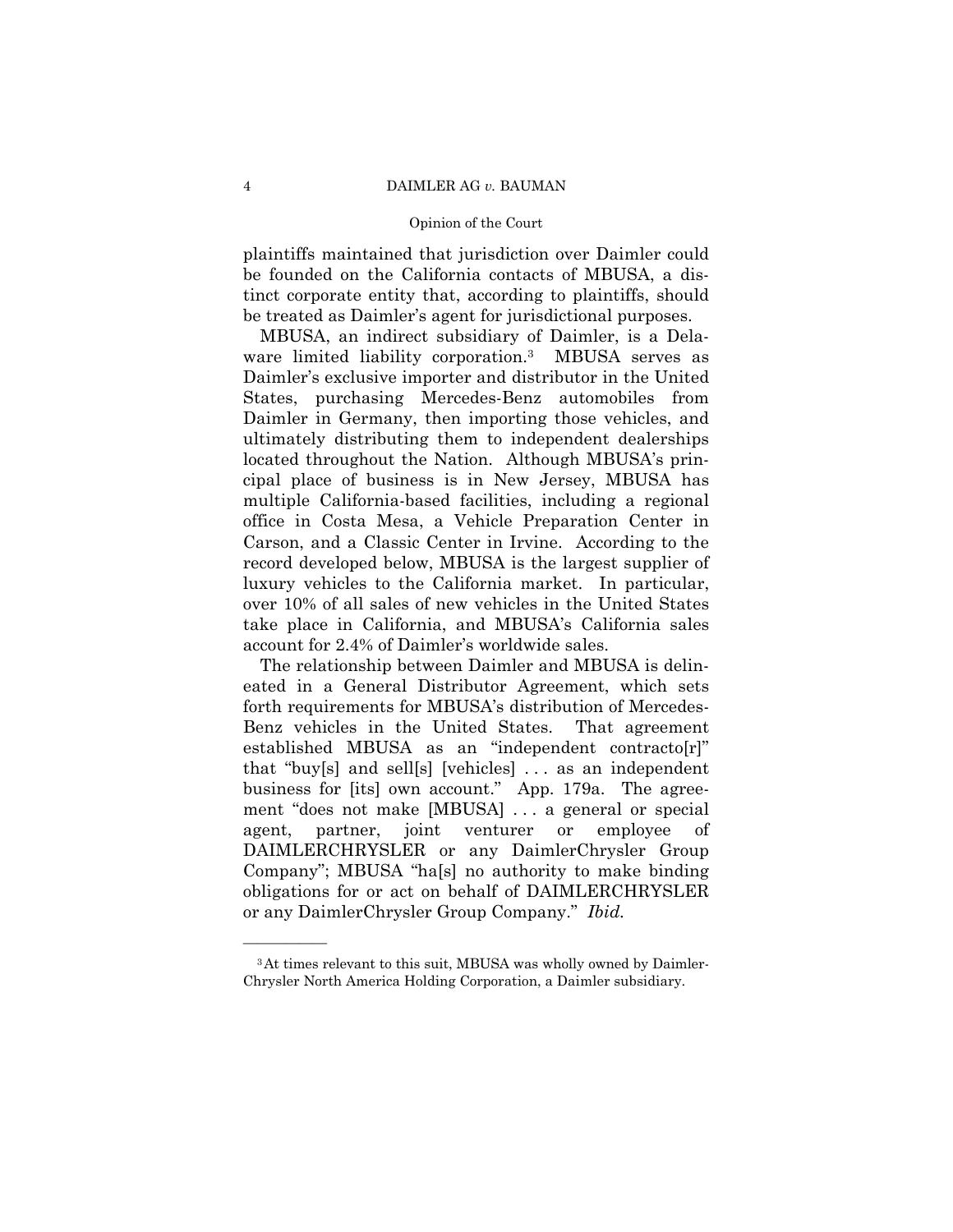After allowing jurisdictional discovery on plaintiffs' agency allegations, the District Court granted Daimler's motion to dismiss. Daimler's own affiliations with California, the court first determined, were insufficient to support the exercise of all-purpose jurisdiction over the corporation. *Bauman* v. *DaimlerChrysler AG*, No. C–04– 00194 RMW (ND Cal., Nov. 22, 2005), App. to Pet. for Cert. 111a–112a, 2005 WL 3157472, \*9–\*10. Next, the court declined to attribute MBUSA's California contacts to Daimler on an agency theory, concluding that plaintiffs failed to demonstrate that MBUSA acted as Daimler's agent. *Id.,* at 117a, 133a, 2005 WL 3157472, \*12, \*19; *Bauman* v. *DaimlerChrysler AG*, No. C–04–00194 RMW (ND Cal., Feb. 12, 2007), App. to Pet. for Cert. 83a–85a, 2007 WL 486389, \*2.

The Ninth Circuit at first affirmed the District Court's judgment. Addressing solely the question of agency, the Court of Appeals held that plaintiffs had not shown the existence of an agency relationship of the kind that might warrant attribution of MBUSA's contacts to Daimler. *Bauman* v. *DaimlerChrysler Corp.*, 579 F. 3d 1088, 1096– 1097 (2009). Judge Reinhardt dissented. In his view, the agency test was satisfied and considerations of "reasonableness" did not bar the exercise of jurisdiction. *Id.,* at 1098–1106. Granting plaintiffs' petition for rehearing, the panel withdrew its initial opinion and replaced it with one authored by Judge Reinhardt, which elaborated on reasoning he initially expressed in dissent. *Bauman* v. *Daimler-Chrysler Corp.*, 644 F. 3d 909 (CA9 2011).

Daimler petitioned for rehearing and rehearing en banc, urging that the exercise of personal jurisdiction over Daimler could not be reconciled with this Court's decision in *Goodyear Dunlop Tires Operations, S. A.* v. *Brown*, 564 U. S. \_\_\_ (2011). Over the dissent of eight judges, the Ninth Circuit denied Daimler's petition. See *Bauman* v. *DaimlerChrysler Corp.*, 676 F. 3d 774 (2011) (O'Scannlain,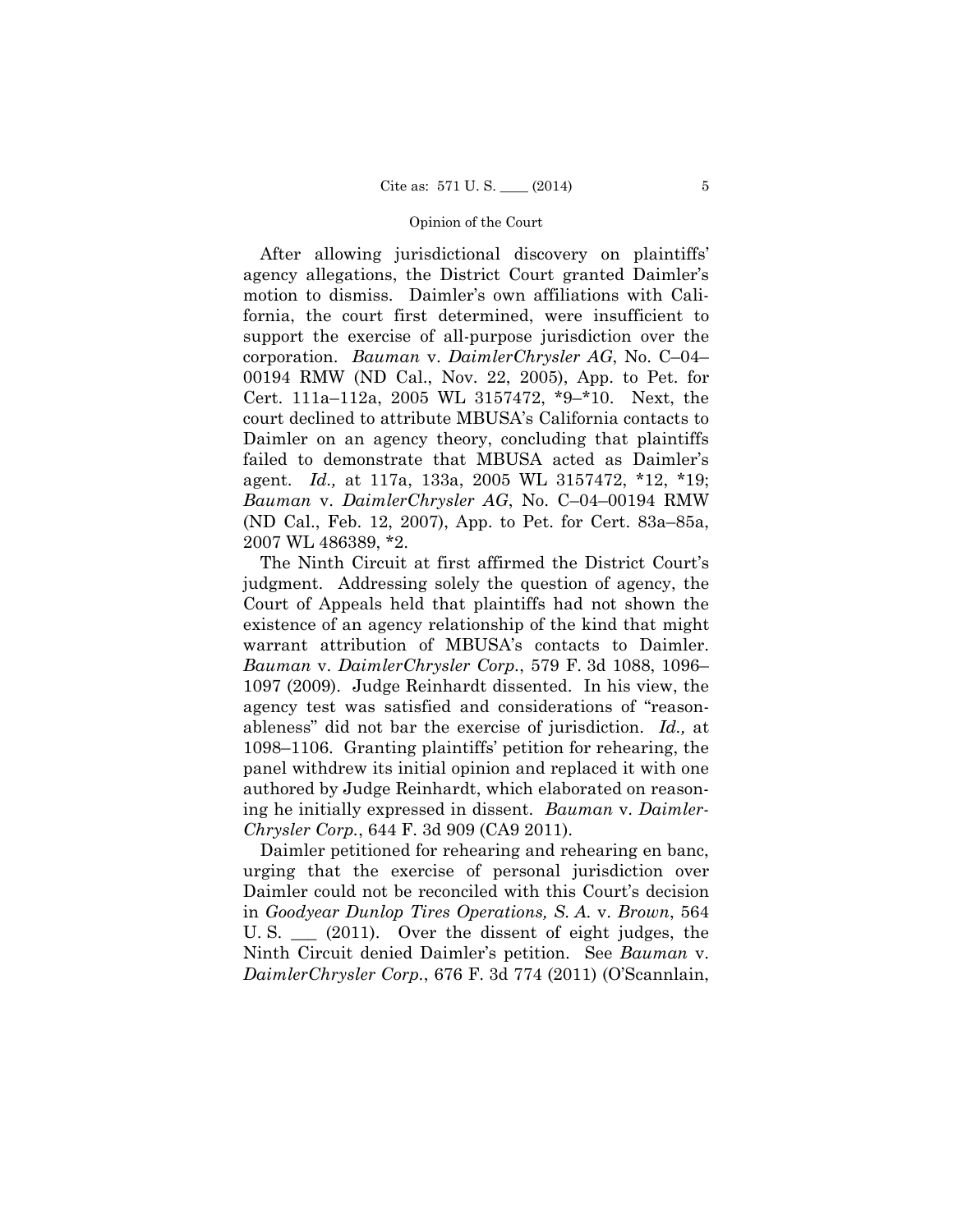#### 6 DAIMLER AG *v.* BAUMAN

#### Opinion of the Court

J., dissenting from denial of rehearing en banc).

We granted certiorari to decide whether, consistent with the Due Process Clause of the Fourteenth Amendment, Daimler is amenable to suit in California courts for claims involving only foreign plaintiffs and conduct occurring entirely abroad. 569 U.S. \_\_ (2013).

## II

Federal courts ordinarily follow state law in determining the bounds of their jurisdiction over persons. See Fed. Rule Civ. Proc.  $4(k)(1)(A)$  (service of process is effective to establish personal jurisdiction over a defendant "who is subject to the jurisdiction of a court of general jurisdiction in the state where the district court is located"). Under California's long-arm statute, California state courts may exercise personal jurisdiction "on any basis not inconsistent with the Constitution of this state or of the United States." Cal. Civ. Proc. Code Ann. §410.10 (West 2004). California's long-arm statute allows the exercise of personal jurisdiction to the full extent permissible under the U. S. Constitution. We therefore inquire whether the Ninth Circuit's holding comports with the limits imposed by federal due process. See, *e.g., Burger King Corp.* v. *Rudzewicz*, 471 U. S. 462, 464 (1985).

## III

 In *Pennoyer* v. *Neff*, 95 U. S. 714 (1878), decided shortly after the enactment of the Fourteenth Amendment, the Court held that a tribunal's jurisdiction over persons reaches no farther than the geographic bounds of the forum. See *id.,* at 720 ("The authority of every tribunal is necessarily restricted by the territorial limits of the State in which it is established."). See also *Shaffer* v. *Heitner*, 433 U. S. 186, 197 (1977) (Under *Pennoyer*, "any attempt 'directly' to assert extraterritorial jurisdiction over persons or property would offend sister States and exceed the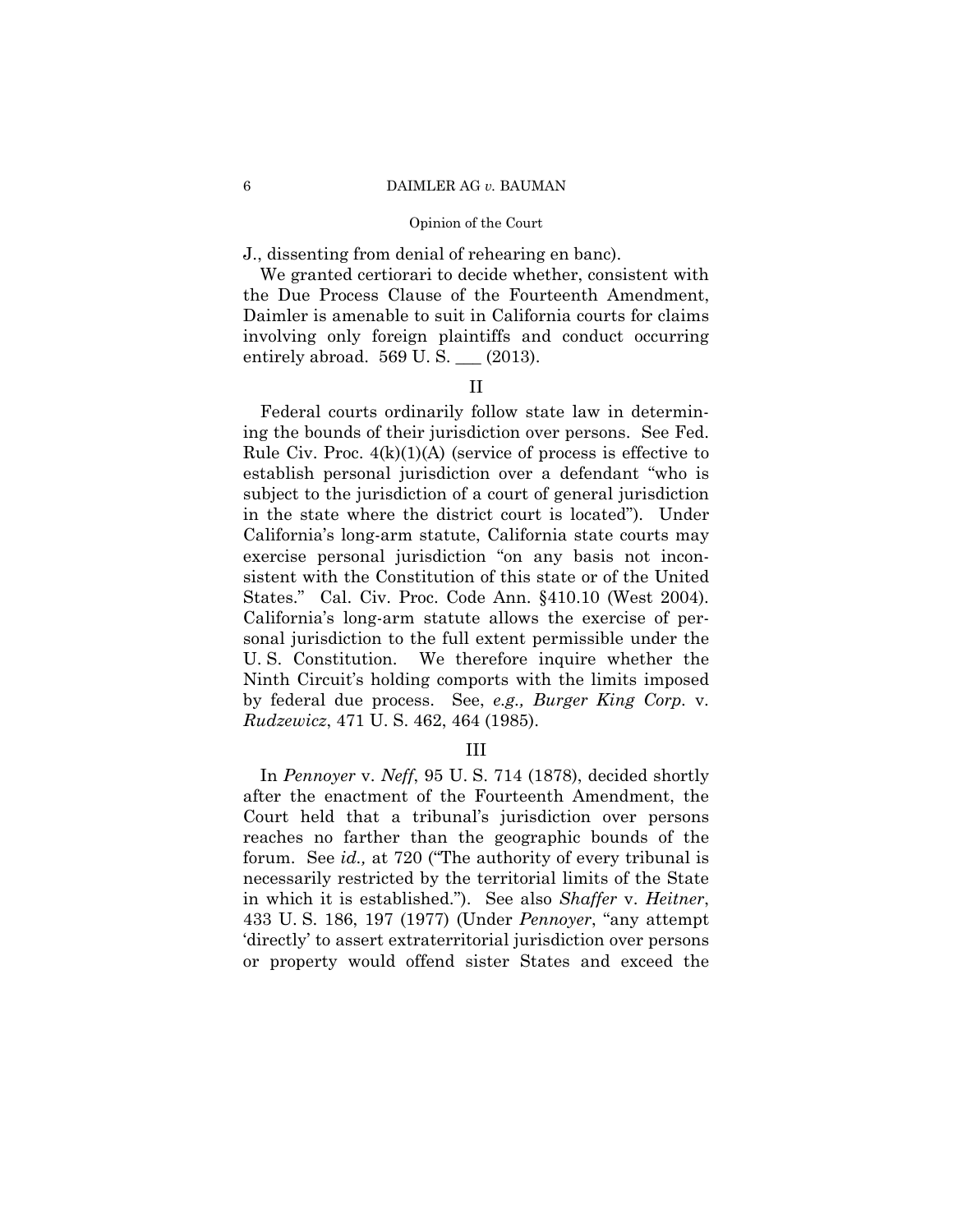growth of interstate business activity." *Burnham* v. *Supe*inherent limits of the State's power."). In time, however, that strict territorial approach yielded to a less rigid understanding, spurred by "changes in the technology of transportation and communication, and the tremendous *rior Court of Cal., County of Marin*, 495 U. S. 604, 617 (1990) (opinion of SCALIA, J.).

 justice."'" *Goodyear*, 564 U. S., at \_\_\_ (slip op., at 6) (quot- ant, the forum, and the litigation, rather than the mutually "The canonical opinion in this area remains *International Shoe [Co.* v. *Washington]*, 326 U. S. 310 [(1945)], in which we held that a State may authorize its courts to exercise personal jurisdiction over an out-of-state defendant if the defendant has 'certain minimum contacts with [the State] such that the maintenance of the suit does not offend "traditional notions of fair play and substantial ing *International Shoe*, 326 U. S., at 316). Following *International Shoe*, "the relationship among the defendexclusive sovereignty of the States on which the rules of *Pennoyer* rest, became the central concern of the inquiry into personal jurisdiction." *Shaffer*, 433 U. S., at 204.

 liabilities sued on." 326 U. S., at 317.4 *International Shoe International Shoe*'s conception of "fair play and substantial justice" presaged the development of two categories of personal jurisdiction. The first category is represented by *International Shoe* itself, a case in which the instate activities of the corporate defendant "ha[d] not only been continuous and systematic, but also g[a]ve rise to the recognized, as well, that "the commission of some single or occasional acts of the corporate agent in a state" may sometimes be enough to subject the corporation to jurisdic-

<sup>4</sup>*International Shoe* was an action by the State of Washington to collect payments to the State's unemployment fund. Liability for the payments rested on in-state activities of resident sales solicitors engaged by the corporation to promote its wares in Washington. See 326 U. S., at 313–314.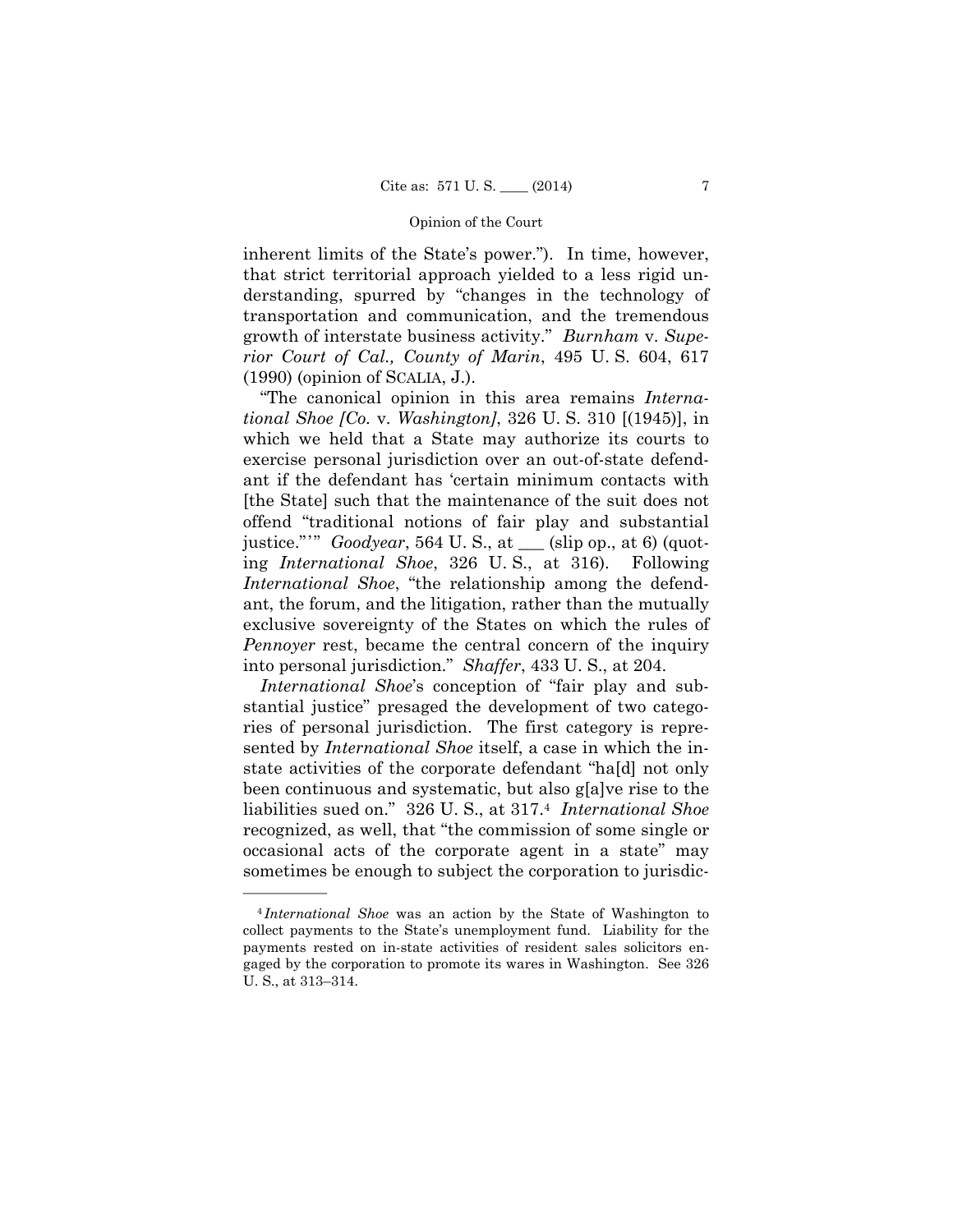#### 8 DAIMLER AG *v.* BAUMAN

#### Opinion of the Court

tion in that State's tribunals with respect to suits relating to that in-state activity. *Id.,* at 318. Adjudicatory authority of this order, in which the suit "aris[es] out of or relate[s] to the defendant's contacts with the forum," *Helicopteros Nacionales de Colombia, S. A.* v. *Hall*, 466 U. S. 408, 414, n. 8 (1984), is today called "specific jurisdiction." See *Goodyear*, 564 U. S., at \_\_\_ (slip op., at 7) (citing von Mehren & Trautman, Jurisdiction to Adjudicate: A Suggested Analysis, 79 Harv. L. Rev. 1121, 1144–1163 (1966) (hereinafter von Mehren & Trautman)).

*International Shoe* distinguished between, on the one hand, exercises of specific jurisdiction, as just described, and on the other, situations where a foreign corporation's "continuous corporate operations within a state [are] so substantial and of such a nature as to justify suit against it on causes of action arising from dealings entirely distinct from those activities." 326 U. S., at 318. As we have since explained, "[a] court may assert general jurisdiction over foreign (sister-state or foreign-country) corporations to hear any and all claims against them when their affiliations with the State are so 'continuous and systematic' as to render them essentially at home in the forum State." *Goodyear*, 564 U. S., at \_\_\_ (slip op., at 2); see *id.,* at \_\_\_ (slip op., at 7); *Helicopteros*, 466 U. S., at 414, n. 9.5

<sup>5</sup>Colloquy at oral argument illustrated the respective provinces of general and specific jurisdiction over persons. Two hypothetical scenarios were posed: *First*, if a California plaintiff, injured in a California accident involving a Daimler-manufactured vehicle, sued Daimler in California court alleging that the vehicle was defectively designed, that court's adjudicatory authority would be premised on specific jurisdiction. See Tr. of Oral Arg. 11 (Daimler's counsel acknowledged that specific jurisdiction "may well be . . . available" in such a case, depending on whether Daimler purposefully availed itself of the forum). *Second*, if a similar accident took place in Poland and injured Polish plaintiffs sued Daimler in California court, the question would be one of general jurisdiction. See *id.,* at 29 (on plaintiffs' view, Daimler would be amenable to such a suit in California).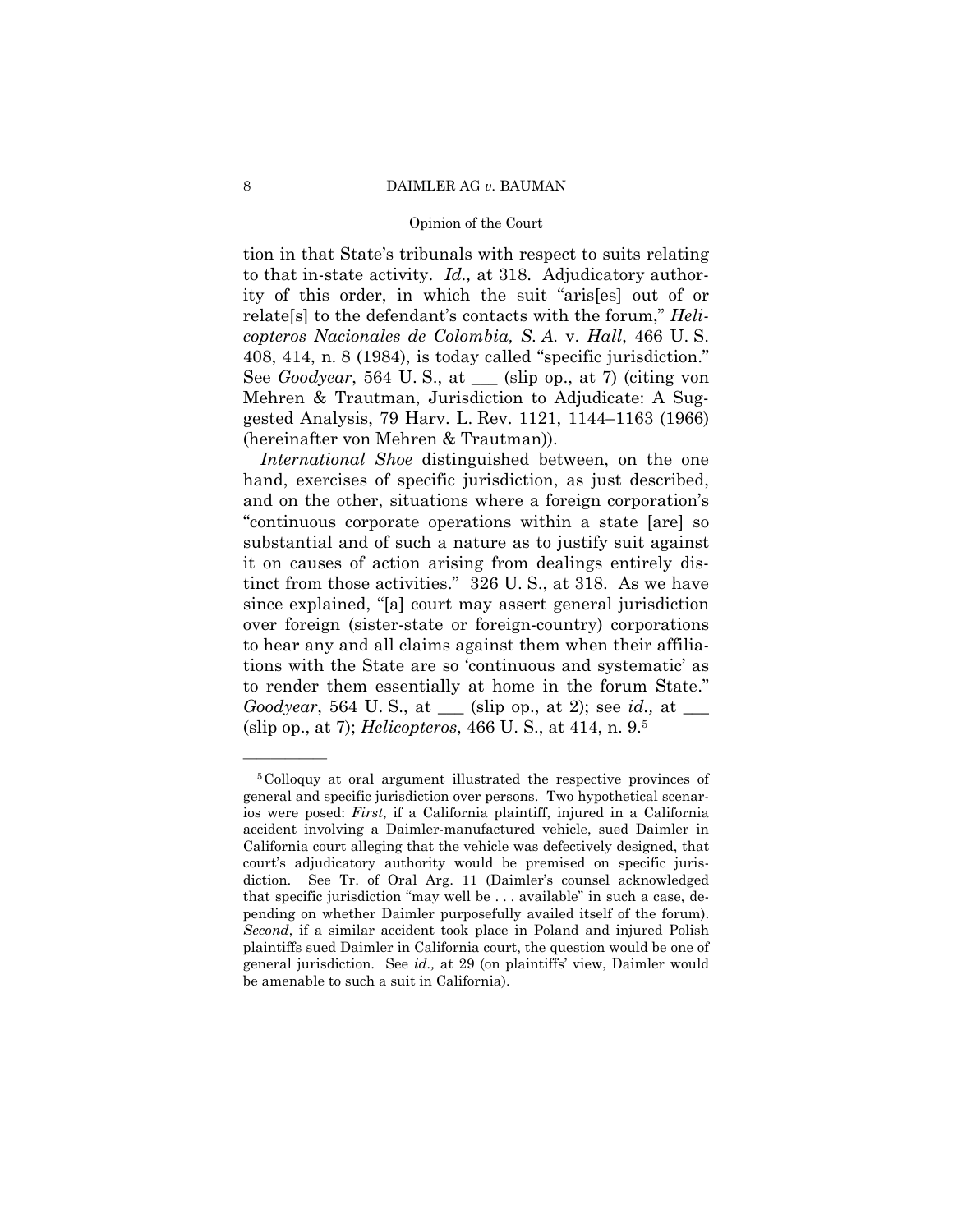Since *International Shoe*, "specific jurisdiction has become the centerpiece of modern jurisdiction theory, while general jurisdiction [has played] a reduced role." *Goodyear*, 564 U. S., at \_\_\_ (slip op., at 8) (quoting Twitchell, The Myth of General Jurisdiction, 101 Harv. L. Rev. 610, 628 (1988)). *International Shoe*'s momentous departure from *Pennoyer*'s rigidly territorial focus, we have noted, unleashed a rapid expansion of tribunals' ability to hear claims against out-of-state defendants when the episodein-suit occurred in the forum or the defendant purposefully availed itself of the forum.6 Our subsequent decisions have continued to bear out the prediction that "specific jurisdiction will come into sharper relief and form a considerably more significant part of the scene." von Mehren & Trautman 1164.7

<sup>6</sup>See *Shaffer* v. *Heitner*, 433 U. S. 186, 204 (1977) ("The immediate effect of [*International Shoe*'s] departure from *Pennoyer*'s conceptual apparatus was to increase the ability of the state courts to obtain personal jurisdiction over nonresident defendants."); *McGee* v. *International Life Ins. Co.*, 355 U. S. 220, 222 (1957) ("[A] trend is clearly discernible toward expanding the permissible scope of state jurisdiction over foreign corporations and other nonresidents."). For an early codification, see Uniform Interstate and International Procedure Act §1.02 (describing jurisdiction based on "[e]nduring [r]elationship" to encompass a person's domicile or a corporation's place of incorporation or principal place of business, and providing that "any . . . claim for relief" may be brought in such a place), §1.03 (describing jurisdiction "[b]ased upon [c]onduct," limited to claims arising from the enumerated acts, *e.g.,* "transacting any business in th[e] state," "contracting to supply services or things in th[e] state," or "causing tortious injury by an act or omission in th[e] state"), 9B U. L. A. 308, 310 (1966).

<sup>7</sup>See, *e.g., Asahi Metal Industry Co.* v. *Superior Court of Cal., Solano Cty.*, 480 U. S. 102, 112 (1987) (opinion of O'Connor, J.) (specific jurisdiction may lie over a foreign defendant that places a product into the "stream of commerce" while also "designing the product for the market in the forum State, advertising in the forum State, establishing channels for providing regular advice to customers in the forum State, or marketing the product through a distributor who has agreed to serve as the sales agent in the forum State"); *World-Wide Volkswagen Corp.* v.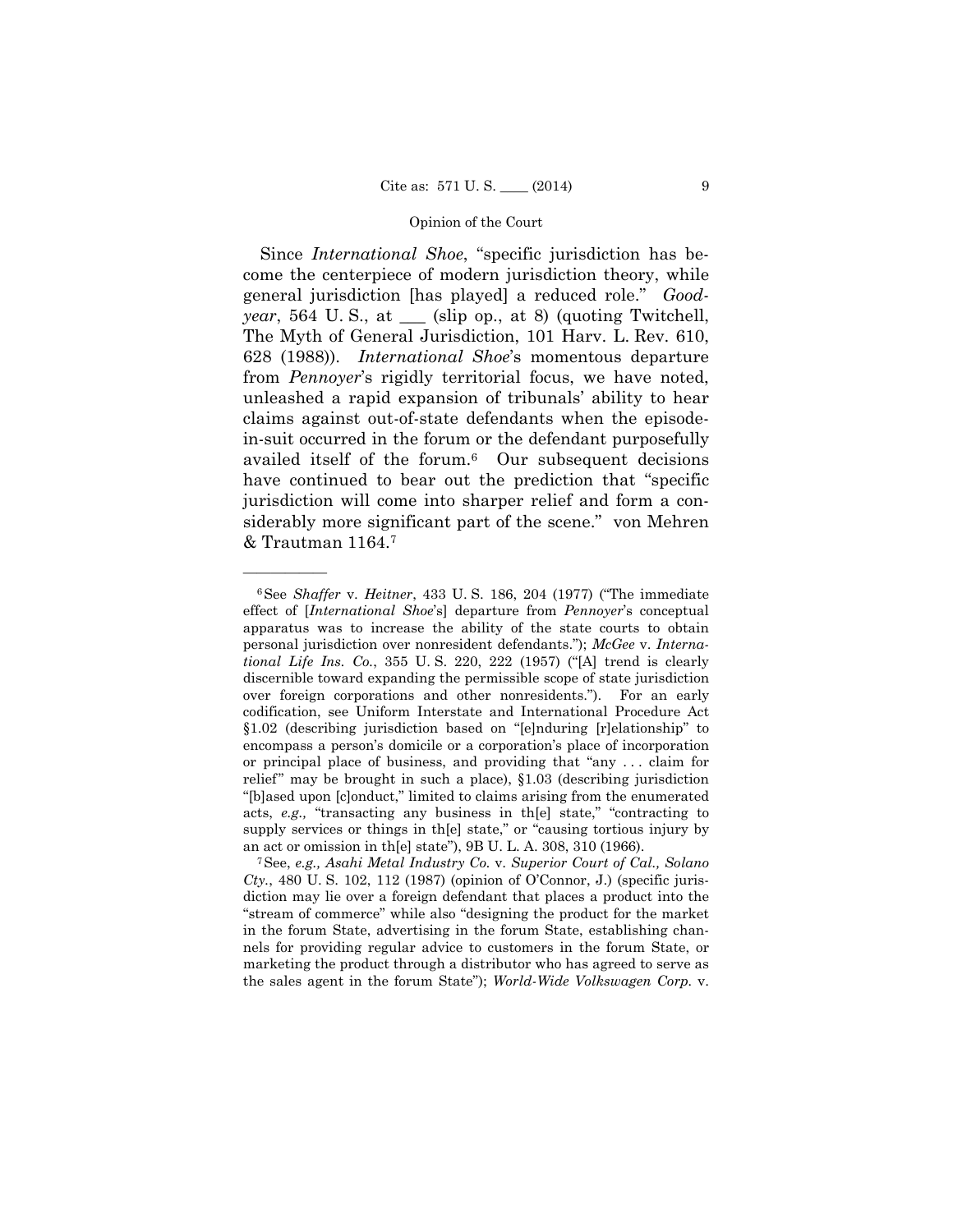#### 10 DAIMLER AG *v.* BAUMAN

#### Opinion of the Court

 *Co.*, 342 U. S. 437, 448 (1952). The plaintiff, an Ohio Our post-*International Shoe* opinions on general jurisdiction, by comparison, are few. "[The Court's] 1952 decision in *Perkins* v. *Benguet Consol. Mining Co.* remains the textbook case of general jurisdiction appropriately exercised over a foreign corporation that has not consented to suit in the forum." *Goodyear*, 564 U.S., at <u>equal</u> (slip op., at 11) (internal quotation marks and brackets omitted). The defendant in *Perkins*, Benguet, was a company incorporated under the laws of the Philippines, where it operated gold and silver mines. Benguet ceased its mining operations during the Japanese occupation of the Philippines in World War II; its president moved to Ohio, where he kept an office, maintained the company's files, and oversaw the company's activities. *Perkins* v. *Benguet Consol. Mining*  resident, sued Benguet on a claim that neither arose in Ohio nor related to the corporation's activities in that State. We held that the Ohio courts could exercise general jurisdiction over Benguet without offending due process.

 manufacturer or distributor such as Audi or Volkswagen is not simply suit brought by California plaintiff where Florida-based publisher of a *Woodson*, 444 U. S. 286, 297 (1980) ("[I]f the sale of a product of a an isolated occurrence, but arises from the efforts of the manufacturer or distributor to serve, directly or indirectly, the market for its product in other States, it is not unreasonable to subject it to suit in one of those States if its allegedly defective merchandise has there been the source of injury to its owner or to others."); *Calder* v. *Jones*, 465 U. S. 783, 789–790 (1984) (California court had specific jurisdiction to hear newspaper having its largest circulation in California published an article allegedly defaming the complaining Californian; under those circumstances, defendants "must 'reasonably anticipate being haled into [a California] court'"); *Keeton* v. *Hustler Magazine*, *Inc.*, 465 U. S. 770, 780–781 (1984) (New York resident may maintain suit for libel in New Hampshire state court against California-based magazine that sold 10,000 to 15,000 copies in New Hampshire each month; as long as the defendant "continuously and deliberately exploited the New Hampshire market," it could reasonably be expected to answer a libel suit there).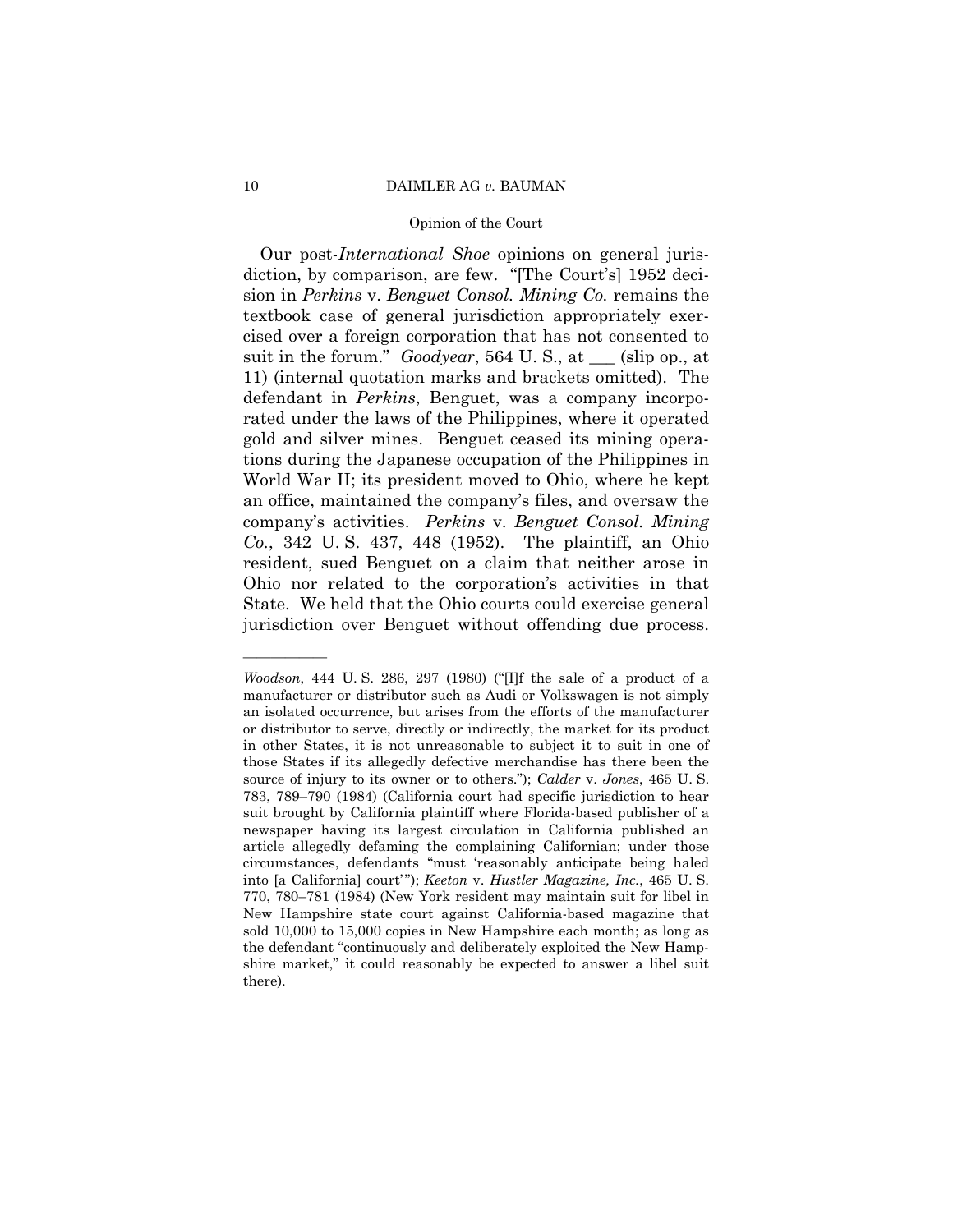*Ibid.* That was so, we later noted, because "Ohio was the corporation's principal, if temporary, place of business." *Keeton* v. *Hustler Magazine, Inc.*, 465 U. S. 770, 780, n. 11  $(1984).$ <sup>8</sup>

——————

8Selectively referring to the trial court record in *Perkins* (as summarized in an opinion of the intermediate appellate court), JUSTICE SOTOMAYOR posits that Benguet may have had extensive operations in places other than Ohio. See *post,* at 11–12, n. 8 (opinion concurring in judgment) ("By the time the suit [in *Perkins*] was commenced, the company had resumed its considerable operations in the Philippines," "rebuilding its properties there" and "purchasing machinery, supplies and equipment." (internal quotation marks omitted)). See also *post,* at 7–8, n. 5 (many of the corporation's "key management decisions" were made by the out-of-state purchasing agent and chief of staff). JUSTICE SOTOMAYOR's account overlooks this Court's opinion in *Perkins* and the point on which that opinion turned: All of Benguet's activities were directed by the company's president from within Ohio. See *Perkins* v. *Benguet Consol. Mining Co.*, 342 U. S. 437, 447–448 (1952) (company's Philippine mining operations "were completely halted during the occupation . . . by the Japanese"; and the company's president, from his Ohio office, "supervised policies dealing with the rehabilitation of the corporation's properties in the Philippines and . . . dispatched funds to cover purchases of machinery for such rehabilitation"). On another day, JUSTICE SOTOMAYOR joined a unanimous Court in recognizing: "To the extent that the company was conducting any business during and immediately after the Japanese occupation of the Philippines, it was doing so in Ohio . . . ." *Goodyear Dunlop Tires Operations*, *S. A.* v. *Brown*, 564 U.S. \_\_, \_\_ (2011) (slip op., at 11). Given the wartime circumstances, Ohio could be considered "a surrogate for the place of incorporation or head office." von Mehren & Trautman 1144. See also *ibid.* (*Perkins* "should be regarded as a decision on its exceptional facts, not as a significant reaffirmation of obsolescing notions of general jurisdiction" based on nothing more than a corporation's "doing business" in a forum).

JUSTICE SOTOMAYOR emphasizes *Perkins*' statement that Benguet's Ohio contacts, while "continuous and systematic," were but a "limited . . . part of its general business." 342 U. S.*,* at 438. Describing the company's "wartime activities" as "necessarily limited," *id.,* at 448, however, this Court had in mind the diminution in operations resulting from the Japanese occupation and the ensuing shutdown of the company's Philippine mines. No fair reader of the full opinion in *Perkins*  could conclude that the Court meant to convey anything other than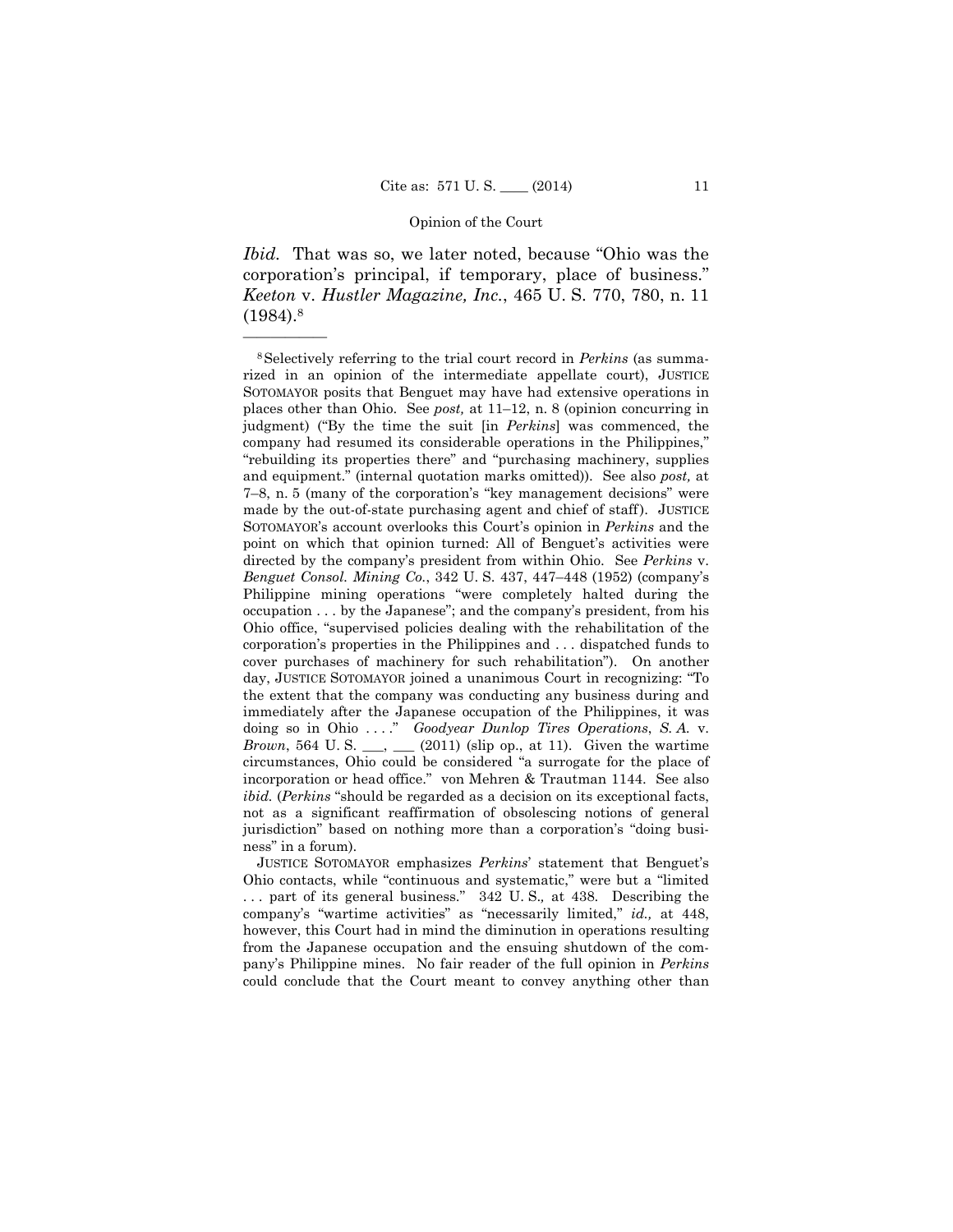#### 12 DAIMLER AG *v.* BAUMAN

#### Opinion of the Court

 found to exist in *Perkins*." *Ibid.* "[M]ere purchases, even The next case on point, *Helicopteros,* 466 U. S. 408, arose from a helicopter crash in Peru. Four U. S. citizens perished in that accident; their survivors and representatives brought suit in Texas state court against the helicopter's owner and operator, a Colombian corporation. That company's contacts with Texas were confined to "sending its chief executive officer to Houston for a contractnegotiation session; accepting into its New York bank account checks drawn on a Houston bank; purchasing helicopters, equipment, and training services from [a Texas-based helicopter company] for substantial sums; and sending personnel to [Texas] for training." *Id.,* at 416. Notably, those contacts bore no apparent relationship to the accident that gave rise to the suit. We held that the company's Texas connections did not resemble the "continuous and systematic general business contacts . . . if occurring at regular intervals," we clarified, "are not enough to warrant a State's assertion of *in personam* jurisdiction over a nonresident corporation in a cause of action not related to those purchase transactions." *Id.,* at 418.

 to any activity of the subsidiaries in the forum State?" 564 Most recently, in *Goodyear*, we answered the question: "Are foreign subsidiaries of a United States parent corporation amenable to suit in state court on claims unrelated U. S., at  $\equiv$  (slip op., at 1). That case arose from a bus accident outside Paris that killed two boys from North Carolina. The boys' parents brought a wrongful-death suit in North Carolina state court alleging that the bus's tire was defectively manufactured. The complaint named as defendants not only The Goodyear Tire and Rubber Com-

that Ohio was the center of the corporation's wartime activities. But cf. *post,* at 9 ("If anything, [*Perkins*] intimated that the defendant's Ohio contacts were *not* substantial in comparison to its contacts elsewhere.").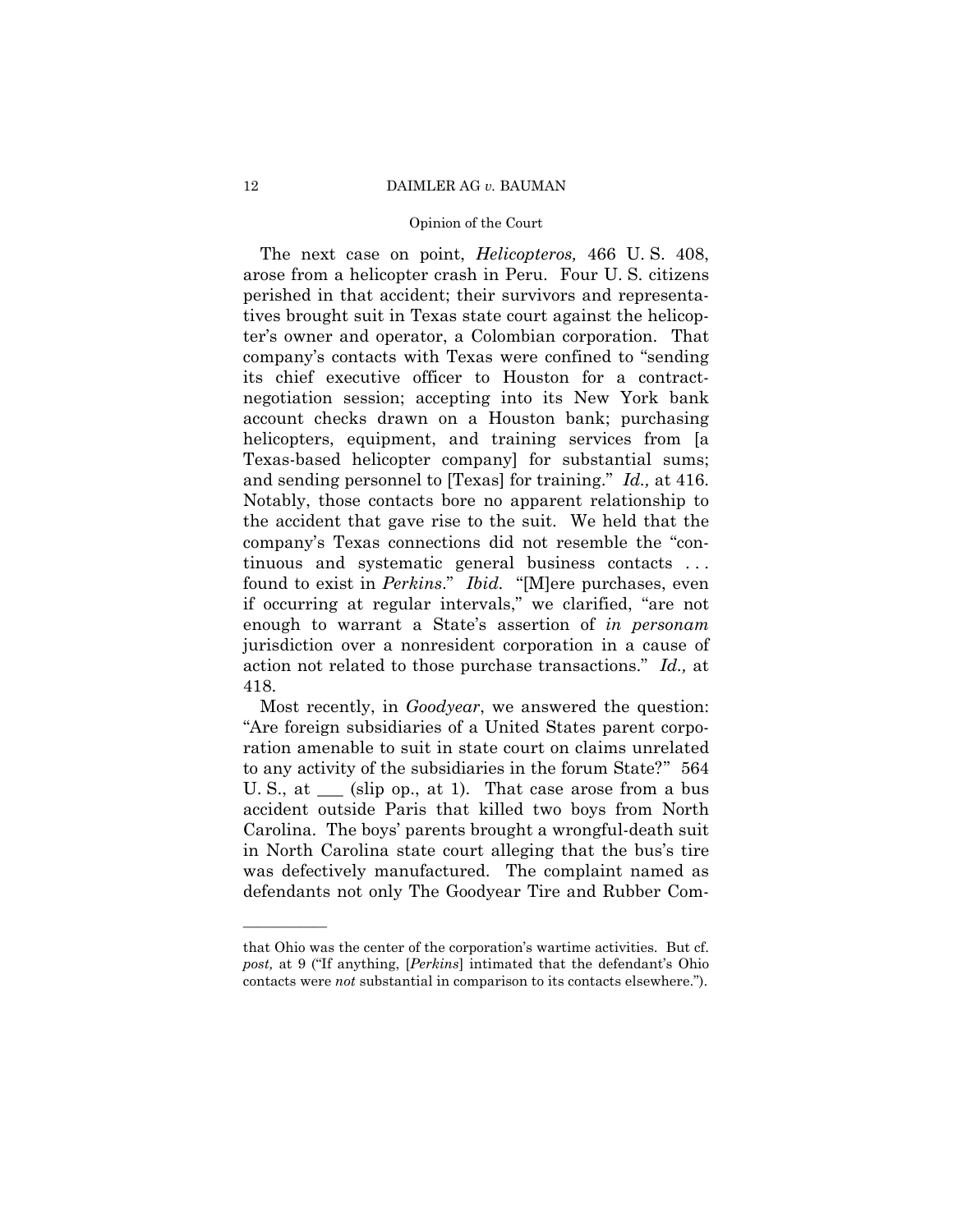pany (Goodyear), an Ohio corporation, but also Goodyear's Turkish, French, and Luxembourgian subsidiaries. Those foreign subsidiaries, which manufactured tires for sale in Europe and Asia, lacked any affiliation with North Carolina. A small percentage of tires manufactured by the foreign subsidiaries were distributed in North Carolina, however, and on that ground, the North Carolina Court of Appeals held the subsidiaries amenable to the general jurisdiction of North Carolina courts.

We reversed, observing that the North Carolina court's analysis "elided the essential difference between casespecific and all-purpose (general) jurisdiction." *Id.*, at (slip op., at 10). Although the placement of a product into the stream of commerce "may bolster an affiliation germane to *specific* jurisdiction," we explained, such contacts "do not warrant a determination that, based on those ties, the forum has *general* jurisdiction over a defendant." *Id.,*  at \_\_\_ (slip op., at 10–11)*.* As *International Shoe* itself teaches, a corporation's "continuous activity of some sorts within a state is not enough to support the demand that the corporation be amenable to suits unrelated to that activity." 326 U. S., at 318. Because Goodyear's foreign subsidiaries were "in no sense at home in North Carolina," we held, those subsidiaries could not be required to submit to the general jurisdiction of that State's courts. 564 U. S., at \_\_\_ (slip op., at 13). See also *J. McIntyre Machinery, Ltd.* v. *Nicastro*, 564 U. S. \_\_\_, \_\_\_ (2011) (GINSBURG, J., dissenting) (slip op., at 7) (noting unanimous agreement that a foreign manufacturer, which engaged an independent U. S.-based distributor to sell its machines throughout the United States, could not be exposed to all-purpose jurisdiction in New Jersey courts based on those contacts).

As is evident from *Perkins*, *Helicopteros*, and *Goodyear*, general and specific jurisdiction have followed markedly different trajectories post-*International Shoe*. Specific jurisdiction has been cut loose from *Pennoyer*'s sway, but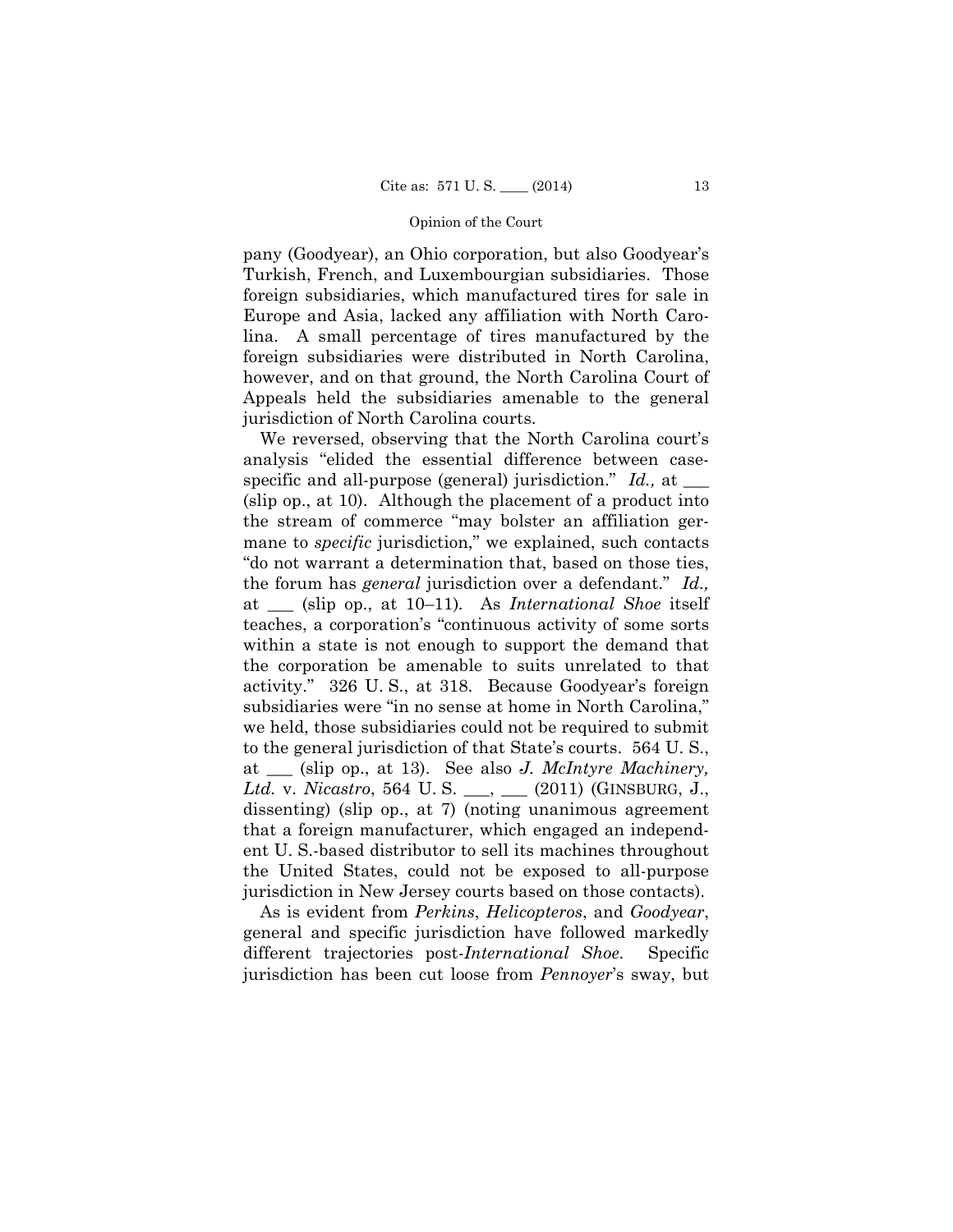we have declined to stretch general jurisdiction beyond limits traditionally recognized.<sup>9</sup> As this Court has increasingly trained on the "relationship among the defendant, the forum, and the litigation," *Shaffer*, 433 U. S., at 204,  $i.e.,$  specific jurisdiction,<sup>10</sup> general jurisdiction has come to occupy a less dominant place in the contemporary scheme.11

### IV

With this background, we turn directly to the question

 564 U. S., at \_\_\_ (slip op., at 2), *i.e.,* comparable to a domestic enterprise in most instances, hardly be said to be undue." (emphasis added)). 11As the Court made plain in *Goodyear* and repeats here, general jurisdiction requires affiliations "so 'continuous and systematic' as to render [the foreign corporation] essentially at home in the forum State." in that State.

<sup>9</sup>See generally von Mehren & Trautman 1177–1179. See also Twitchell, The Myth of General Jurisdiction, 101 Harv. L. Rev. 610, 676 (1988) ("[W]e do not need to justify broad exercises of dispute-blind jurisdiction unless our interpretation of the scope of specific jurisdiction unreasonably limits state authority over nonresident defendants."); Borchers, The Problem With General Jurisdiction, 2001 U. Chi. Legal Forum 119, 139 ("[G]eneral jurisdiction exists as an imperfect safety valve that sometimes allows plaintiffs access to a reasonable forum in cases when specific jurisdiction would deny it."). 10Remarkably, JUSTICE SOTOMAYOR treats specific jurisdiction as

though it were barely there. Given the many decades in which specific jurisdiction has flourished, it would be hard to conjure up an example of the "deep injustice" JUSTICE SOTOMAYOR predicts as a consequence of our holding that California is not an all-purpose forum for suits against Daimler. *Post,* at 16. JUSTICE SOTOMAYOR identifies "the concept of reciprocal fairness" as the "touchstone principle of due process in this field." *Post,* at 10 (citing *International Shoe*, 326 U. S., at 319). She overlooks, however, that in the very passage of *International Shoe* on which she relies, the Court left no doubt that it was addressing specific not general—jurisdiction. See *id.*, at 319 ("The exercise of th[e] privilege [of conducting corporate activities within a State] may give rise to obligations, and, *so far as those obligations arise out of or are connected with the activities within the state*, a procedure which requires the corporation to respond to a suit brought to enforce them can,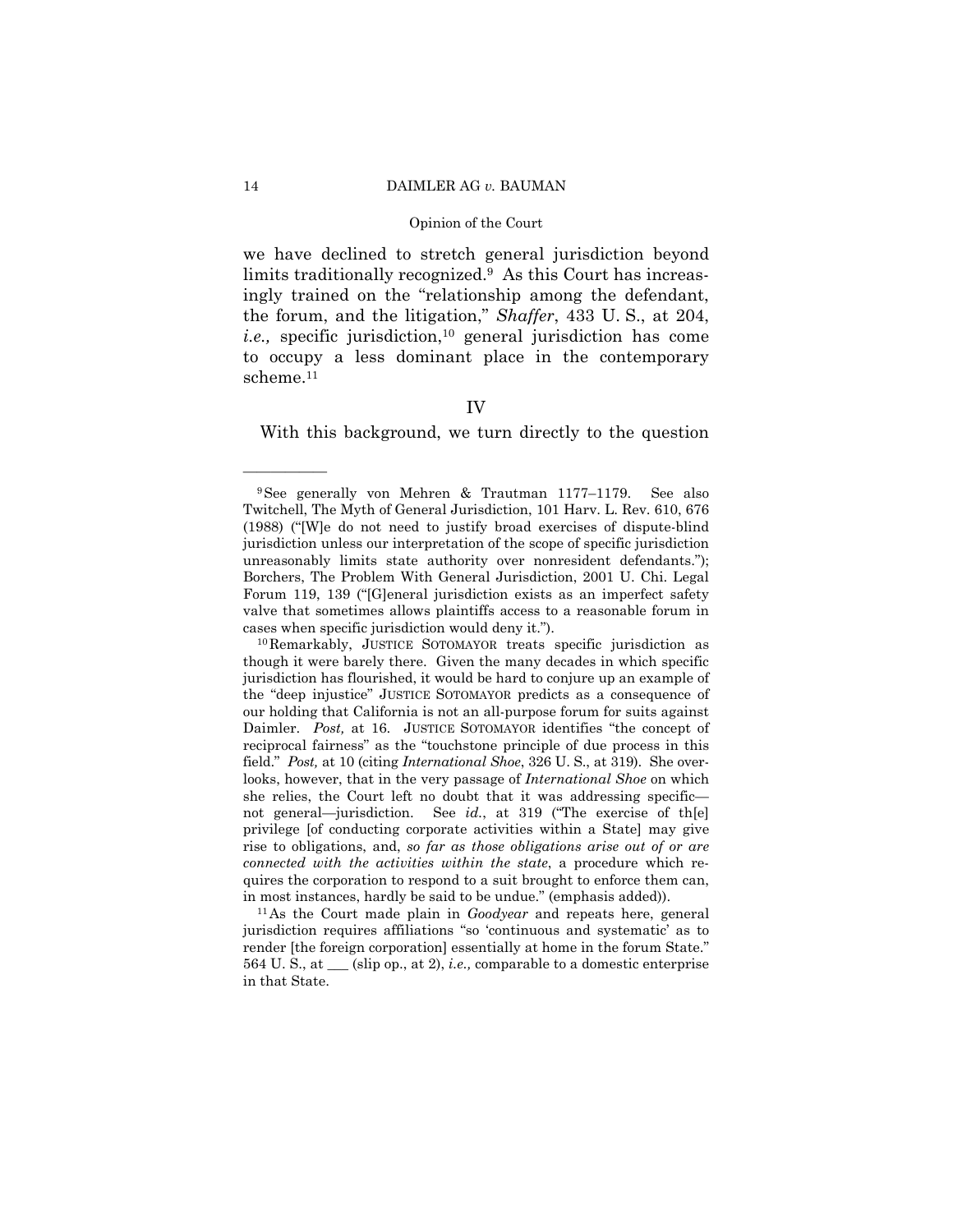whether Daimler's affiliations with California are sufficient to subject it to the general (all-purpose) personal jurisdiction of that State's courts. In the proceedings below, the parties agreed on, or failed to contest, certain points we now take as given. Plaintiffs have never attempted to fit this case into the *specific* jurisdiction category. Nor did plaintiffs challenge on appeal the District Court's holding that Daimler's own contacts with California were, by themselves, too sporadic to justify the exercise of general jurisdiction. While plaintiffs ultimately persuaded the Ninth Circuit to impute MBUSA's California contacts to Daimler on an agency theory, at no point have they maintained that MBUSA is an alter ego of Daimler.

Daimler, on the other hand, failed to object below to plaintiffs' assertion that the California courts could exercise all-purpose jurisdiction over MBUSA.12 But see Brief for Petitioner 23, n. 4 (suggestion that in light of *Goodyear*, MBUSA may not be amenable to general jurisdiction in California); Brief for United States as *Amicus Curiae*  16, n. 5 (hereinafter U. S. Brief) (same). We will assume then, for purposes of this decision only, that MBUSA qualifies as at home in California.

## A

In sustaining the exercise of general jurisdiction over Daimler, the Ninth Circuit relied on an agency theory, determining that MBUSA acted as Daimler's agent for jurisdictional purposes and then attributing MBUSA's California contacts to Daimler. The Ninth Circuit's agency analysis derived from Circuit precedent considering principally whether the subsidiary "performs services that are sufficiently important to the foreign corporation that if it did not have a representative to perform them, the

<sup>12</sup>MBUSA is not a defendant in this case.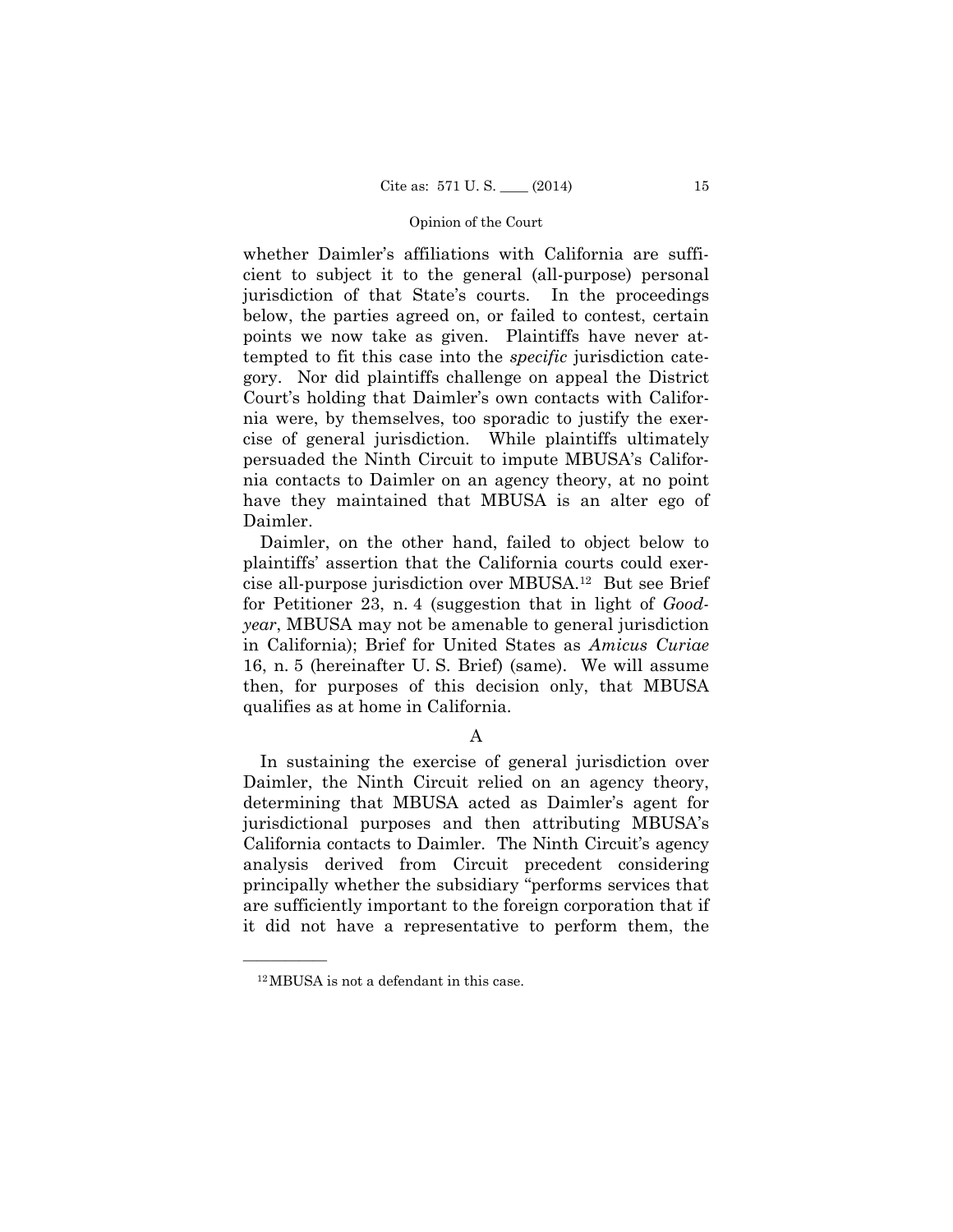corporation's own officials would undertake to perform substantially similar services." 644 F. 3d, at 920 (quoting *Doe* v. *Unocal Corp.*, 248 F. 3d 915, 928 (CA9 2001); emphasis deleted).

This Court has not yet addressed whether a foreign corporation may be subjected to a court's general jurisdiction based on the contacts of its in-state subsidiary. Daimler argues, and several Courts of Appeals have held, that a subsidiary's jurisdictional contacts can be imputed to its parent only when the former is so dominated by the latter as to be its alter ego. The Ninth Circuit adopted a less rigorous test based on what it described as an "agency" relationship. Agencies, we note, come in many sizes and shapes: "One may be an agent for some business purposes and not others so that the fact that one may be an agent for one purpose does not make him or her an agent for every purpose." 2A C. J. S., Agency §43, p. 367 (2013) (footnote omitted).13 A subsidiary, for example, might be

 fiction, although a fiction intended to be acted upon as though it were a 13Agency relationships, we have recognized, may be relevant to the existence of *specific* jurisdiction. "[T]he corporate personality," *International Shoe Co.* v. *Washington*, 326 U. S. 310 (1945), observed, "is a fact." *Id*., at 316. See generally 1 W. Fletcher, Cyclopedia of the Law of Corporations §30, p. 30 (Supp. 2012–2013) ("A corporation is a distinct legal entity that can act only through its agents."). As such, a corporation can purposefully avail itself of a forum by directing its agents or distributors to take action there. See, *e.g., Asahi*, 480 U. S., at 112 (opinion of O'Connor, J.) (defendant's act of "marketing [a] product through a distributor who has agreed to serve as the sales agent in the forum State" may amount to purposeful availment); *International Shoe*, 326 U. S., at 318 ("the commission of some single or occasional acts of the corporate agent in a state" may sometimes "be deemed sufficient to render the corporation liable to suit" on related claims). See also Brief for Petitioner 24 (acknowledging that "an agency relationship may be sufficient in some circumstances to give rise to *specific* jurisdiction"). It does not inevitably follow, however, that similar reasoning applies to *general* jurisdiction. Cf. *Goodyear*, 564 U. S., at \_\_\_ (slip op., at 10) (faulting analysis that "elided the essential difference between casespecific and all-purpose (general) jurisdiction").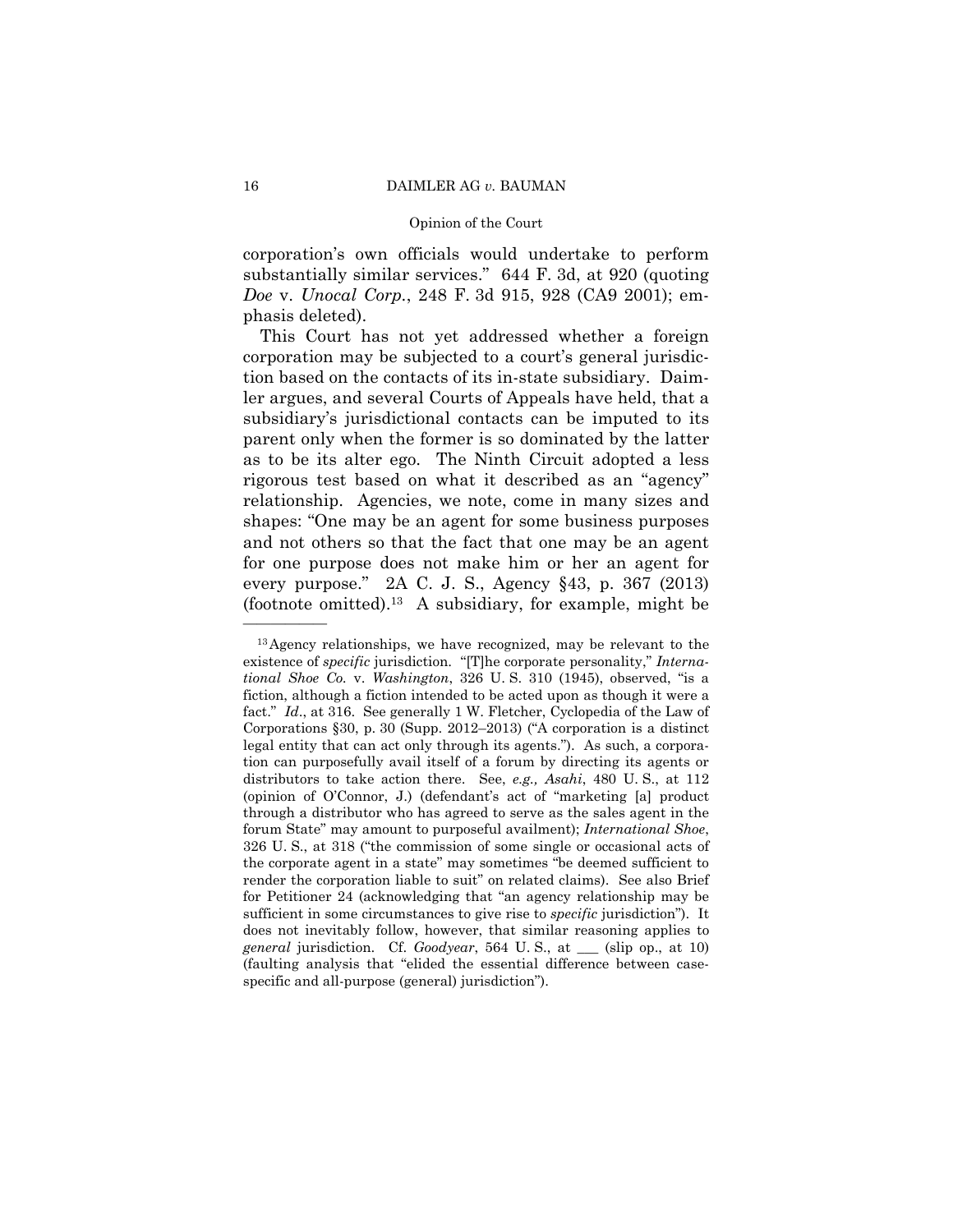its parent's agent for claims arising in the place where the subsidiary operates, yet not its agent regarding claims arising elsewhere. The Court of Appeals did not advert to that prospect. But we need not pass judgment on invocation of an agency theory in the context of general jurisdiction, for in no event can the appeals court's analysis be sustained.

 perform those services itself if MBUSA did not exist. The Ninth Circuit's agency finding rested primarily on its observation that MBUSA's services were "important" to Daimler, as gauged by Daimler's hypothetical readiness to Formulated this way, the inquiry into importance stacks the deck, for it will always yield a pro-jurisdiction answer: "Anything a corporation does through an independent contractor, subsidiary, or distributor is presumably something that the corporation would do 'by other means' if the independent contractor, subsidiary, or distributor did not exist." 676 F. 3d, at 777 (O'Scannlain, J., dissenting from denial of rehearing en banc).14 The Ninth Circuit's agency theory thus appears to subject foreign corporations to general jurisdiction whenever they have an in-state subsidiary or affiliate, an outcome that would sweep beyond even the "sprawling view of general jurisdiction" we rejected in *Goodyear*. 564 U. S., at \_\_\_ (slip op., at 12).15

<sup>14</sup> Indeed, plaintiffs do not defend this aspect of the Ninth Circuit's analysis. See Brief for Respondents 39, n. 18 ("We do not believe that this gloss is particularly helpful."). 15The Ninth Circuit's agency analysis also looked to whether the

parent enjoys "the right to substantially control" the subsidiary's activities. *Bauman* v. *DaimlerChrysler Corp.*, 644 F. 3d 909, 924 (2011). The Court of Appeals found the requisite "control" demonstrated by the General Distributor Agreement between Daimler and MBUSA, which gives Daimler the right to oversee certain of MBUSA's operations, even though that agreement expressly disavowed the creation of any agency relationship. Thus grounded, the separate inquiry into control hardly curtails the overbreadth of the Ninth Circuit's agency holding.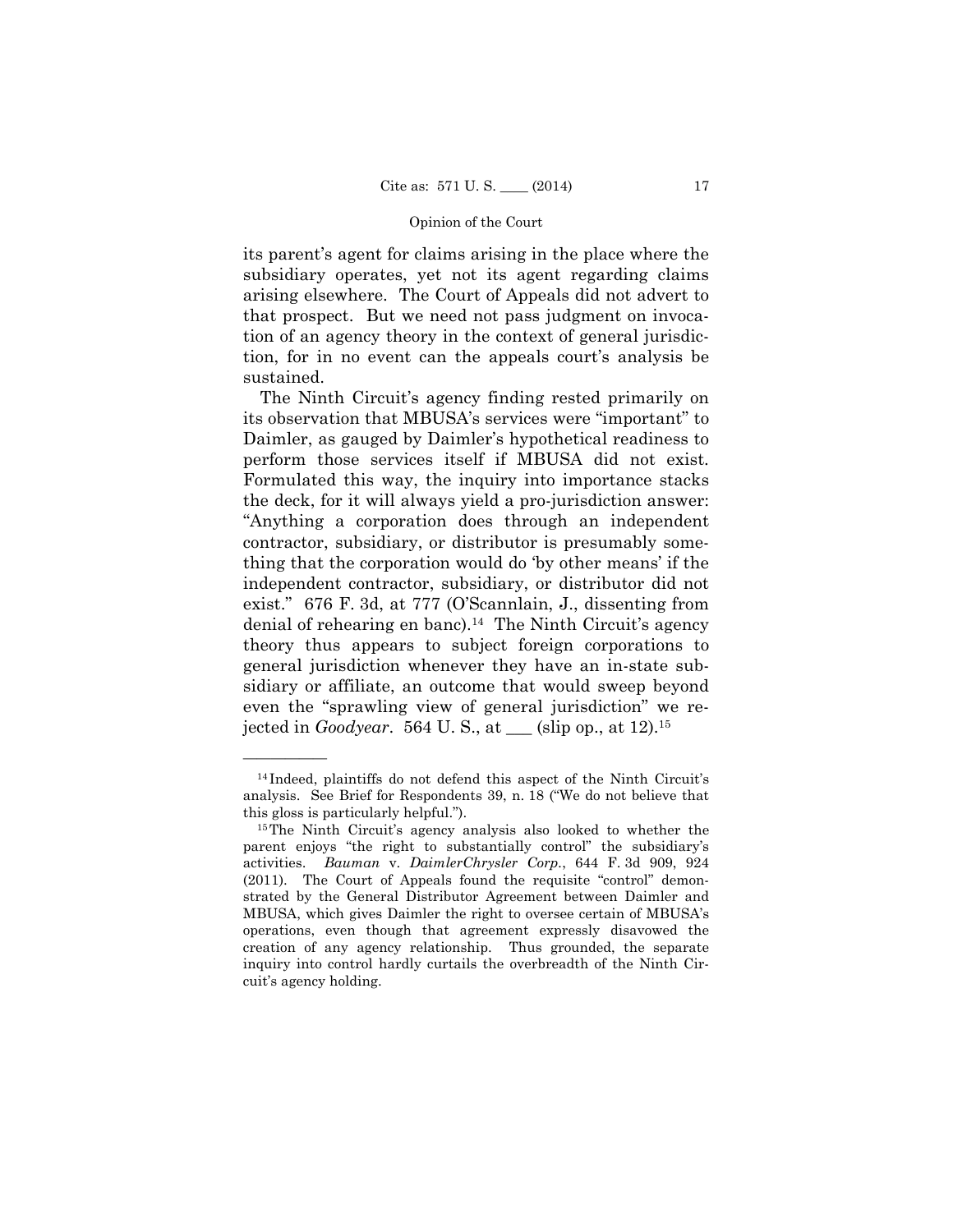B

Even if we were to assume that MBUSA is at home in California, and further to assume MBUSA's contacts are imputable to Daimler, there would still be no basis to subject Daimler to general jurisdiction in California, for Daimler's slim contacts with the State hardly render it at home there.<sup>16</sup>

*Goodyear* made clear that only a limited set of affiliations with a forum will render a defendant amenable to all-purpose jurisdiction there. "For an individual, the paradigm forum for the exercise of general jurisdiction is the individual's domicile; for a corporation, it is an equivalent place, one in which the corporation is fairly regarded as at home."  $564$  U.S., at  $\_\_$  (slip op., at 7) (citing Brilmayer et al., A General Look at General Jurisdiction, 66 Texas L. Rev. 721, 728 (1988)). With respect to a corpora-

<sup>16</sup>By addressing this point, JUSTICE SOTOMAYOR asserts, we have strayed from the question on which we granted certiorari to decide an issue not argued below. *Post,* at 5–6. That assertion is doubly flawed. First, the question on which we granted certiorari, as stated in Daimler's petition, is "whether it violates due process for a court to exercise general personal jurisdiction over a foreign corporation based solely on the fact that an indirect corporate subsidiary performs services on behalf of the defendant in the forum State." Pet. for Cert. i. That question fairly encompasses an inquiry into whether, in light of *Goodyear*, Daimler can be considered at home in California based on MBUSA's in-state activities. See also this Court's Rule 14.1(a) (a party's statement of the question presented "is deemed to comprise every subsidiary question fairly included therein"). Moreover, both in the Ninth Circuit, see, *e.g.,* Brief for Federation of German Industries et al. as *Amici Curiae* in No. 07–15386 (CA9), p. 3, and in this Court, see, *e.g.,* U. S. Brief 13–18; Brief for Chamber of Commerce of United States of America et al. as *Amici Curiae* 6–23; Brief for Lea Brilmayer as *Amica Curiae* 10–12, *amici* in support of Daimler homed in on the insufficiency of Daimler's California contacts for general jurisdiction purposes. In short, and in light of our pathmarking opinion in *Goodyear*, we perceive no unfairness in deciding today that California is not an all-purpose forum for claims against Daimler.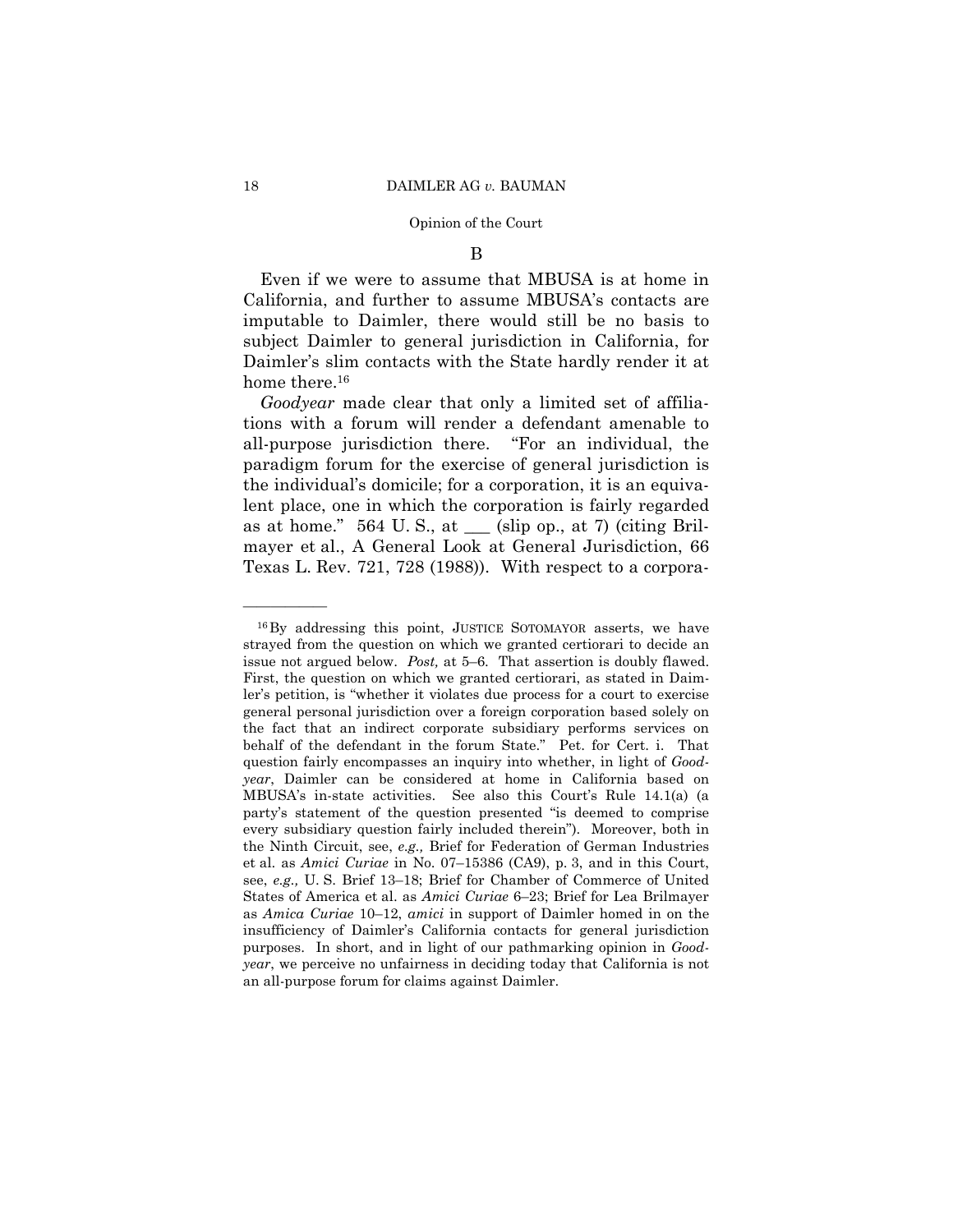tion, the place of incorporation and principal place of business are "paradig[m] ... bases for general jurisdiction." *Id*., at 735. See also Twitchell, 101 Harv. L. Rev., at 633. Those affiliations have the virtue of being unique that is, each ordinarily indicates only one place—as well as easily ascertainable. Cf. *Hertz Corp.* v. *Friend*, 559 U. S. 77, 94 (2010) ("Simple jurisdictional rules . . . promote greater predictability."). These bases afford plaintiffs recourse to at least one clear and certain forum in which a corporate defendant may be sued on any and all claims.

*Goodyear* did not hold that a corporation may be subject to general jurisdiction *only* in a forum where it is incorporated or has its principal place of business; it simply typed those places paradigm all-purpose forums. Plaintiffs would have us look beyond the exemplar bases *Goodyear* identified, and approve the exercise of general jurisdiction in every State in which a corporation "engages in a substantial, continuous, and systematic course of business." Brief for Respondents 16–17, and nn. 7–8. That formulation, we hold, is unacceptably grasping.

As noted, see *supra,* at 7–8, the words "continuous and systematic" were used in *International Shoe* to describe instances in which the exercise of *specific* jurisdiction would be appropriate. See 326 U. S., at 317 (jurisdiction can be asserted where a corporation's in-state activities are not only "continuous and systematic, but also give rise to the liabilities sued on").<sup>17</sup> Turning to all-purpose jurisdiction, in contrast, *International Shoe* speaks of "instances in which the continuous corporate operations within a state [are] so substantial and of such a nature as to justify

<sup>17</sup>*International Shoe* also recognized, as noted above, see *supra,* at 7–8, that "some single or occasional acts of the corporate agent in a state . . . , because of their nature and quality and the circumstances of their commission, may be deemed sufficient to render the corporation liable to suit." 326 U. S., at 318.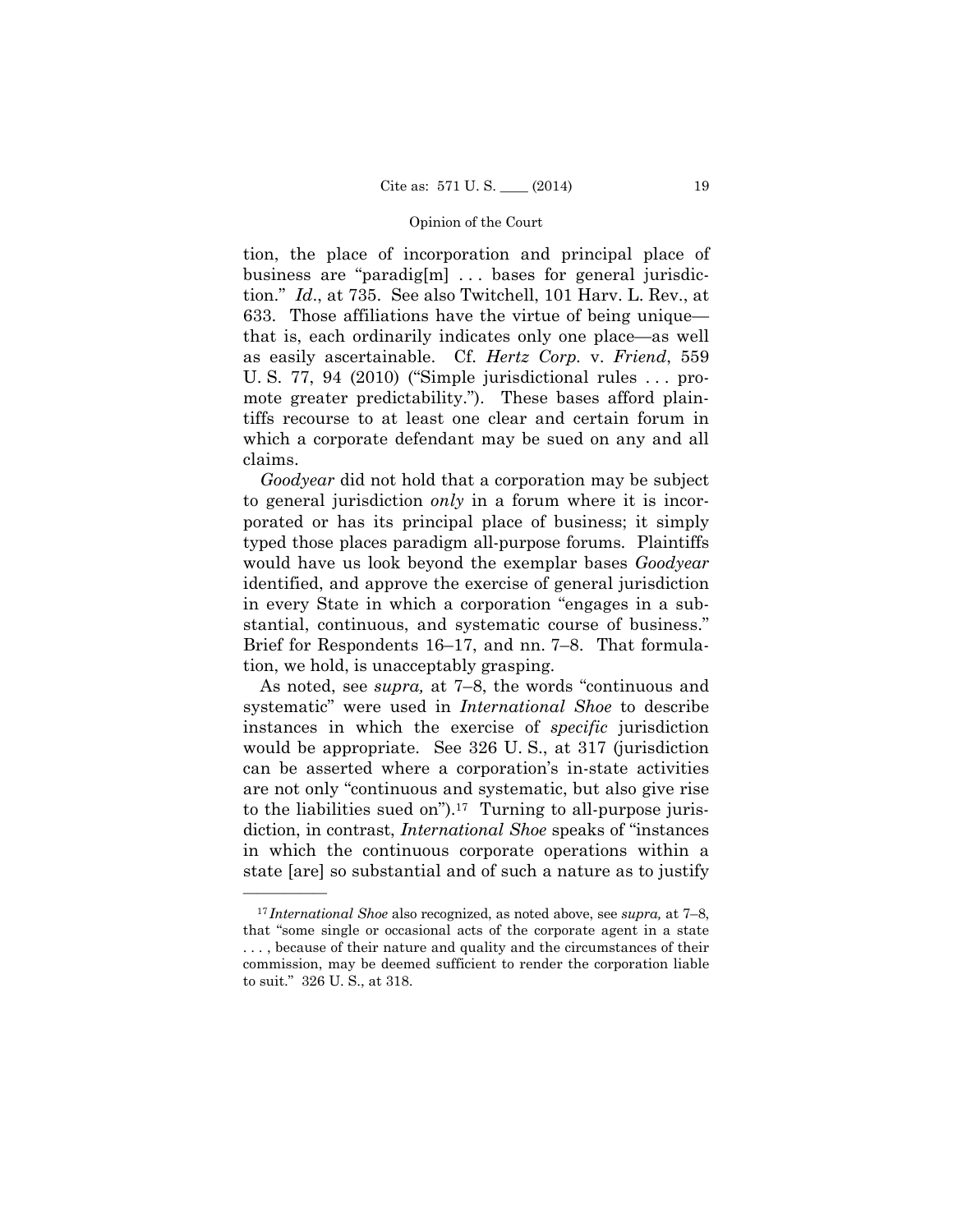#### 20 DAIMLER AG *v.* BAUMAN

#### Opinion of the Court

 *tirely distinct from those activities*." *Id.,* at 318 (emphasis suit . . . *on causes of action arising from dealings en*added). See also Twitchell, Why We Keep Doing Business With Doing-Business Jurisdiction, 2001 U. Chi. Legal Forum 171, 184 (*International Shoe* "is clearly not saying that dispute-blind jurisdiction exists whenever 'continuous and systematic' contacts are found.").18 Accordingly, the inquiry under *Goodyear* is not whether a foreign corporation's in-forum contacts can be said to be in some sense "continuous and systematic," it is whether that corporation's "affiliations with the State are so 'continuous and systematic' as to render [it] essentially at home in the forum State." 564 U. S., at \_\_\_ (slip op., at 2).19

Here, neither Daimler nor MBUSA is incorporated in

 115 N. E. 915 (1917) (Cardozo, J.), both cited in *Perkins* v. *Benguet*  18Plaintiffs emphasize two decisions, *Barrow S. S. Co.* v. *Kane*, 170 U. S. 100 (1898), and *Tauza* v. *Susquehanna Coal Co.*, 220 N. Y. 259, *Consol. Mining Co.*, 342 U. S. 437 (1952), just after the statement that a corporation's continuous operations in-state may suffice to establish general jurisdiction. *Id.*, at 446, and n. 6. See also *International Shoe*, 326 U. S., at 318 (citing *Tauza*). *Barrow* and *Tauza* indeed upheld the exercise of general jurisdiction based on the presence of a local office, which signaled that the corporation was "doing business" in the forum. *Perkins'* unadorned citations to these cases, both decided in the era dominated by *Pennoyer*'s territorial thinking, see *supra,* at 6–7, should not attract heavy reliance today. See generally Feder, *Goodyear*, "Home," and the Uncertain Future of Doing Business Jurisdiction, 63 S. C. L. Rev. 671 (2012) (questioning whether "doing business" should persist as a basis for general jurisdiction). 19We do not foreclose the possibility that in an exceptional case, see,

*e.g., Perkins*, described *supra,* at 10–12, and n. 8, a corporation's operations in a forum other than its formal place of incorporation or principal place of business may be so substantial and of such a nature as to render the corporation at home in that State. But this case presents no occasion to explore that question, because Daimler's activities in California plainly do not approach that level. It is one thing to hold a corporation answerable for operations in the forum State, see *infra*, at 23, quite another to expose it to suit on claims having no connection whatever to the forum State.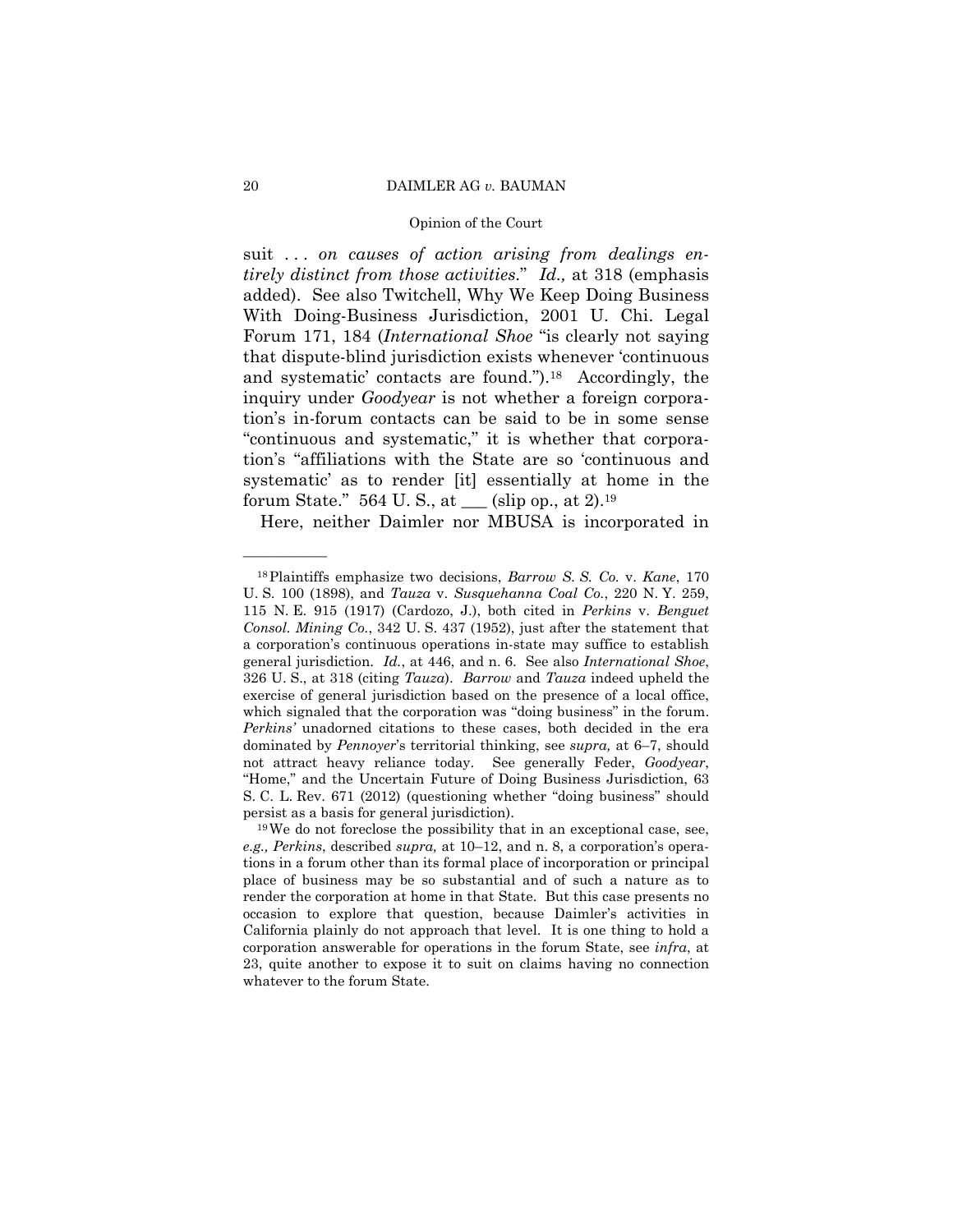California, nor does either entity have its principal place of business there. If Daimler's California activities sufficed to allow adjudication of this Argentina-rooted case in California, the same global reach would presumably be available in every other State in which MBUSA's sales are sizable. Such exorbitant exercises of all-purpose jurisdiction would scarcely permit out-of-state defendants "to structure their primary conduct with some minimum assurance as to where that conduct will and will not render them liable to suit." *Burger King Corp.*, 471 U. S., at 472 (internal quotation marks omitted).

It was therefore error for the Ninth Circuit to conclude that Daimler, even with MBUSA's contacts attributed to it, was at home in California, and hence subject to suit there on claims by foreign plaintiffs having nothing to do with anything that occurred or had its principal impact in California.20

<sup>20</sup>To clarify in light of JUSTICE SOTOMAYOR's opinion concurring in the judgment, the general jurisdiction inquiry does not "focu[s] solely on the magnitude of the defendant's in-state contacts." *Post,* at 8. General jurisdiction instead calls for an appraisal of a corporation's activities in their entirety, nationwide and worldwide. A corporation that operates in many places can scarcely be deemed at home in all of them. Otherwise, "at home" would be synonymous with "doing business" tests framed before specific jurisdiction evolved in the United States. See von Mehren & Trautman 1142–1144. Nothing in *International Shoe*  and its progeny suggests that "a particular quantum of local activity" should give a State authority over a "far larger quantum of . . . activity" having no connection to any in-state activity. Feder, *supra,* at 694.

 stances of this case." *Post,* at 1. In other words, she favors a resolution JUSTICE SOTOMAYOR would reach the same result, but for a different reason. Rather than concluding that Daimler is not at home in California, JUSTICE SOTOMAYOR would hold that the exercise of general jurisdiction over Daimler would be unreasonable "in the unique circumfit for this day and case only. True, a multipronged reasonableness check was articulated in *Asahi*, 480 U. S., at 113–114, but not as a freefloating test. Instead, the check was to be essayed when *specific*  jurisdiction is at issue. See also *Burger King Corp.* v. *Rudzewicz*, 471 U. S. 462, 476–478 (1985). First, a court is to determine whether the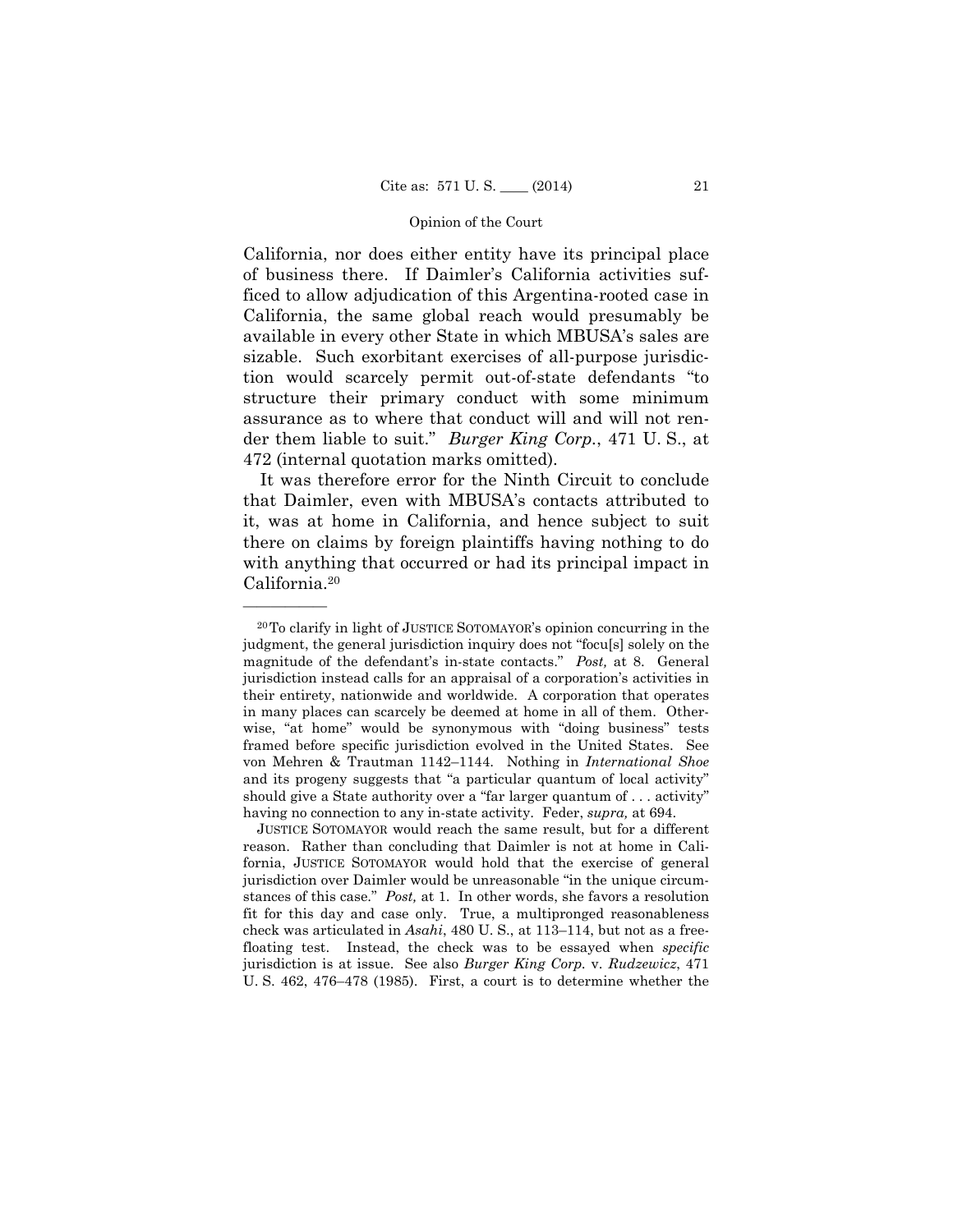C

Finally, the transnational context of this dispute bears attention. The Court of Appeals emphasized, as supportive of the exercise of general jurisdiction, plaintiffs' assertion of claims under the Alien Tort Statute (ATS), 28 U. S. C. §1350, and the Torture Victim Protection Act of 1991 (TVPA), 106 Stat. 73, note following 28 U. S. C. §1350. See 644 F. 3d, at 927 ("American federal courts, be they in California or any other state, have a strong interest in adjudicating and redressing international human rights abuses."). Recent decisions of this Court, however, have rendered plaintiffs' ATS and TVPA claims infirm. See *Kiobel* v. *Royal Dutch Petroleum Co.*, 569 U. S. \_\_\_, \_\_\_ (2013) (slip op., at 14) (presumption against extraterritorial application controls claims under the ATS); *Mohamad* v. *Palestinian Authority*, 566 U. S. \_\_\_, \_\_\_ (2012)

connection between the forum and the episode-in-suit could justify the exercise of specific jurisdiction. Then, in a second step, the court is to consider several additional factors to assess the reasonableness of entertaining the case. When a corporation is genuinely at home in the forum State, however, any second-step inquiry would be superfluous.

 covery." *Post,* at 14. But it is hard to see why much in the way of JUSTICE SOTOMAYOR fears that our holding will "lead to greater unpredictability by radically expanding the scope of jurisdictional disdiscovery would be needed to determine where a corporation is at home. JUSTICE SOTOMAYOR's proposal to import *Asahi*'s "reasonableness" check into the general jurisdiction determination, on the other hand, would indeed compound the jurisdictional inquiry. The reasonableness factors identified in *Asahi* include "the burden on the defendant," "the interests of the forum State," "the plaintiff's interest in obtaining relief," "the interstate judicial system's interest in obtaining the most efficient resolution of controversies," "the shared interest of the several States in furthering fundamental substantive social policies," and, in the international context, "the procedural and substantive policies of other *nations* whose interests are affected by the assertion of jurisdiction." 480 U. S., at 113–115 (some internal quotation marks omitted). Imposing such a checklist in cases of general jurisdiction would hardly promote the efficient disposition of an issue that should be resolved expeditiously at the outset of litigation.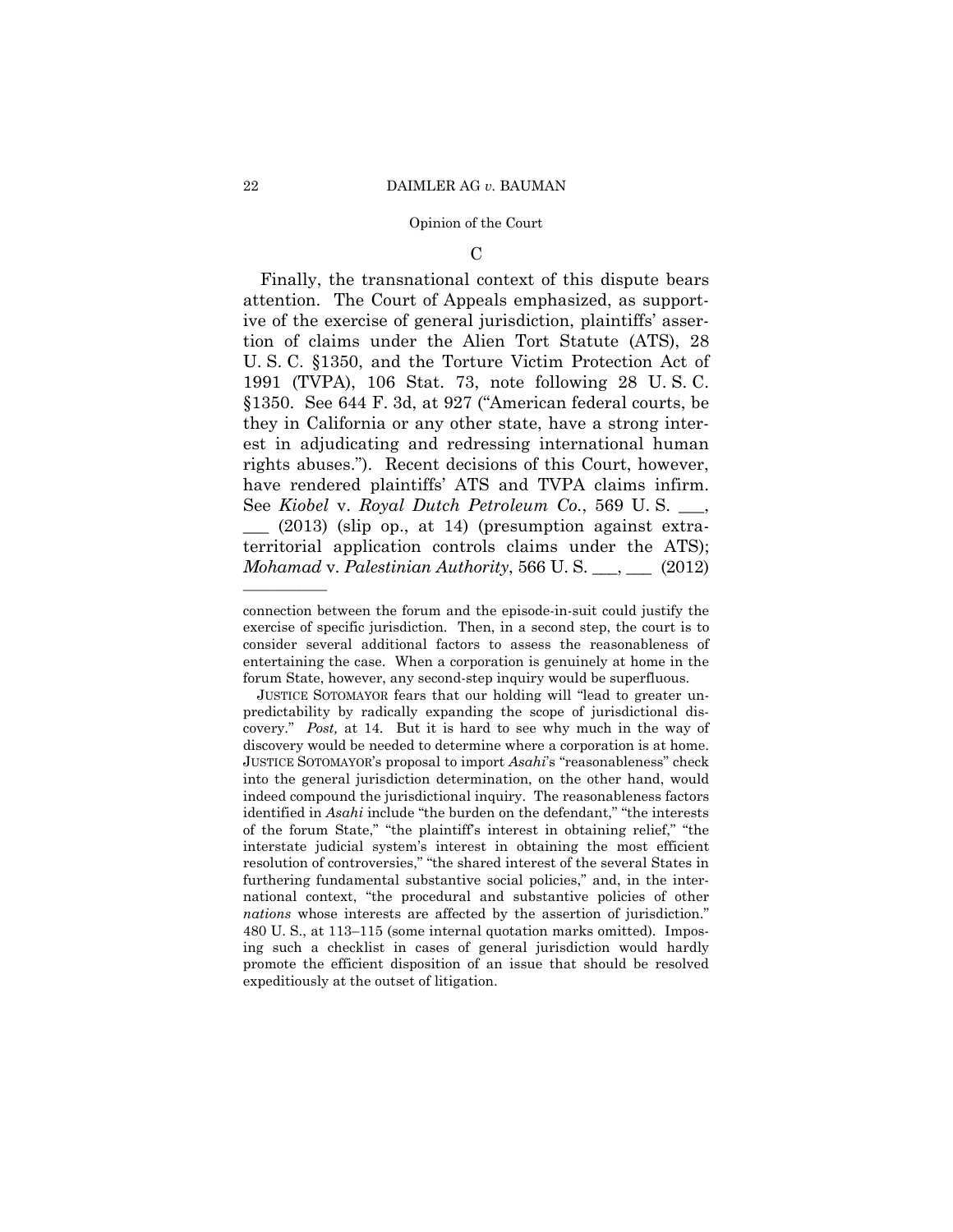(slip op., at 1) (only natural persons are subject to liability under the TVPA).

The Ninth Circuit, moreover, paid little heed to the risks to international comity its expansive view of general jurisdiction posed. Other nations do not share the uninhibited approach to personal jurisdiction advanced by the Court of Appeals in this case. In the European Union, for example, a corporation may generally be sued in the nation in which it is "domiciled," a term defined to refer only to the location of the corporation's "statutory seat," "central administration," or "principal place of business." European Parliament and Council Reg. 1215/2012, Arts. 4(1), and 63(1), 2012 O. J. (L. 351) 7, 18. See also *id.*, Art. 7(5), 2012 O. J. 7 (as to "a dispute *arising out of the operations of a branch, agency or other establishment*," a corporation may be sued "in the courts for the place where the branch, agency or other establishment is situated" (emphasis added)). The Solicitor General informs us, in this regard, that "foreign governments' objections to some domestic courts' expansive views of general jurisdiction have in the past impeded negotiations of international agreements on the reciprocal recognition and enforcement of judgments." U. S. Brief 2 (citing Juenger, The American Law of General Jurisdiction, 2001 U. Chi. Legal Forum 141, 161– 162). See also U. S. Brief 2 (expressing concern that unpredictable applications of general jurisdiction based on activities of U. S.-based subsidiaries could discourage foreign investors); Brief for Respondents 35 (acknowledging that "doing business" basis for general jurisdiction has led to "international friction"). Considerations of international rapport thus reinforce our determination that subjecting Daimler to the general jurisdiction of courts in California would not accord with the "fair play and substantial justice" due process demands. *International Shoe*, 326 U. S., at 316 (quoting *Milliken* v. *Meyer*, 311 U. S. 457, 463 (1940)).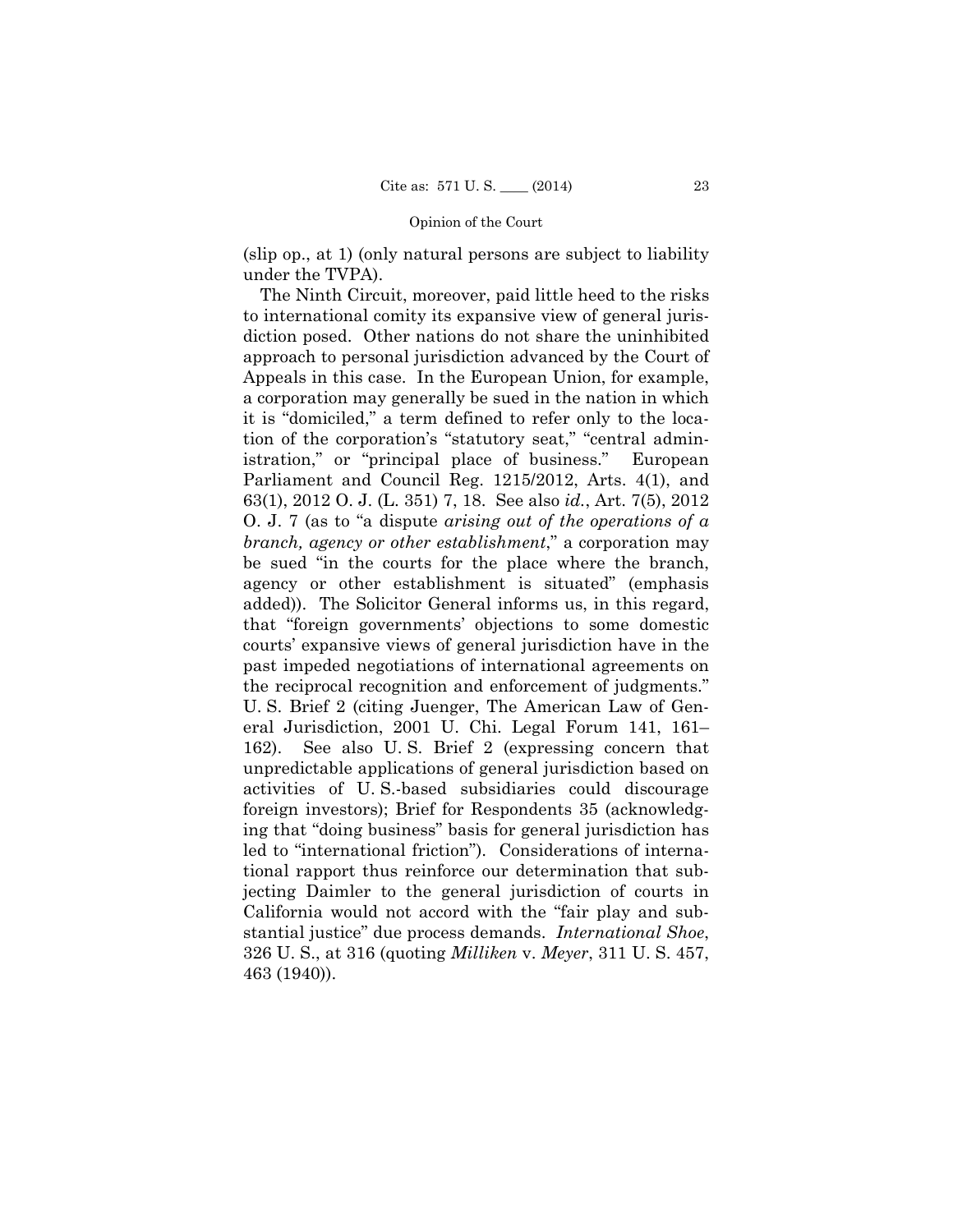\* \* \*

For the reasons stated, the judgment of the United States Court of Appeals for the Ninth Circuit is

*Reversed.*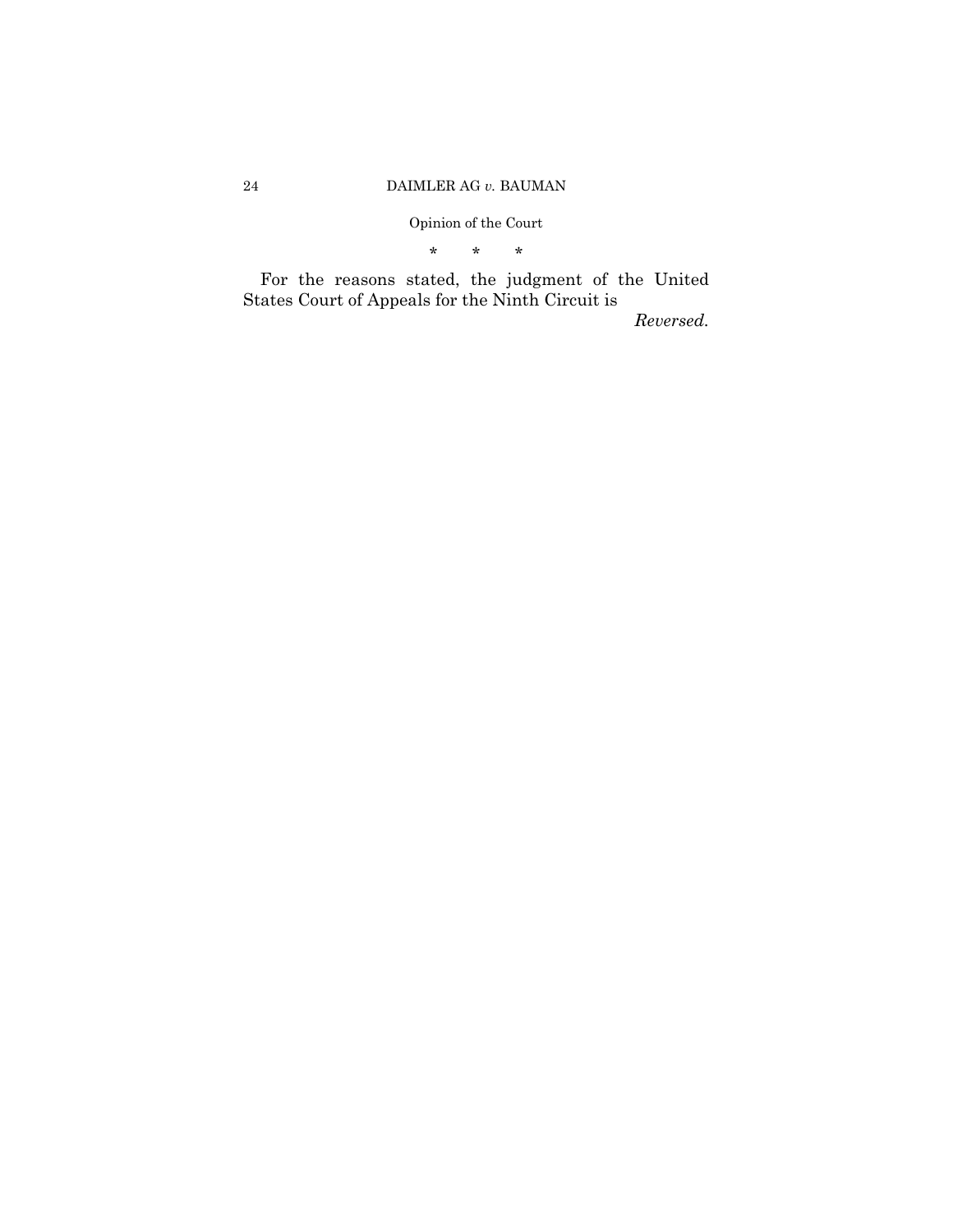## $\frac{1}{2}$  ,  $\frac{1}{2}$  ,  $\frac{1}{2}$  ,  $\frac{1}{2}$  ,  $\frac{1}{2}$  ,  $\frac{1}{2}$  ,  $\frac{1}{2}$ **SUPREME COURT OF THE UNITED STATES**

#### $\frac{1}{2}$  ,  $\frac{1}{2}$  ,  $\frac{1}{2}$  ,  $\frac{1}{2}$  ,  $\frac{1}{2}$  ,  $\frac{1}{2}$ No. 11–965

## DAIMLER AG, PETITIONER *v.* BARBARA BAUMAN ET AL.

## ON WRIT OF CERTIORARI TO THE UNITED STATES COURT OF APPEALS FOR THE NINTH CIRCUIT

[January 14, 2014]

## JUSTICE SOTOMAYOR, concurring in the judgment.

 Daimler in light of the unique circumstances of this case. I agree with the Court's conclusion that the Due Process Clause prohibits the exercise of personal jurisdiction over I concur only in the judgment, however, because I cannot agree with the path the Court takes to arrive at that result.

The Court acknowledges that Mercedes-Benz USA, LLC (MBUSA), Daimler's wholly owned subsidiary, has considerable contacts with California. It has multiple facilities in the State, including a regional headquarters. Each year, it distributes in California tens of thousands of cars, the sale of which generated billions of dollars in the year this suit was brought. And it provides service and sales support to customers throughout the State. Daimler has conceded that California courts may exercise general jurisdiction over MBUSA on the basis of these contacts, and the Court assumes that MBUSA's contacts may be attributed to Daimler for the purpose of deciding whether Daimler is also subject to general jurisdiction.

Are these contacts sufficient to permit the exercise of general jurisdiction over Daimler? The Court holds that they are not, for a reason wholly foreign to our due process jurisprudence. The problem, the Court says, is not that Daimler's contacts with California are too few, but that its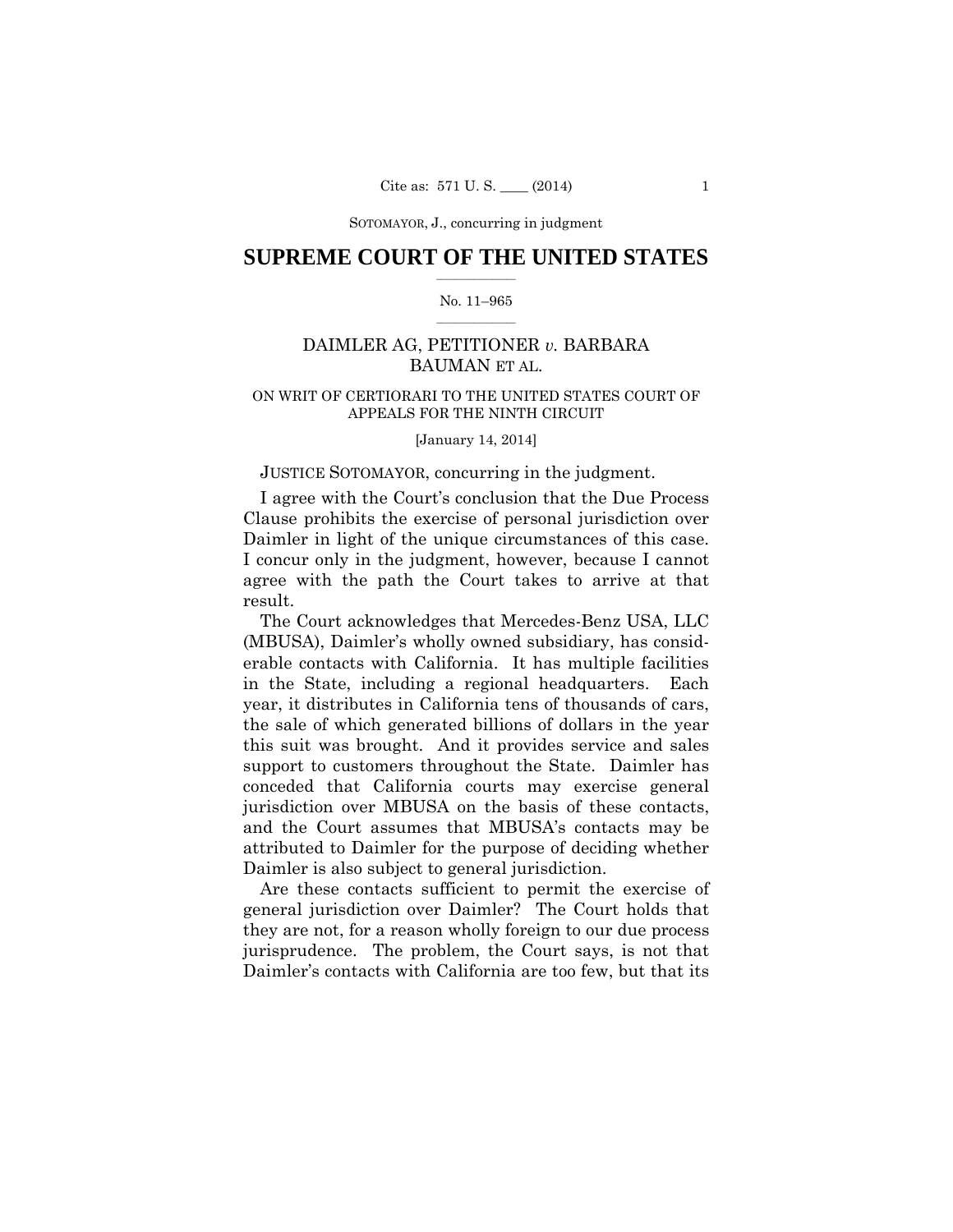contacts with other forums are too many. In other words, the Court does not dispute that the presence of multiple offices, the direct distribution of thousands of products accounting for billions of dollars in sales, and continuous interaction with customers throughout a State would be enough to support the exercise of general jurisdiction over some businesses. Daimler is just not one of those businesses, the Court concludes, because its California contacts must be viewed in the context of its extensive "nationwide and worldwide" operations. *Ante,* at 21, n. 20. In recent years, Americans have grown accustomed to the concept of multinational corporations that are supposedly "too big to fail"; today the Court deems Daimler "too big for general jurisdiction."

The Court's conclusion is wrong as a matter of both process and substance. As to process, the Court decides this case on a ground that was neither argued nor passed on below, and that Daimler raised for the first time in a footnote to its brief. Brief for Petitioner 31–32, n. 5. As to substance, the Court's focus on Daimler's operations outside of California ignores the lodestar of our personal jurisdiction jurisprudence: A State may subject a defendant to the burden of suit if the defendant has sufficiently taken advantage of the State's laws and protections through its contacts in the State; whether the defendant has contacts elsewhere is immaterial.

Regrettably, these errors are unforced. The Court can and should decide this case on the far simpler ground that, no matter how extensive Daimler's contacts with California, that State's exercise of jurisdiction would be unreasonable given that the case involves foreign plaintiffs suing a foreign defendant based on foreign conduct, and given that a more appropriate forum is available. Because I would reverse the judgment below on this ground, I concur in the judgment only.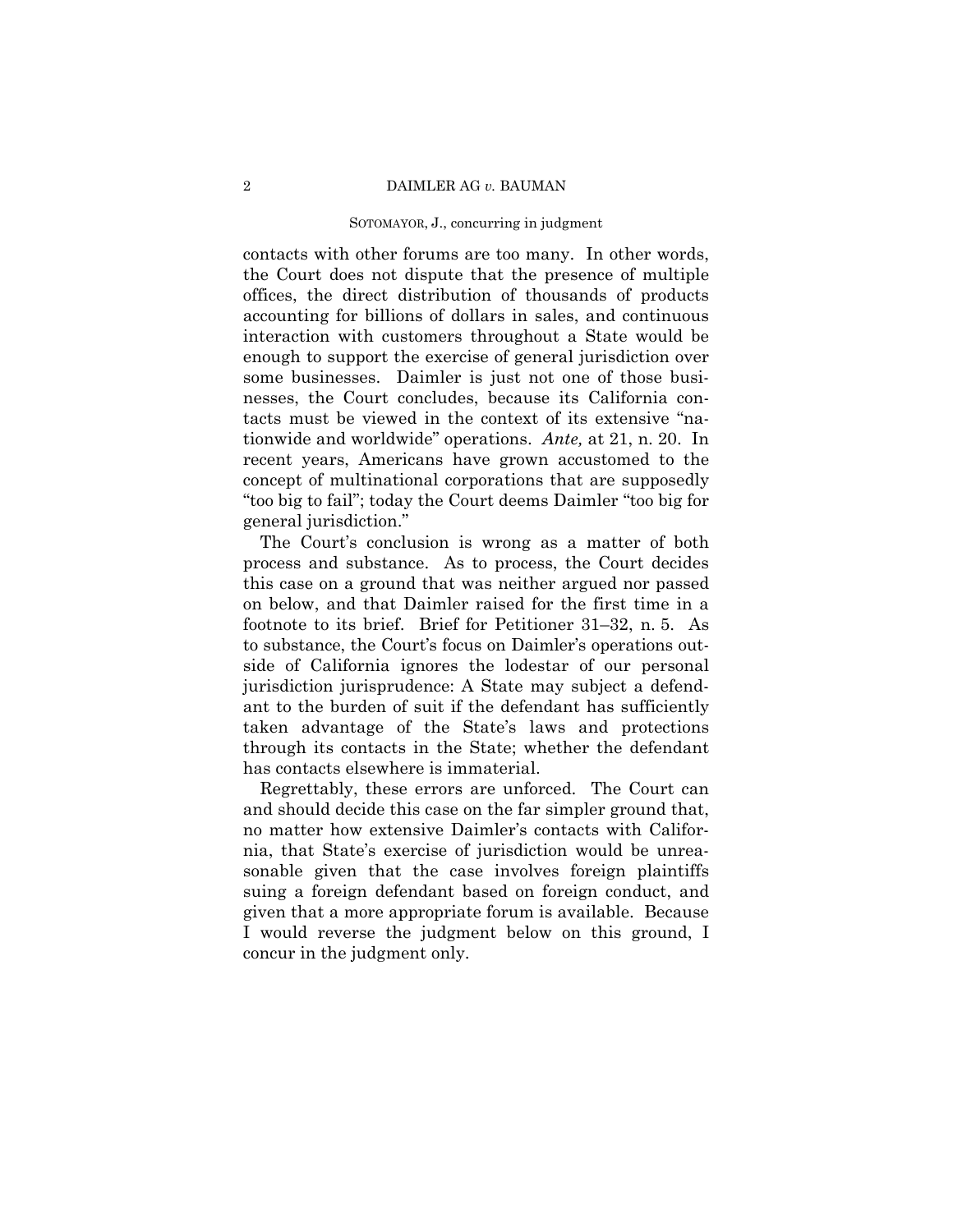#### I

I begin with the point on which the majority and I agree: The Ninth Circuit's decision should be reversed.

Our personal jurisdiction precedents call for a two-part analysis. The contacts prong asks whether the defendant has sufficient contacts with the forum State to support personal jurisdiction; the reasonableness prong asks whether the exercise of jurisdiction would be unreasonable under the circumstances. *Burger King Corp.* v. *Rudzewicz*, 471 U. S. 462, 475–478 (1985). As the majority points out, all of the cases in which we have applied the reasonableness prong have involved specific as opposed to general jurisdiction. *Ante,* at 21, n. 20. Whether the reasonableness prong should apply in the general jurisdiction context is therefore a question we have never decided,<sup>1</sup> and it is one on which I can appreciate the arguments on both sides. But it would be imprudent to decide that question in this case given that respondents have failed to argue against the application of the reasonableness prong during the entire 8-year history of this litigation. See Brief for Respondents 11, 12, 13, 16 (conceding application

<sup>1</sup>The Courts of Appeals have uniformly held that the reasonableness prong does in fact apply in the general jurisdiction context. See *Metropolitan Life Ins. Co.* v. *Robertson-Ceco Corp*., 84 F. 3d 560, 573 (CA2 1996) ("[E]very circuit that has considered the question has held, implicitly or explicitly, that the reasonableness inquiry is applicable to *all* questions of personal jurisdiction, general or specific"); see also, *e.g., Lakin* v. *Prudential Securities, Inc.*, 348 F. 3d 704, 713 (CA8 2003); *Base Metal Trading, Ltd.* v. *OJSC "Novokuznetsky Aluminum Factory*," 283 F. 3d 208, 213–214 (CA4 2002); *Trierwelier* v. *Croxton & Trench Holding Corp.*, 90 F. 3d 1523, 1533 (CA10 1996); *Amoco Egypt Oil Co.*  v. *Leonis Navigation Co.*, 1 F. 3d 848, 851, n. 2 (CA9 1993); *Donatelli* v. *National Hockey League*, 893 F. 2d 459, 465 (CA1 1990); *Bearry* v. *Beech Aircraft Corp.*, 818 F. 2d 370, 377 (CA5 1987). Without the benefit of a single page of briefing on the issue, the majority casually adds each of these cases to the mounting list of decisions jettisoned as a consequence of today's ruling. See *ante,* at 21, n. 20.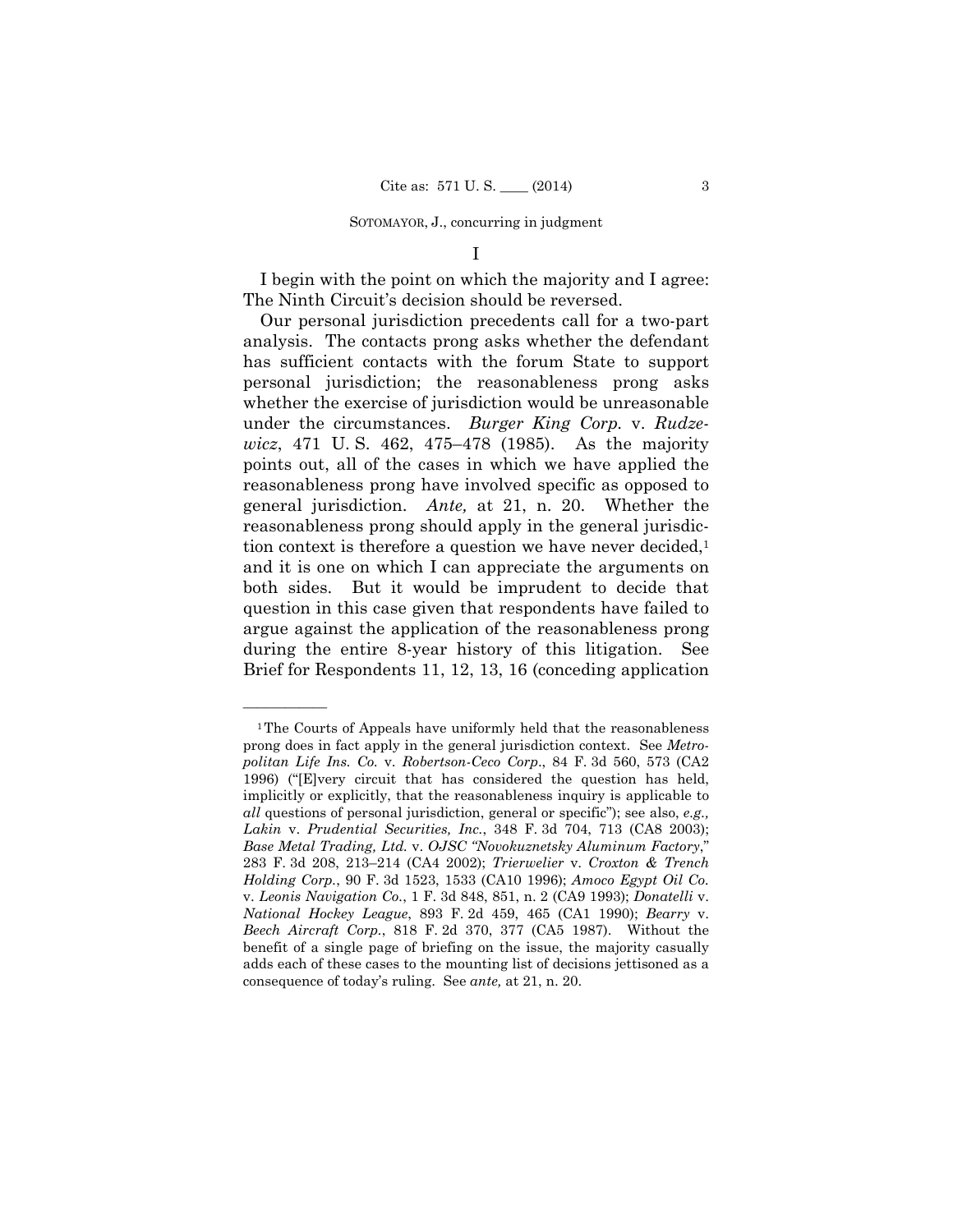of the reasonableness inquiry); Plaintiffs' Opposition to Defendant's Motion to Quash Service of Process and to Dismiss for Lack of Personal Jurisdiction in No. 04– 00194–RMW (ND Cal., May 16, 2005), pp. 14–23 (same). As a result, I would decide this case under the reasonableness prong without foreclosing future consideration of whether that prong should be limited to the specific jurisdiction context.2

We identified the factors that bear on reasonableness in *Asahi Metal Industry Co.* v. *Superior Court of Cal., Solano Cty.*, 480 U. S. 102 (1987): "the burden on the defendant, the interests of the forum State," "the plaintiff 's interest in obtaining relief" in the forum State, and the interests of other sovereigns in resolving the dispute. *Id.,* at 113–114. We held in *Asahi* that it would be "unreasonable and unfair" for a California court to exercise jurisdiction over a claim between a Taiwanese plaintiff and a Japanese defendant that arose out of a transaction in Taiwan, particularly where the Taiwanese plaintiff had not shown that it would be more convenient to litigate in California than in Taiwan or Japan. *Id.,* at 114.

The same considerations resolve this case. It involves Argentine plaintiffs suing a German defendant for conduct that took place in Argentina. Like the plaintiffs in *Asahi*, respondents have failed to show that it would be more convenient to litigate in California than in Germany, a

<sup>2</sup>While our decisions rejecting the exercise of personal jurisdiction have typically done so under the minimum-contacts prong, we have never required that prong to be decided first. See *Asahi Metal Industry Co.* v. *Superior Court of Cal., Solano Cty.*, 480 U. S. 102, 121 (1987) (Stevens, J., concurring in part and concurring in judgment) (rejecting personal jurisdiction under the reasonableness prong and declining to consider the minimum-contacts prong because doing so would not be "necessary"). And although the majority frets that deciding this case on the reasonableness ground would be "a resolution fit for this day and case only," *ante*, at 21, n. 20, I do not understand our constitutional duty to require otherwise.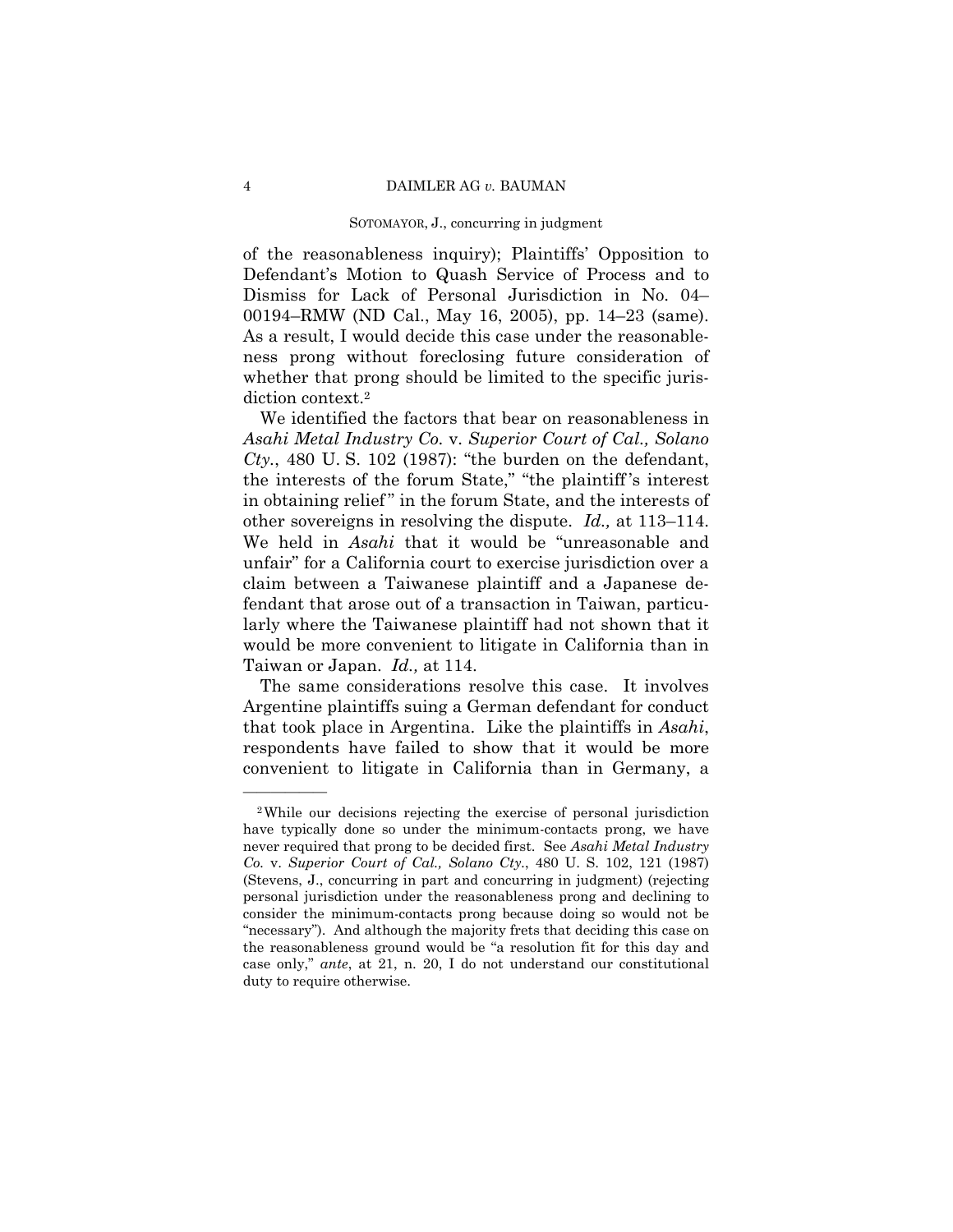sovereign with a far greater interest in resolving the dispute. *Asahi* thus makes clear that it would be unreasonable for a court in California to subject Daimler to its jurisdiction.

### II

 this case. See *ante*, at 20–21 (noting that it would be "exorrooted case" brought by "foreign plaintiffs"). But instead nor decided below.3 The majority evidently agrees that, if the reasonableness prong were to apply, it would be unreasonable for California courts to exercise jurisdiction over Daimler in bitant" for California courts to exercise general jurisdiction over Daimler, a German defendant, in this "Argentinaof resolving the case on this uncontroversial basis, the majority reaches out to decide it on a ground neither argued

We generally do not pass on arguments that lower courts have not addressed. See, *e.g., Cutter* v. *Wilkinson*, 544 U. S. 709, 718, n. 7 (2005). After all, "we are a court of review, not of first view." *Ibid*. This principle carries even greater force where the argument at issue was never pressed below. See *Glover* v. *United States*, 531 U. S. 198, 205 (2001). Yet the majority disregards this principle, basing its decision on an argument raised for the first time

 ing that MBUSA's contacts may be attributed to Daimler. Daimler's 3The majority appears to suggest that Daimler may have presented the argument in its petition for rehearing en banc before the Ninth Circuit. See *ante,* at 5 (stating that Daimler "urg[ed] that the exercise of personal jurisdiction . . . could not be reconciled with this Court's decision in *Goodyear Dunlop Tires Operations, S. A.* v. *Brown*, 564 U. S. \_\_\_ (2011)"). But Daimler's petition for rehearing did not argue what the Court holds today. The Court holds that Daimler's California contacts would be insufficient for general jurisdiction even assumrehearing petition made a distinct argument—that attribution of MBUSA's contacts should not be permitted under an " 'agency' theory" because doing so would "rais[e] significant constitutional concerns" under *Goodyear*. Petition for Rehearing or Rehearing En Banc in No. 07–15386 (CA9), p. 9.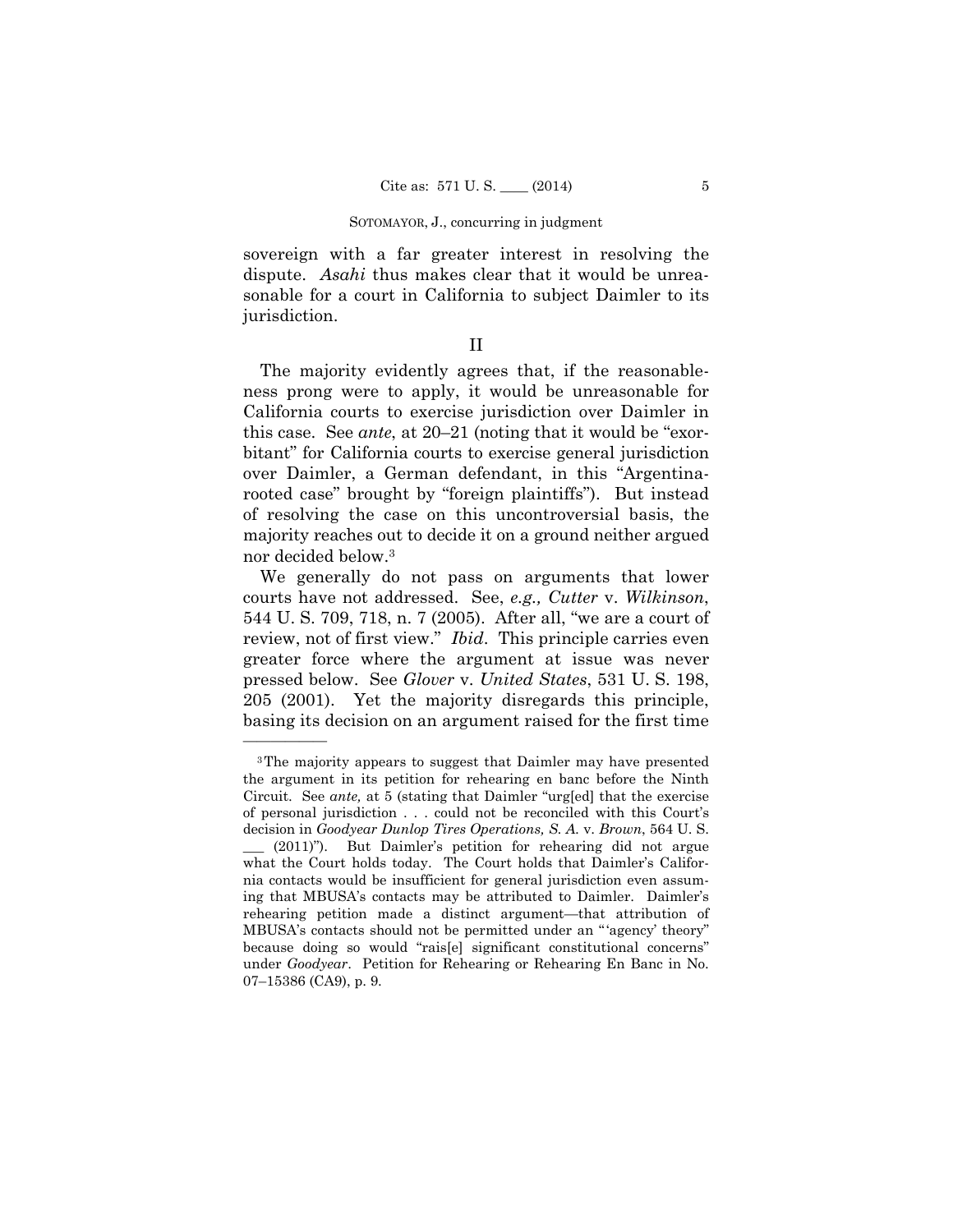in a footnote of Daimler's merits brief before this Court. Brief for Petitioner 32, n. 5 ("Even if MBUSA were a division of Daimler AG rather than a separate corporation, Daimler AG would still . . . not be 'at home' in California").

The majority's decision is troubling all the more because the parties were not asked to brief this issue. We granted certiorari on the question "whether it violates due process for a court to exercise general personal jurisdiction over a foreign corporation based solely on the fact that an indirect corporate subsidiary performs services on behalf of the defendant in the forum State." Pet. for Cert. i. At no point in Daimler's petition for certiorari did the company contend that, even if this attribution question were decided against it, its contacts in California would still be insufficient to support general jurisdiction. The parties' merits briefs accordingly focused on the attribution-of-contacts question, addressing the reasonableness inquiry (which had been litigated and decided below) in most of the space that remained. See Brief for Petitioner 17–37, 37–43; Brief for Respondents 18–47, 47–59.

In bypassing the question on which we granted certiorari to decide an issue not litigated below, the Court leaves respondents "without an unclouded opportunity to air the issue the Court today decides against them," *Comcast Corp.* v. *Behrend*, 569 U. S. \_\_\_, \_\_\_ (2013) (GINSBURG and BREYER, JJ., dissenting) (slip op., at 3). Doing so "does 'not reflect well on the processes of the Court.'" *Ibid.*  (quoting *Redrup* v. *New York*, 386 U. S. 767, 772 (1967) (Harlan, J., dissenting)). "And by resolving a complex and fact-intensive question without the benefit of full briefing, the Court invites the error into which it has fallen." 569 U. S., at  $\_\_\$  (slip op., at 3).

The relevant facts are undeveloped because Daimler conceded at the start of this litigation that MBUSA is subject to general jurisdiction based on its California contacts. We therefore do not know the full extent of those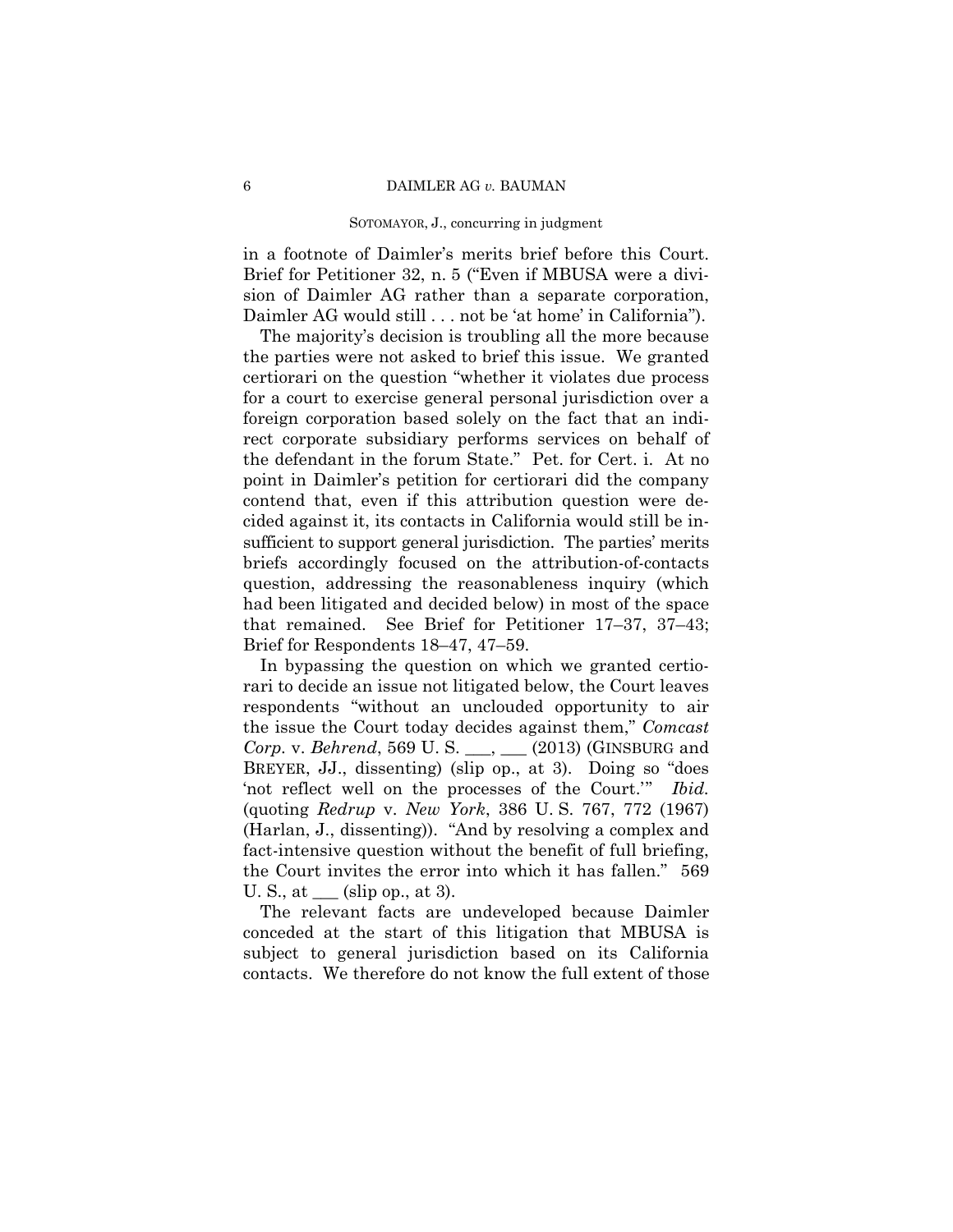contacts, though what little we do know suggests that Daimler was wise to concede what it did. MBUSA imports more than 200,000 vehicles into the United States and distributes many of them to independent dealerships in California, where they are sold. Declaration of Dr. Peter Waskönig in *Bauman* v. *DaimlerChrysler Corp*., No. 04– 00194–RMW (ND Cal.), ¶ 10, p. 2. MBUSA's California sales account for 2.4% of Daimler's worldwide sales, which were \$192 billion in  $2004<sup>4</sup>$  And  $2.4%$  of \$192 billion is \$4.6 billion, a considerable sum by any measure. MBUSA also has multiple offices and facilities in California, including a regional headquarters.

But the record does not answer a number of other important questions. Are any of Daimler's key files maintained in MBUSA's California offices? How many employees work in those offices? Do those employees make important strategic decisions or oversee in any manner Daimler's activities? These questions could well affect whether Daimler is subject to general jurisdiction. After all, this Court upheld the exercise of general jurisdiction in *Perkins* v. *Benguet Consol. Mining Co.*, 342 U. S. 437, 447–448 (1952)—which the majority refers to as a "textbook case" of general jurisdiction, *ante*, at 10—on the basis that the foreign defendant maintained an office in Ohio, kept corporate files there, and oversaw the company's activities from the State. California-based MBUSA employees may well have done similar things on Daimler's behalf.5 But because the Court decides the issue without a

<sup>4</sup>See DaimlerChrysler, Innovations for our Customers: Annual Report 2004, p. 22, http://www.daimler.com/Projects/c2c/channel/documents/ 1364377\_2004\_DaimlerChrysler\_Annual\_Report.pdf (as visited on Jan. 8, 2014, and available in Clerk of Court's case file). 5To be sure, many of Daimler's key management decisions are un-

doubtedly made by employees outside California. But the same was true in *Perkins*. See *Perkins* v. *Benguet Consol. Min. Co.*, 88 Ohio App. 118, 124, 95 N. E. 2d 5, 8 (1950) (*per curiam*) (describing management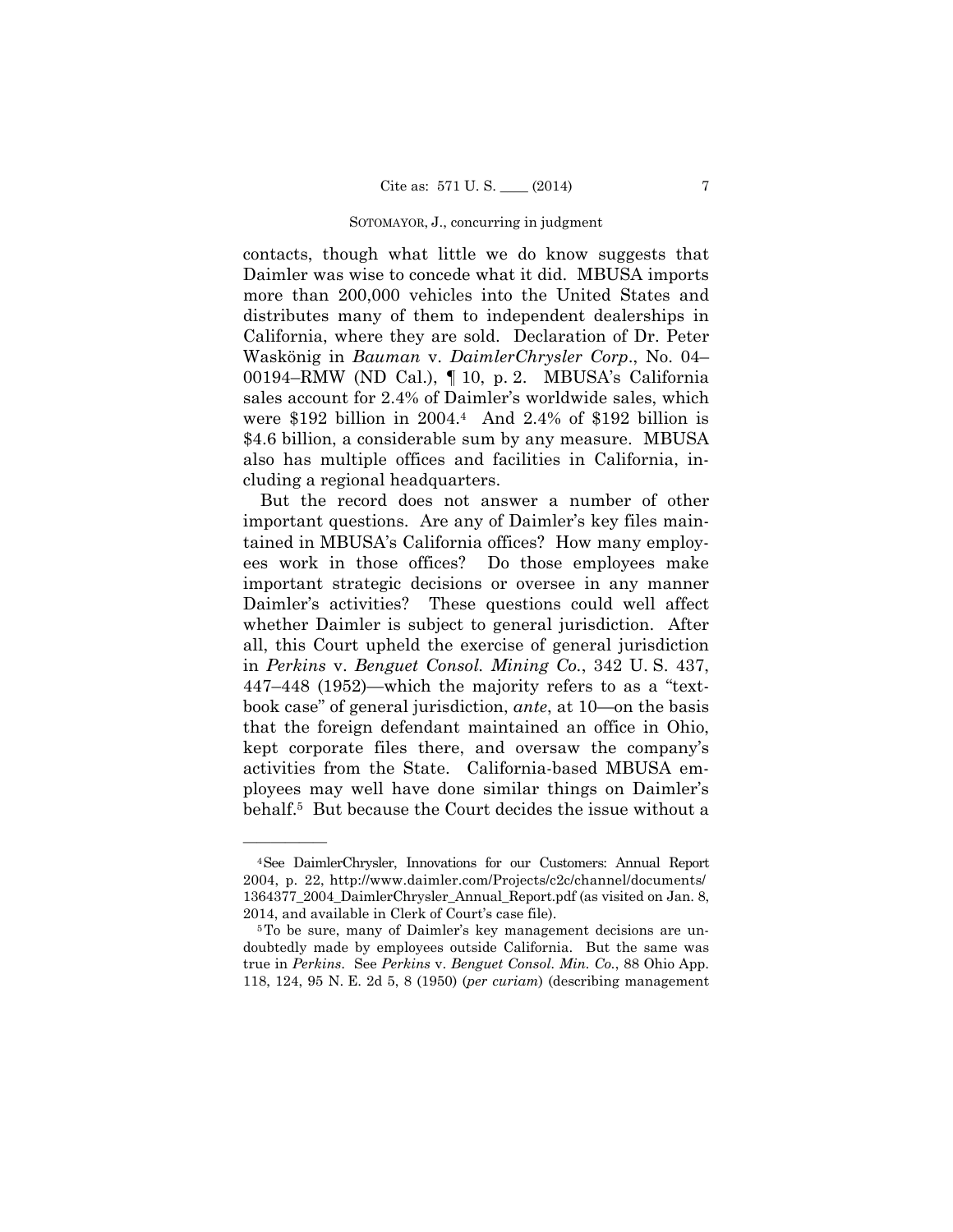developed record, we will never know.

## III

While the majority's decisional process is problematic enough, I fear that process leads it to an even more troubling result.

Until today, our precedents had established a straightforward test for general jurisdiction: Does the defendant have "continuous corporate operations within a state" that are "so substantial and of such a nature as to justify suit against it on causes of action arising from dealings entirely distinct from those activities"? *International Shoe Co.* v. *Washington*, 326 U. S. 310, 318 (1945); see also *Helicopteros Nacionales de Colombia, S. A.* v. *Hall*, 466 U. S. 408, 416 (1984) (asking whether defendant had "continuous and systematic general business contacts").<sup>6</sup> In every case where we have applied this test, we have focused solely on the magnitude of the defendant's in-state contacts, not the relative magnitude of those contacts in comparison to the defendant's contacts with other States.

In *Perkins*, for example, we found an Ohio court's exer

decisions made by the company's chief of staff in Manila and a purchasing agent in California); see also n. 8, *infra.* 

<sup>6</sup>While *Helicopteros* formulated the general jurisdiction inquiry as asking whether a foreign defendant possesses "continuous and systematic general business contacts," 466 U. S., at 416, the majority correctly notes*, ante,* at 19, that *International Shoe* used the phrase "continuous and systematic" in the context of discussing specific jurisdiction, 326 U. S., at 317. But the majority recognizes that *International Shoe*  separately described the type of contacts needed for general jurisdiction as "continuous corporate operations" that are "so substantial" as to justify suit on unrelated causes of action. *Id*., at 318. It is unclear why our precedents departed from *International Shoe*'s "continuous and substantial" formulation in favor of the "continuous and systematic" formulation, but the majority does not contend—nor do I perceive—that there is a material difference between the two.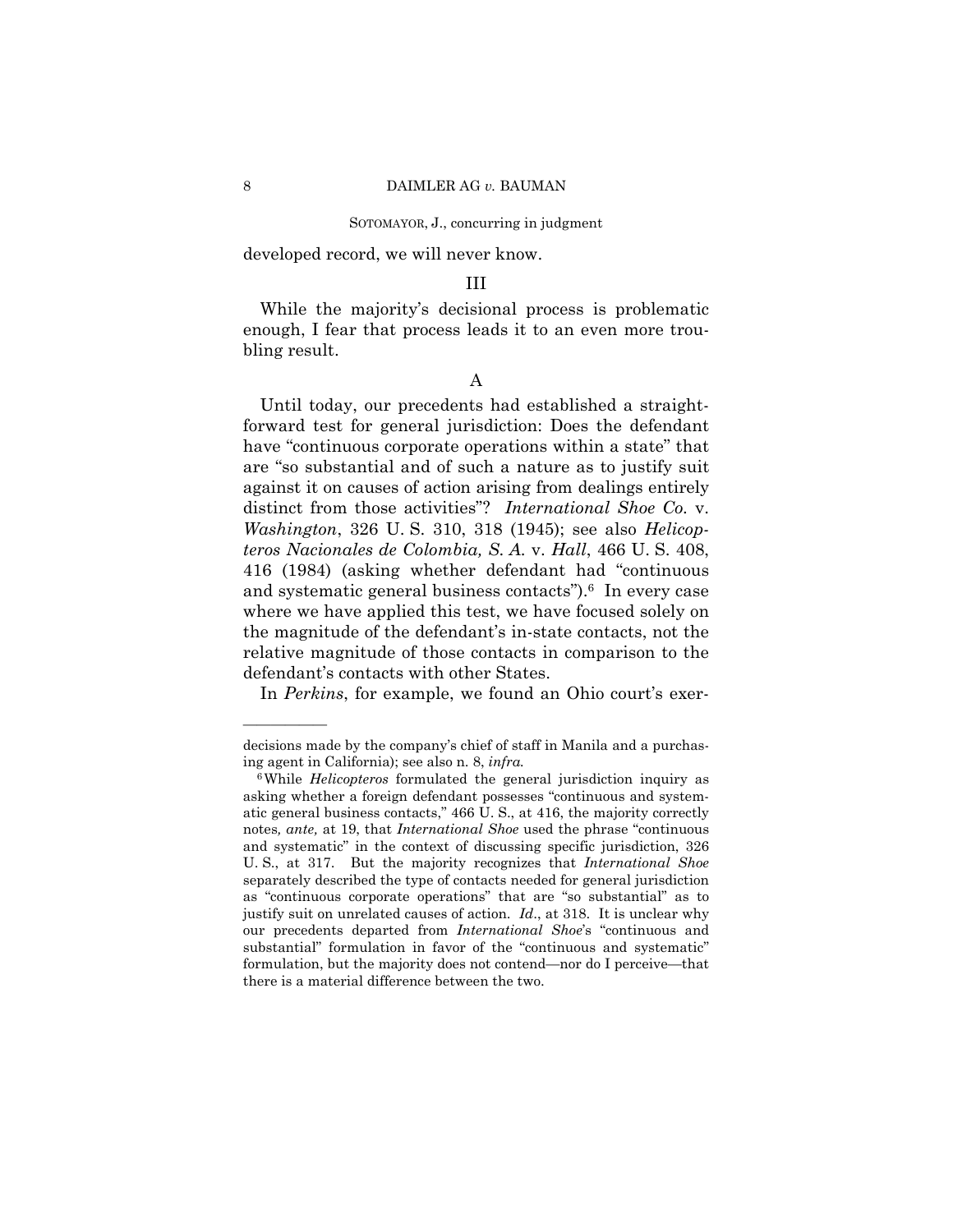cise of general jurisdiction permissible where the president of the foreign defendant "maintained an office," "drew and distributed . . . salary checks," used "two active bank accounts," "supervised . . . the rehabilitation of the corporation's properties in the Philippines," and held "directors' meetings," in Ohio. 342 U. S., at 447–448. At no point did we attempt to catalog the company's contacts in forums other than Ohio or to compare them with its Ohio contacts. If anything, we intimated that the defendant's Ohio contacts were *not* substantial in comparison to its contacts elsewhere. See *id*., at 438 (noting that the defendant's Ohio contacts, while "continuous and systematic," were but a "limited . . . part of its general business").7

We engaged in the same inquiry in *Helicopteros*. There, we held that a Colombian corporation was not subject to general jurisdiction in Texas simply because it occasionally sent its employees into the State, accepted checks drawn on a Texas bank, and purchased equipment and services from a Texas company. In no sense did our analysis turn on the extent of the company's operations beyond

 corporation's activities occurred in "places other than Ohio," *ante*, at 11, 7The majority suggests that I misinterpret language in *Perkins* that I do not even cite. *Ante*, at 11, n. 8. The majority is quite correct that it has found a sentence in *Perkins* that does not address whether most of the Philippine corporation's activities took place outside of Ohio. See *ante*, at 11, n. 8 (noting that *Perkins* described the company's "wartime activities" as "necessarily limited," 342 U. S., at 448). That is why I did not mention it. I instead rely on a sentence in *Perkins*' opening paragraph: "The [Philippine] corporation has been carrying on in Ohio a continuous and systematic, but limited, part of its general business." *Id.*, at 438. That sentence obviously does convey that most of the n. 8. This is not surprising given that the company's Ohio contacts involved a single officer working from a home office, while its non-Ohio contacts included significant mining properties and machinery operated throughout the Philippines, Philippine employees (including a chief of staff), a purchasing agent based in California, and board of directors meetings held in Washington, New York, and San Francisco. *Perkins*, 88 Ohio App., at 123–124, 95 N. E. 2d, at 8; see also n. 8, *infra.*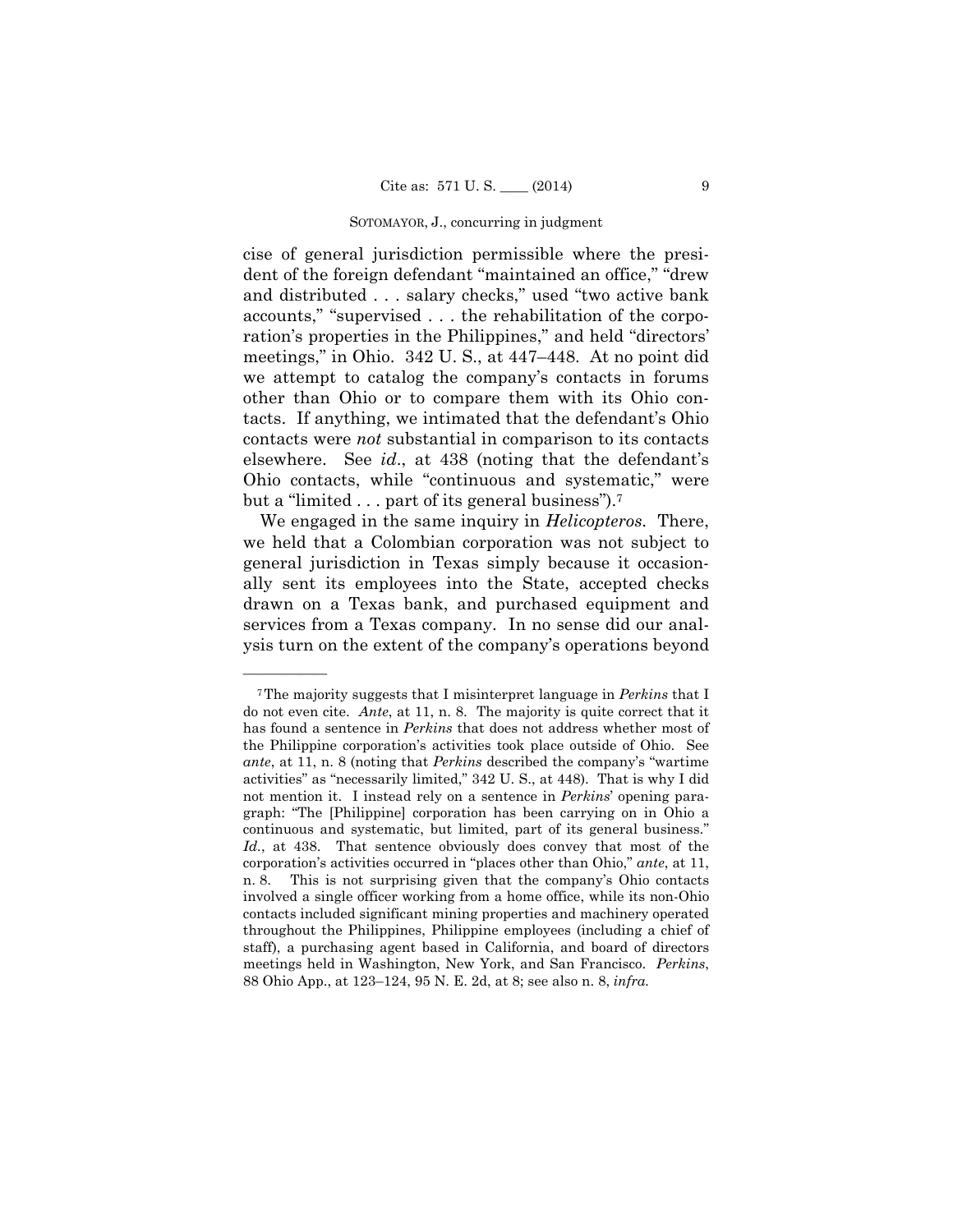Texas.

Most recently, in *Goodyear Dunlop Tires Operations, S. A. v. Brown*, 564 U. S. \_\_\_ (2011), our analysis again focused on the defendant's in-state contacts. *Goodyear* involved a suit against foreign tire manufacturers by North Carolina residents whose children had died in a bus accident in France. We held that North Carolina courts could not exercise general jurisdiction over the foreign defendants. Just as in *Perkins* and *Helicopteros*, our opinion in *Goodyear* did not identify the defendants' contacts outside of the forum State, but focused instead on the defendants' lack of offices, employees, direct sales, and business operations within the State.

This approach follows from the touchstone principle of due process in this field, the concept of reciprocal fairness. When a corporation chooses to invoke the benefits and protections of a State in which it operates, the State acquires the authority to subject the company to suit in its courts. See *International Shoe*, 326 U. S., at 319 ("[T]o the extent that a corporation exercises the privilege of conducting activities within a state, it enjoys the benefits and protection of the laws of that state" such that an "obligatio[n] arise[s]" to respond there to suit); *J. McIntyre Machinery, Ltd.* v. *Nicastro*, 564 U. S. \_\_\_, \_\_\_ (2011) (plurality opinion) (slip op., at 5) (same principle for general jurisdiction). The majority's focus on the extent of a corporate defendant's out-of-forum contacts is untethered from this rationale. After all, the degree to which a company intentionally benefits from a forum State depends on its interactions with that State, not its interactions elsewhere. An article on which the majority relies (and on which *Goodyear* relied as well, 564 U.S., at <u>section</u> (slip op., at 7)) expresses the point well: "We should not treat defendants as less amenable to suit merely because they carry on more substantial business in other states . . . . [T]he amount of activity elsewhere seems virtually irrele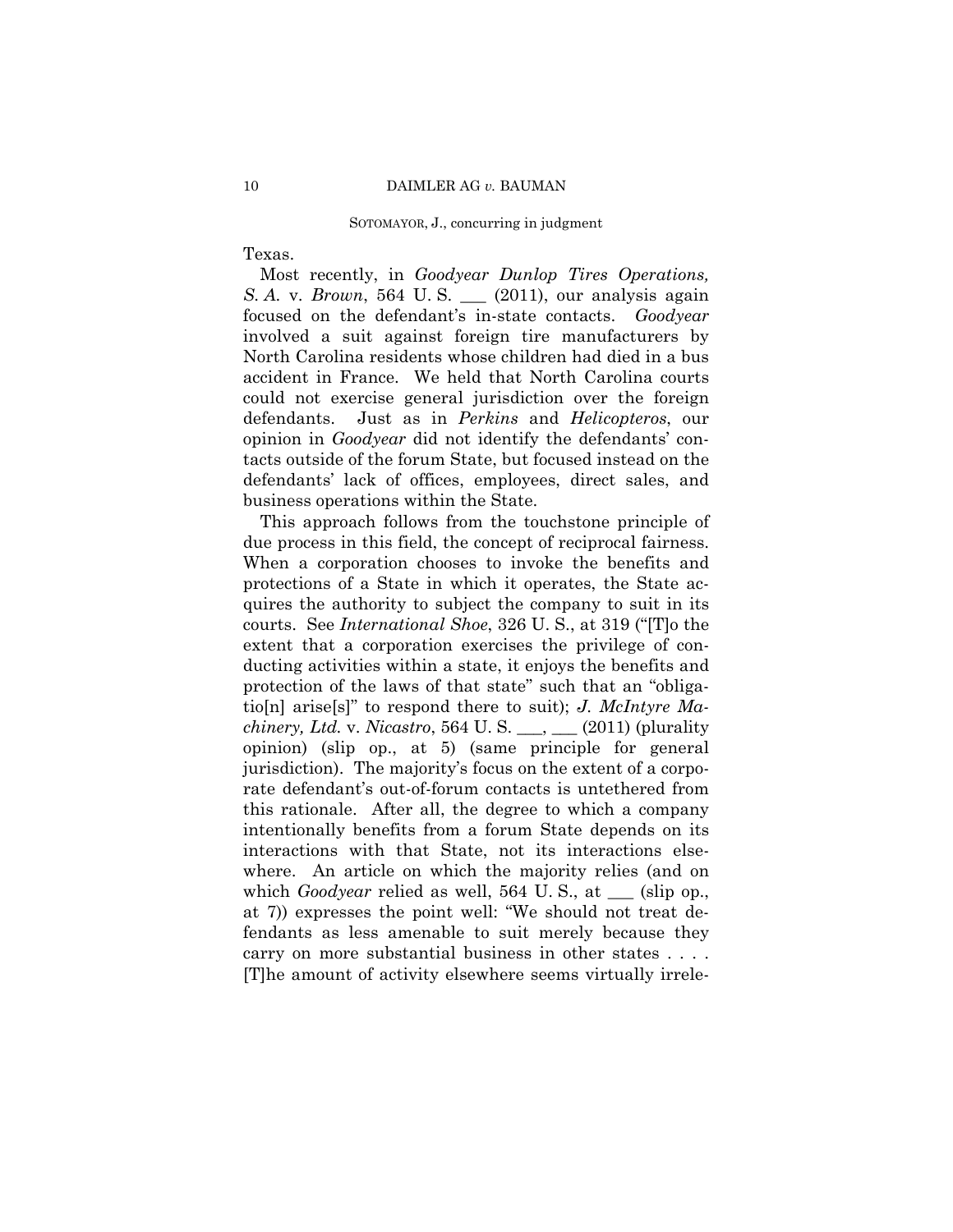defendant." Brilmayer et al., A General Look at General vant to . . . the imposition of general jurisdiction over a Jurisdiction, 66 Texas L. Rev. 721, 742 (1988).

Had the majority applied our settled approach, it would have had little trouble concluding that Daimler's California contacts rise to the requisite level, given the majority's assumption that MBUSA's contacts may be attributed to Daimler and given Daimler's concession that those contacts render MBUSA "at home" in California. Our cases have long stated the rule that a defendant's contacts with a forum State must be continuous, substantial, and systematic in order for the defendant to be subject to that State's general jurisdiction. See *Perkins*, 342 U. S., at 446. We offered additional guidance in *Goodyear*, adding the phrase "essentially at home" to our prior formulation of the rule. 564 U.S., at  $\_\_$  (slip op., at 2) (a State may exercise general jurisdiction where a defendant's "affiliations with the State are so 'continuous and systematic' as to render [the defendant] essentially at home in the forum State"). We used the phrase "at home" to signify that in order for an out-of-state defendant to be subject to general jurisdiction, its continuous and substantial contacts with a forum State must be akin to those of a local enterprise that actually is "at home" in the State. See Brilmayer, *supra,* at 742.8

<sup>8</sup>The majority views the phrase "at home" as serving a different purpose—that of requiring a comparison between a defendant's in-state and out-of-state contacts. *Ante,* at 21, n. 20. That cannot be the correct understanding though, because among other things it would cast grave doubt on *Perkins*—a case that *Goodyear* pointed to as an exemplar of general jurisdiction, 564 U. S., at \_\_\_ (slip op., at 11). For if *Perkins*  had applied the majority's newly minted proportionality test, it would have come out the other way.

The majority apparently thinks that the Philippine corporate defendant in *Perkins* did not have meaningful operations in places other than Ohio. See *ante*, at 10–11, and n. 8. But one cannot get past the second sentence of *Perkins* before realizing that is wrong. That sentence reads: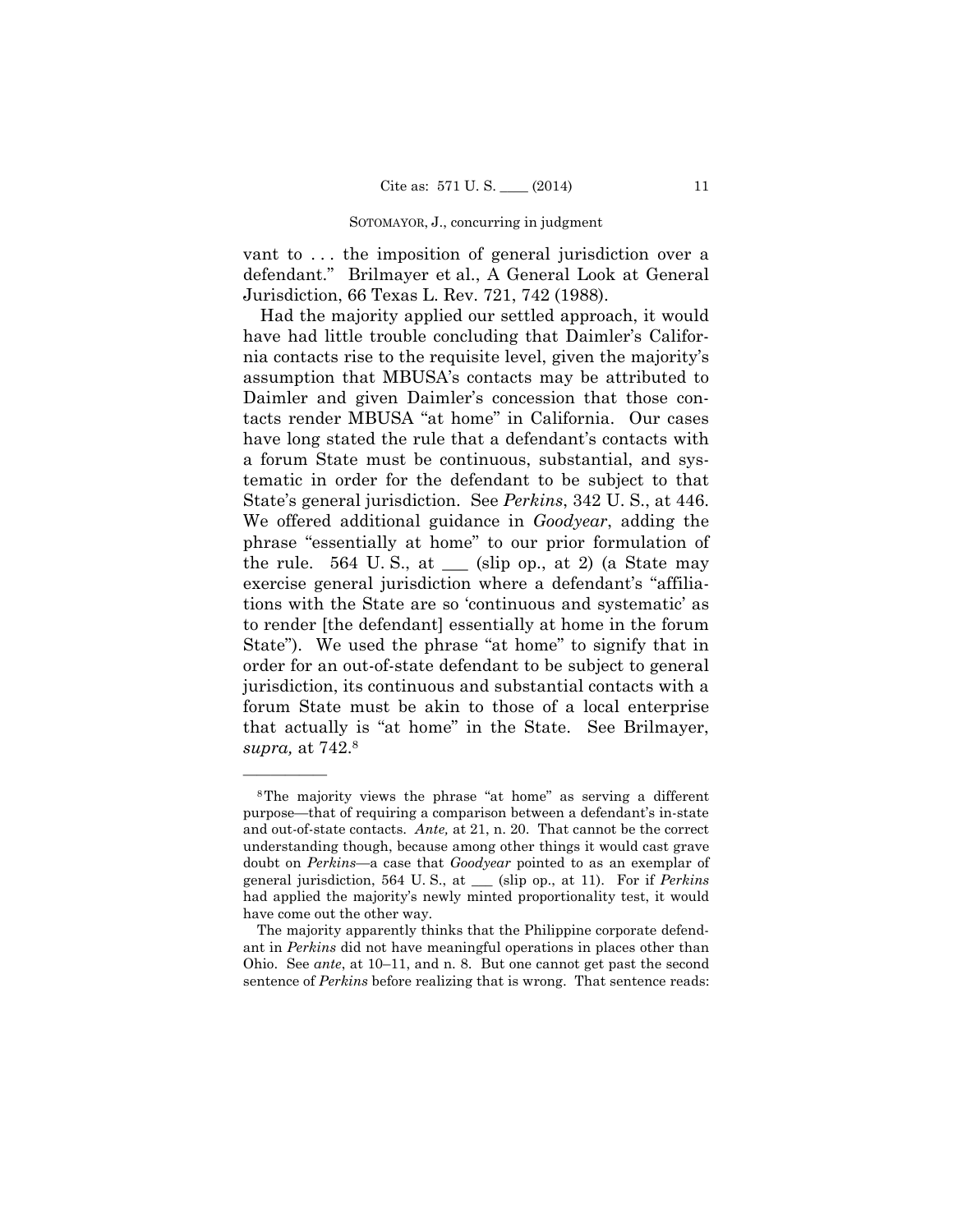Under this standard, Daimler's concession that MBUSA is subject to general jurisdiction in California (a concession the Court accepts, *ante,* at 15, 17) should be dispositive. For if MBUSA's California contacts are so substantial and the resulting benefits to MBUSA so significant as to make MBUSA "at home" in California, the same must be true of Daimler when MBUSA's contacts and benefits are viewed as its own. Indeed, until a footnote in its brief before this Court, even Daimler did not dispute this conclusion for eight years of the litigation.

B

The majority today concludes otherwise. Referring to

<sup>&</sup>quot;The corporation has been carrying on in Ohio a continuous and systematic, but limited, part of its general business." 342 U. S., at 438. Indeed, the facts of the case set forth by the Ohio Court of Appeals show just how "limited" the company's Ohio contacts—which included a single officer keeping files and managing affairs from his Ohio home office—were in comparison with its "general business" operations elsewhere. By the time the suit was commenced, the company had resumed its considerable mining operations in the Philippines, " 'rebuilding its properties' " there and purchasing " 'machinery, supplies and equipment.' " 88 Ohio App., at 123–124, 95 N. E. 2d, at 8. Moreover, the company employed key managers in other forums, including a purchasing agent in San Francisco and a chief of staff in the Philippines. *Id.*, at 124, 95 N. E. 2d, at 8. The San Francisco purchasing agent negotiated the purchase of the company's machinery and supplies " 'on the direction of the Company's Chief of Staff in Manila," *ibid.*, a fact that squarely refutes the majority's assertion that "[a]ll of Benguet's activities were directed by the company's president from within Ohio," *ante,* at 11, n. 8*.* And the vast majority of the company's board of directors meetings took place outside Ohio, in locations such as Washington, New York, and San Francisco. 88 Ohio App., at 125, 94 N. E. 2d, at 8.

In light of these facts, it is all but impossible to reconcile the result in *Perkins* with the proportionality test the majority announces today. *Goodyear*'s use of the phrase "at home" is thus better understood to require the same general jurisdiction inquiry that *Perkins* required: An out-of-state business must have the kind of continuous and substantial in-state presence that a parallel local company would have.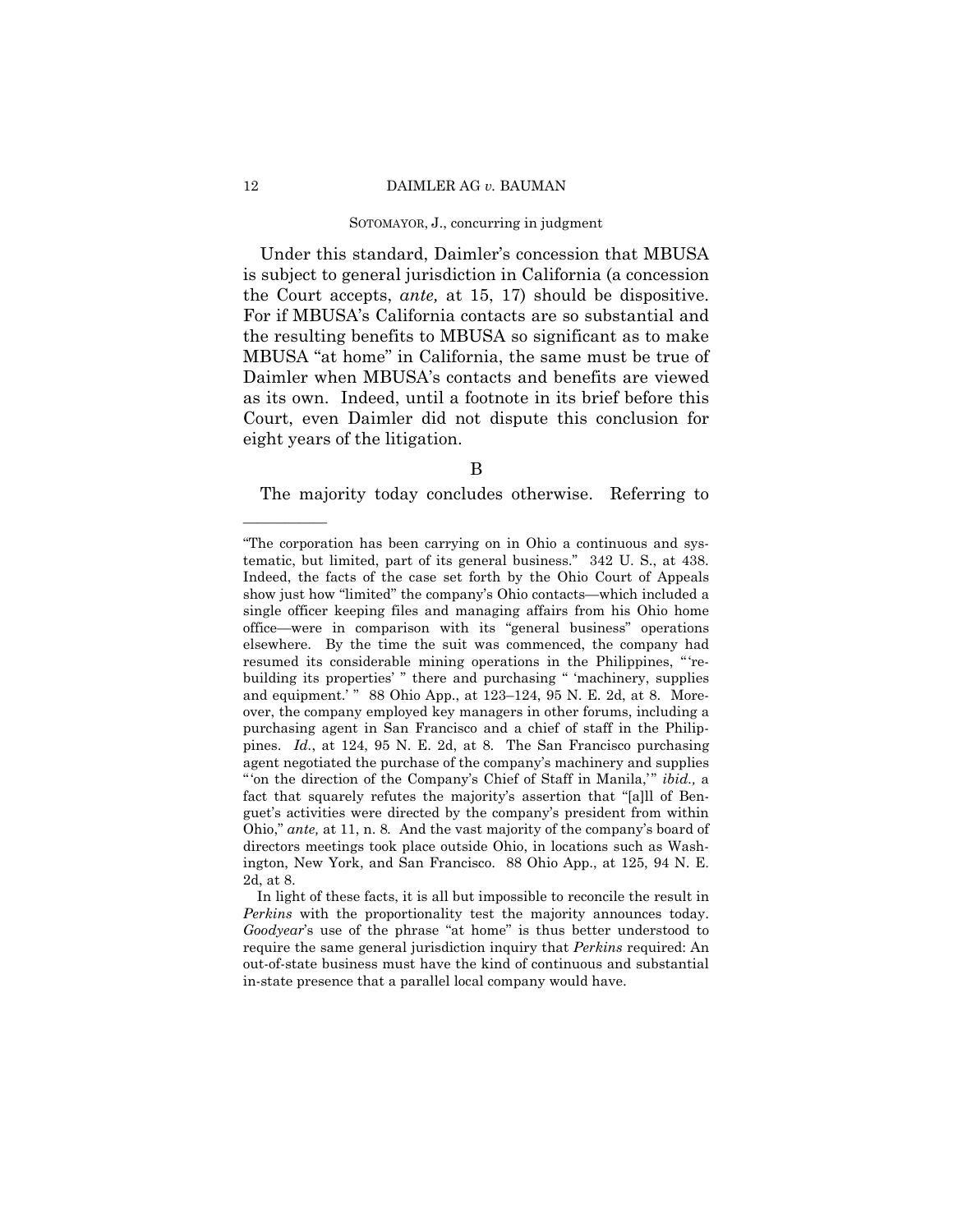the "continuous and systematic" contacts inquiry that has been taught to generations of first-year law students as "unacceptably grasping," *ante,* at 19, the majority announces the new rule that in order for a foreign defendant to be subject to general jurisdiction, it must not only possess continuous and systematic contacts with a forum State, but those contacts must also surpass some unspecified level when viewed in comparison to the company's "nationwide and worldwide" activities. *Ante,* at 21, n. 20.9

Neither of the majority's two rationales for this proportionality requirement is persuasive. First, the majority suggests that its approach is necessary for the sake of predictability. Permitting general jurisdiction in every State where a corporation has continuous and substantial contacts, the majority asserts, would "scarcely permit outof-state defendants 'to structure their primary conduct with some minimum assurance as to where that conduct will and will not render them liable to suit.'" *Ante,* at 21 (quoting *Burger King Corp.*, 471 U. S., at 472). But there is nothing unpredictable about a rule that instructs multinational corporations that if they engage in continuous and substantial contacts with more than one State, they will be subject to general jurisdiction in each one. The majority may not favor that rule as a matter of policy, but such disagreement does not render an otherwise routine

<sup>&</sup>lt;sup>9</sup>I accept at face value the majority's declaration that general jurisdiction is not limited to a corporation's place of incorporation and principal place of business because "a corporation's operations in a forum other than its formal place of incorporation or principal place of business may be so substantial and of such a nature as to render the corporation at home in the State." *Ante*, at 20, n. 19; see also *ante*, at 19. Were that not so, our analysis of the defendants' in-state contacts in *Perkins* v. *Benguet Consol. Mining Co.*, 342 U. S. 437 (1952), *Helicopteros Nacionales de Colombia, S. A.* v. *Hall*, 466 U. S. 408 (1984), and *Goodyear* would have been irrelevant, as none of the defendants in those cases was sued in its place of incorporation or principal place of business.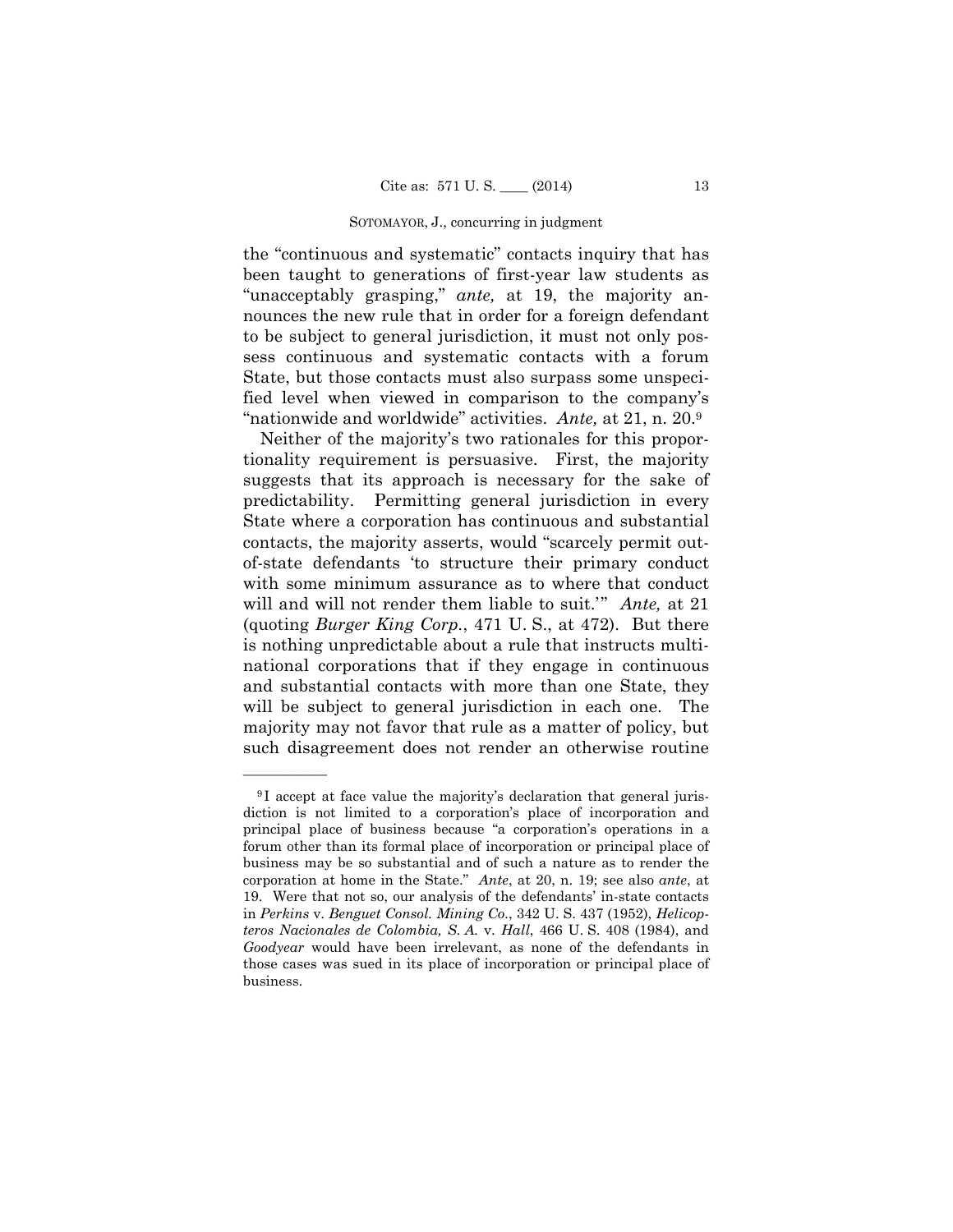test unpredictable.

Nor is the majority's proportionality inquiry any more predictable than the approach it rejects. If anything, the majority's approach injects an additional layer of uncertainty because a corporate defendant must now try to foretell a court's analysis as to both the sufficiency of its contacts with the forum State itself, as well as the relative sufficiency of those contacts in light of the company's operations elsewhere. Moreover, the majority does not even try to explain just how extensive the company's in-state contacts must be in the context of its global operations in order for general jurisdiction to be proper.

The majority's approach will also lead to greater unpredictability by radically expanding the scope of jurisdictional discovery. Rather than ascertaining the extent of a corporate defendant's forum-state contacts alone, courts will now have to identify the extent of a company's contacts in every other forum where it does business in order to compare them against the company's in-state contacts. That considerable burden runs headlong into the majority's recitation of the familiar principle that "'[s]imple jurisdictional rules . . . promote greater predictability.'" *Ante,* at 18–19 (quoting *Hertz Corp.* v. *Friend*, 559 U. S. 77, 94 (2010)).

Absent the predictability rationale, the majority's sole remaining justification for its proportionality approach is its unadorned concern for the consequences. "If Daimler's California activities sufficed to allow adjudication of this Argentina-rooted case in California," the majority laments, "the same global reach would presumably be available in every other State in which MBUSA's sales are sizable." *Ante,* at 20.

The majority characterizes this result as "exorbitant," *ibid.*, but in reality it is an inevitable consequence of the rule of due process we set forth nearly 70 years ago, that there are "instances in which [a company's] continuous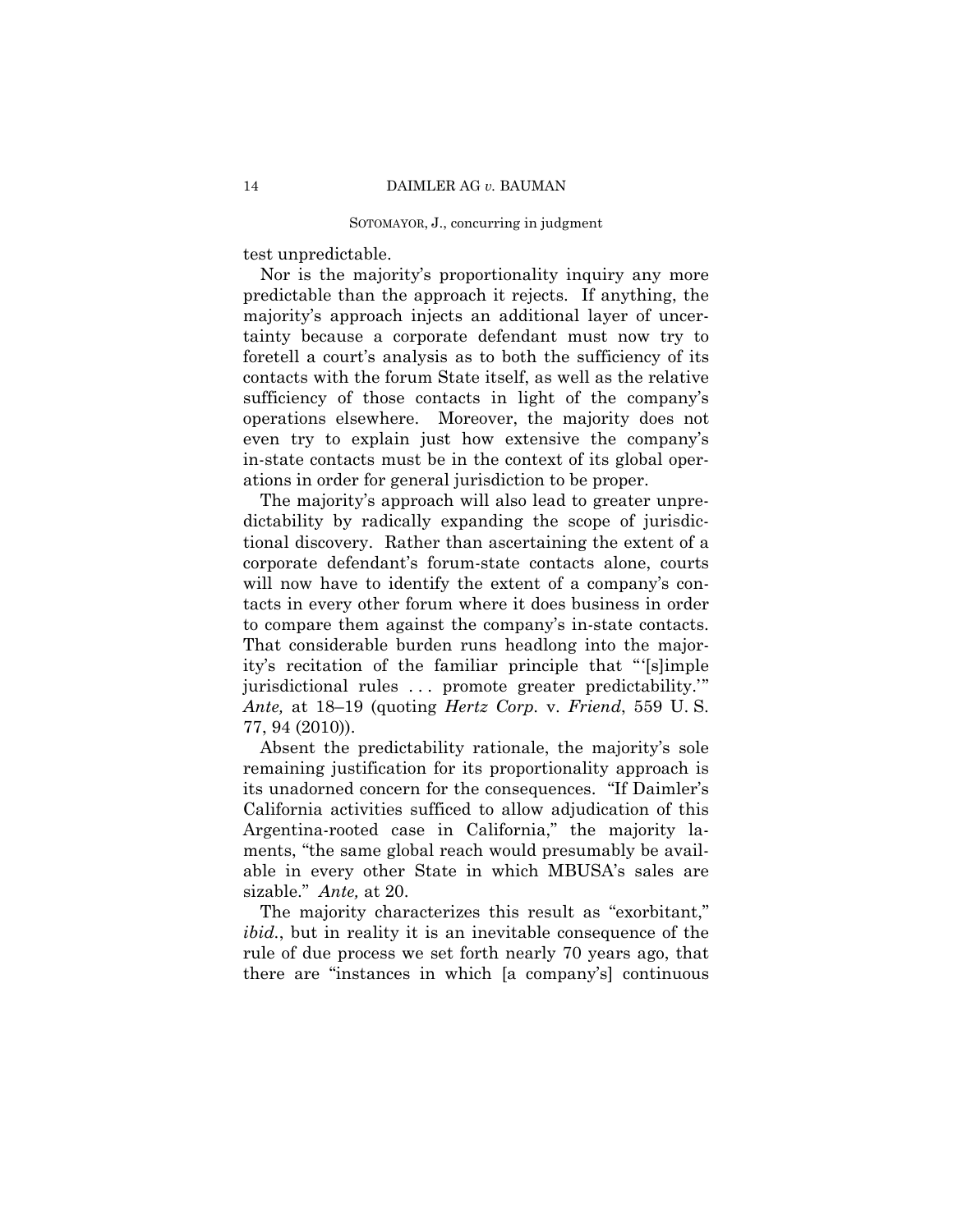corporate operations within a state" are "so substantial and of such a nature as to justify suit against it on causes of action arising from dealings entirely distinct from those activities," *International Shoe*, 326 U. S., at 318. In the era of *International Shoe*, it was rare for a corporation to have such substantial nationwide contacts that it would be subject to general jurisdiction in a large number of States. Today, that circumstance is less rare. But that is as it should be. What has changed since *International Shoe* is not the due process principle of fundamental fairness but rather the nature of the global economy. Just as it was fair to say in the 1940's that an out-of-state company could enjoy the benefits of a forum State enough to make it "essentially at home" in the State, it is fair to say today that a multinational conglomerate can enjoy such extensive benefits in multiple forum States that it is "essentially at home" in each one.

In any event, to the extent the majority is concerned with the modern-day consequences of *International Shoe*'s conception of personal jurisdiction, there remain other judicial doctrines available to mitigate any resulting unfairness to large corporate defendants. Here, for instance, the reasonableness prong may afford petitioner relief. See *supra*, at 3–4. In other cases, a defendant can assert the doctrine of *forum non conveniens* if a given State is a highly inconvenient place to litigate a dispute. See *Gulf Oil Corp.* v. *Gilbert*, 330 U. S. 501, 508–509 (1947). In still other cases, the federal change of venue statute can provide protection. See 28 U. S. C. §1404(a) (permitting transfers to other districts "[f]or the convenience of parties and witnesses" and "in the interests of justice"). And to the degree that the majority worries these doctrines are not enough to protect the economic interests of multinational businesses (or that our longstanding approach to general jurisdiction poses "risks to international comity," *ante*, at 22), the task of weighing those policy concerns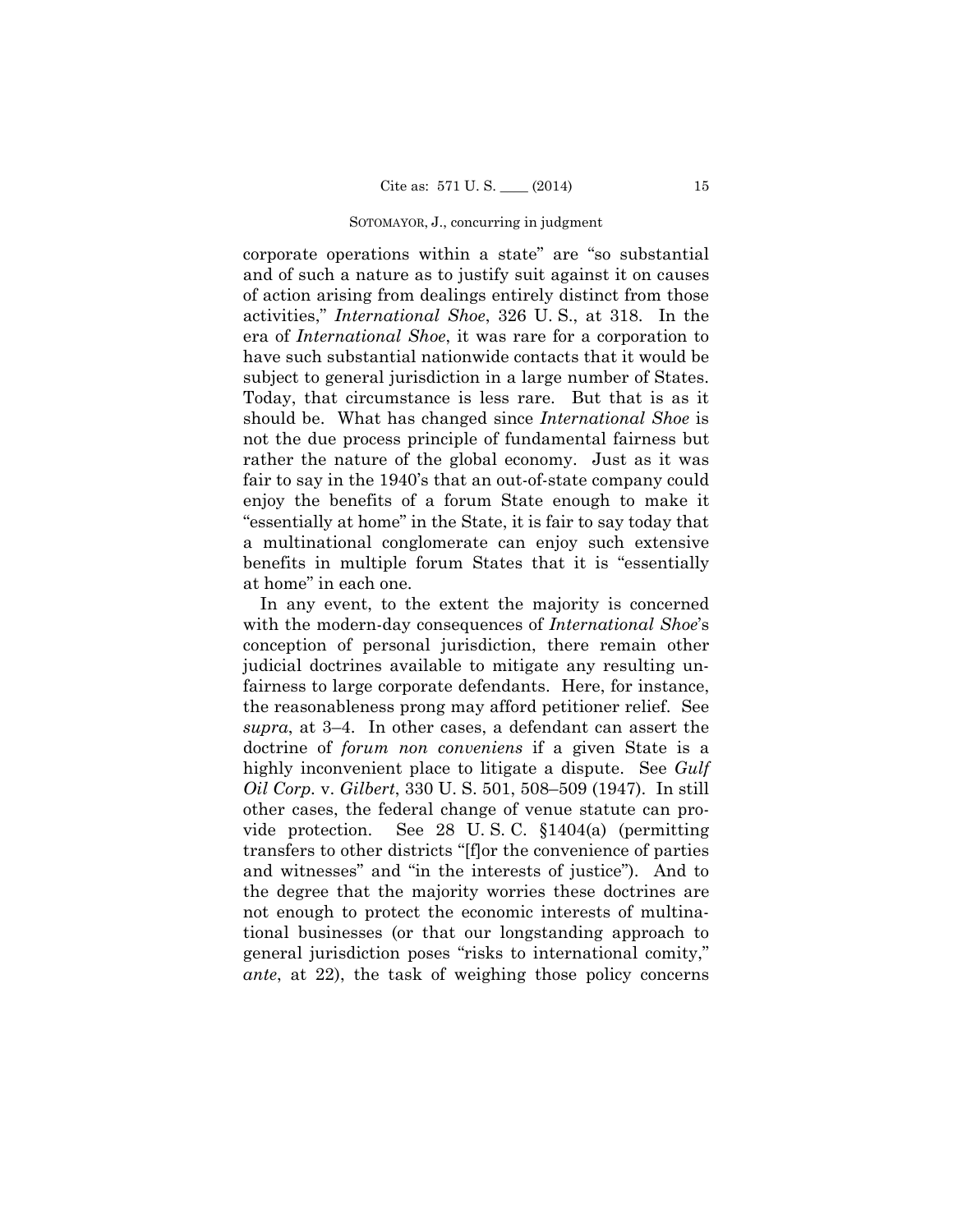belongs ultimately to legislators, who may amend state and federal long-arm statutes in accordance with the democratic process. Unfortunately, the majority short circuits that process by enshrining today's narrow rule of general jurisdiction as a matter of constitutional law.

 $\mathcal{C}$ 

The majority's concern for the consequences of its decision should have led it the other way, because the rule that it adopts will produce deep injustice in at least four respects.

substantial business operations within their boundaries.<sup>10</sup> First, the majority's approach unduly curtails the States' sovereign authority to adjudicate disputes against corporate defendants who have engaged in continuous and The majority does not dispute that a State can exercise general jurisdiction where a corporate defendant has its corporate headquarters, and hence its principal place of business within the State. Cf. *Hertz Corp.*, 559 U. S., at 93. Yet it never explains why the State should lose that power when, as is increasingly common, a corporation "divide[s] [its] command and coordinating functions among officers who work at several different locations." *Id.,* at 95–96. Suppose a company divides its management functions equally among three offices in different States, with one office nominally deemed the company's corporate headquarters. If the State where the headquarters is located can exercise general jurisdiction, why should the

<sup>10</sup>States will of course continue to exercise specific jurisdiction in many cases, but we have never held that to be the outer limit of the States' authority under the Due Process Clause. That is because the two forms of jurisdiction address different concerns. Whereas specific jurisdiction focuses on the relationship between a defendant's challenged conduct and the forum State, general jurisdiction focuses on the defendant's substantial presence in the State irrespective of the location of the challenged conduct.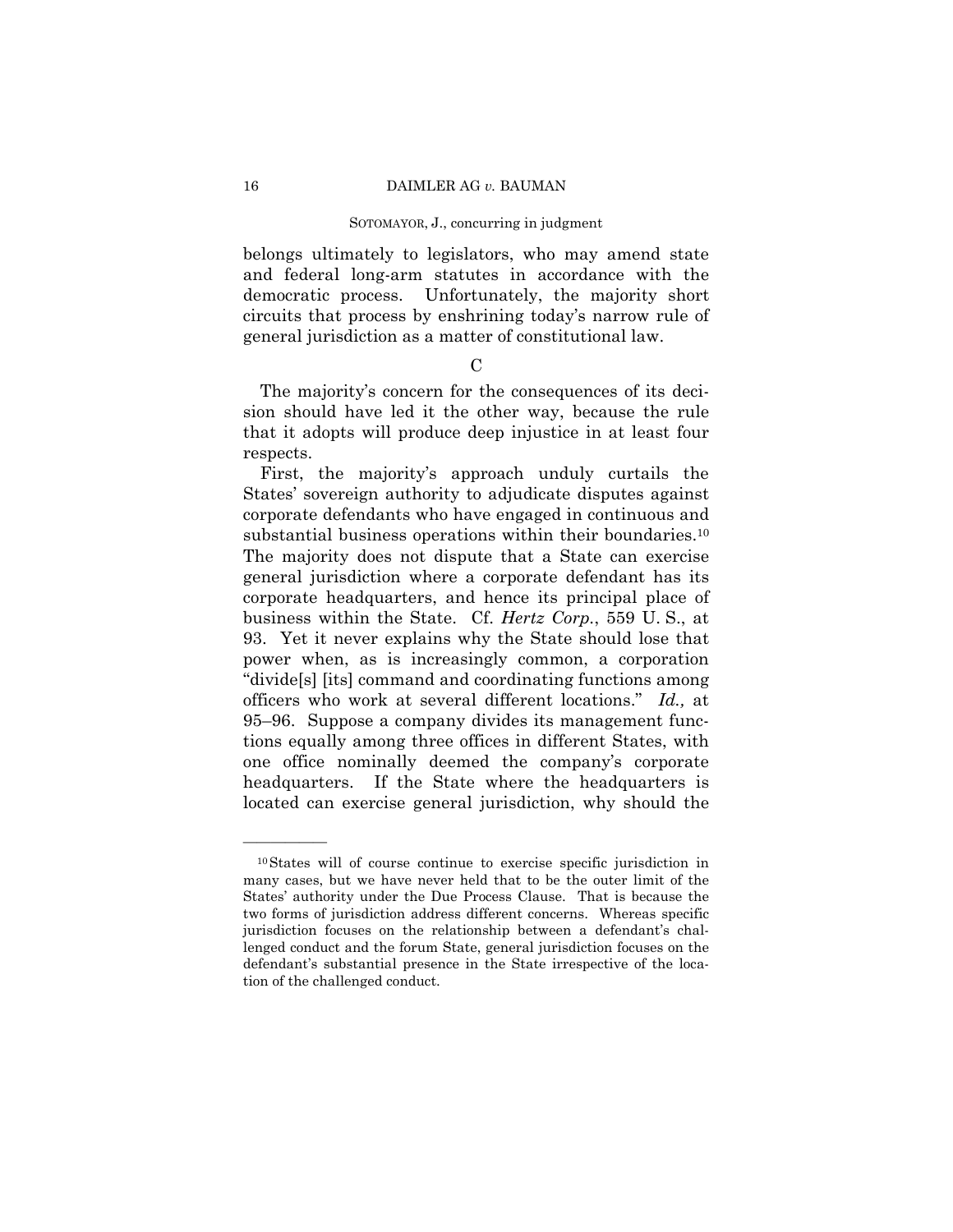other two States be constitutionally forbidden to do the same? Indeed, under the majority's approach, the result would be unchanged even if the company has substantial operations within the latter two States (and even if the company has no sales or other business operations in the first State). Put simply, the majority's rule defines the Due Process Clause so narrowly and arbitrarily as to contravene the States' sovereign prerogative to subject to judgment defendants who have manifested an unqualified "intention to benefit from and thus an intention to submit to the[ir] laws," *J. McIntyre*, 564 U. S., at \_\_\_ (plurality opinion) (slip op., at 5).

Second, the proportionality approach will treat small businesses unfairly in comparison to national and multinational conglomerates. Whereas a larger company will often be immunized from general jurisdiction in a State on account of its extensive contacts outside the forum, a small business will not be. For instance, the majority holds today that Daimler is not subject to general jurisdiction in California despite its multiple offices, continuous operations, and billions of dollars' worth of sales there. But imagine a small business that manufactures luxury vehicles principally targeting the California market and that has substantially all of its sales and operations in the State—even though those sales and operations may amount to one-thousandth of Daimler's. Under the majority's rule, that small business will be subject to suit in California on any cause of action involving any of its activities anywhere in the world, while its far more pervasive competitor, Daimler, will not be. That will be so even if the small business incorporates and sets up its headquarters elsewhere (as Daimler does), since the small business' California sales and operations would still predominate when "apprais[ed]" in proportion to its minimal "nationwide and worldwide" operations, *ante*, at 21, n. 20.

Third, the majority's approach creates the incongruous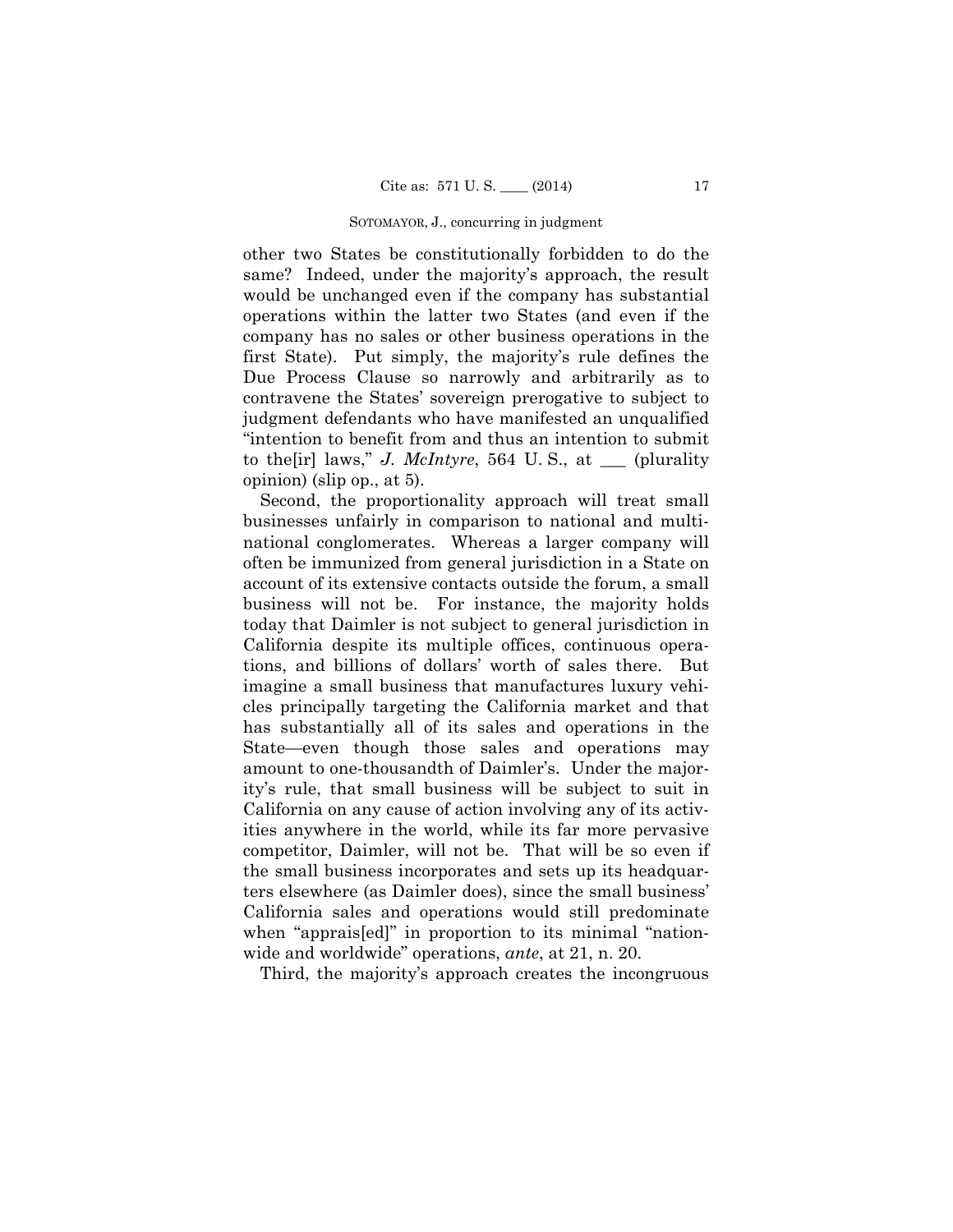result that an individual defendant whose only contact with a forum State is a one-time visit will be subject to general jurisdiction if served with process during that visit, *Burnham* v. *Superior Court of Cal., County of Marin*, 495 U. S. 604 (1990), but a large corporation that owns property, employs workers, and does billions of dollars' worth of business in the State will not be, simply because the corporation has similar contacts elsewhere (though the visiting individual surely does as well).

 *Fiscales Bolivianos*, 712 F. Supp. 383 (SDNY 1989).12 Finally, it should be obvious that the ultimate effect of the majority's approach will be to shift the risk of loss from multinational corporations to the individuals harmed by their actions. Under the majority's rule, for example, a parent whose child is maimed due to the negligence of a foreign hotel owned by a multinational conglomerate will be unable to hold the hotel to account in a single U. S. court, even if the hotel company has a massive presence in multiple States. See, *e.g., Meier* v. *Sun Int'l Hotels, Ltd.*, 288 F. 3d 1264 (CA11 2002).11 Similarly, a U. S. business that enters into a contract in a foreign country to sell its products to a multinational company there may be unable to seek relief in any U. S. court if the multinational company breaches the contract, even if that company has considerable operations in numerous U. S. forums. See, *e.g., Walpex Trading Co.* v. *Yacimientos Petroliferos* 

 11See also, *e.g.*, *Woods* v. *Nova Companies Belize Ltd.*, 739 So. 2d 617, 620–621 (Fla. App. 1999) (estate of decedent killed in an overseas plane crash permitted to sue responsible Belizean corporate defendant in Florida courts, rather than Belizean courts, based on defendant's continuous and systematic business contacts in Florida). 12The present case and the examples posited involve foreign corpo-

rate defendants, but the principle announced by the majority would apply equally to preclude general jurisdiction over a U. S. company that is incorporated and has its principal place of business in another U. S. State. Under the majority's rule, for example, a General Motors autoworker who retires to Florida would be unable to sue GM in that State